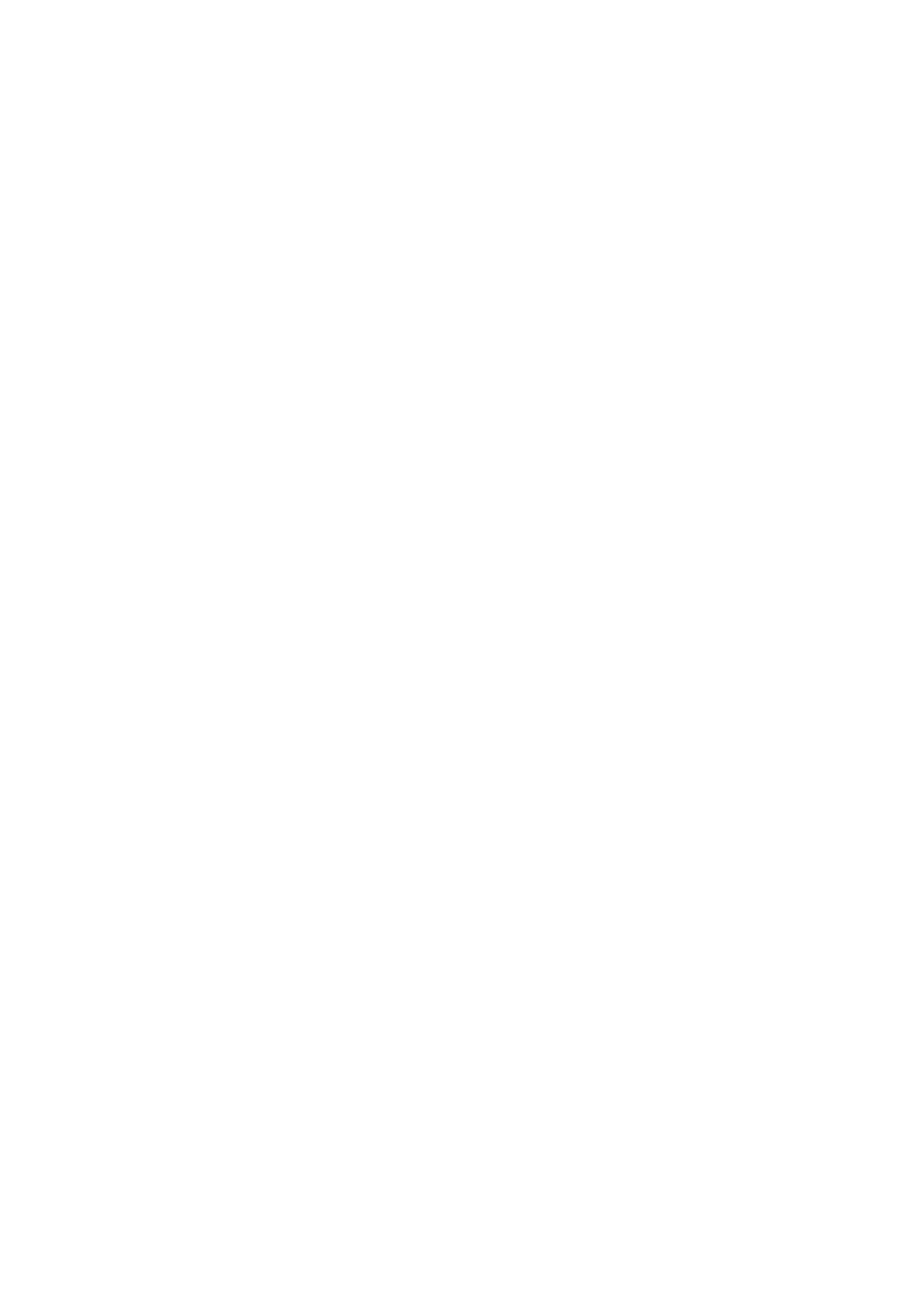# **Military planning and assessment guide for the protection of civilians**

Alexander William Beadle and Stian Kjeksrud

Norwegian Defence Research Establishment (FFI)

16 May 2014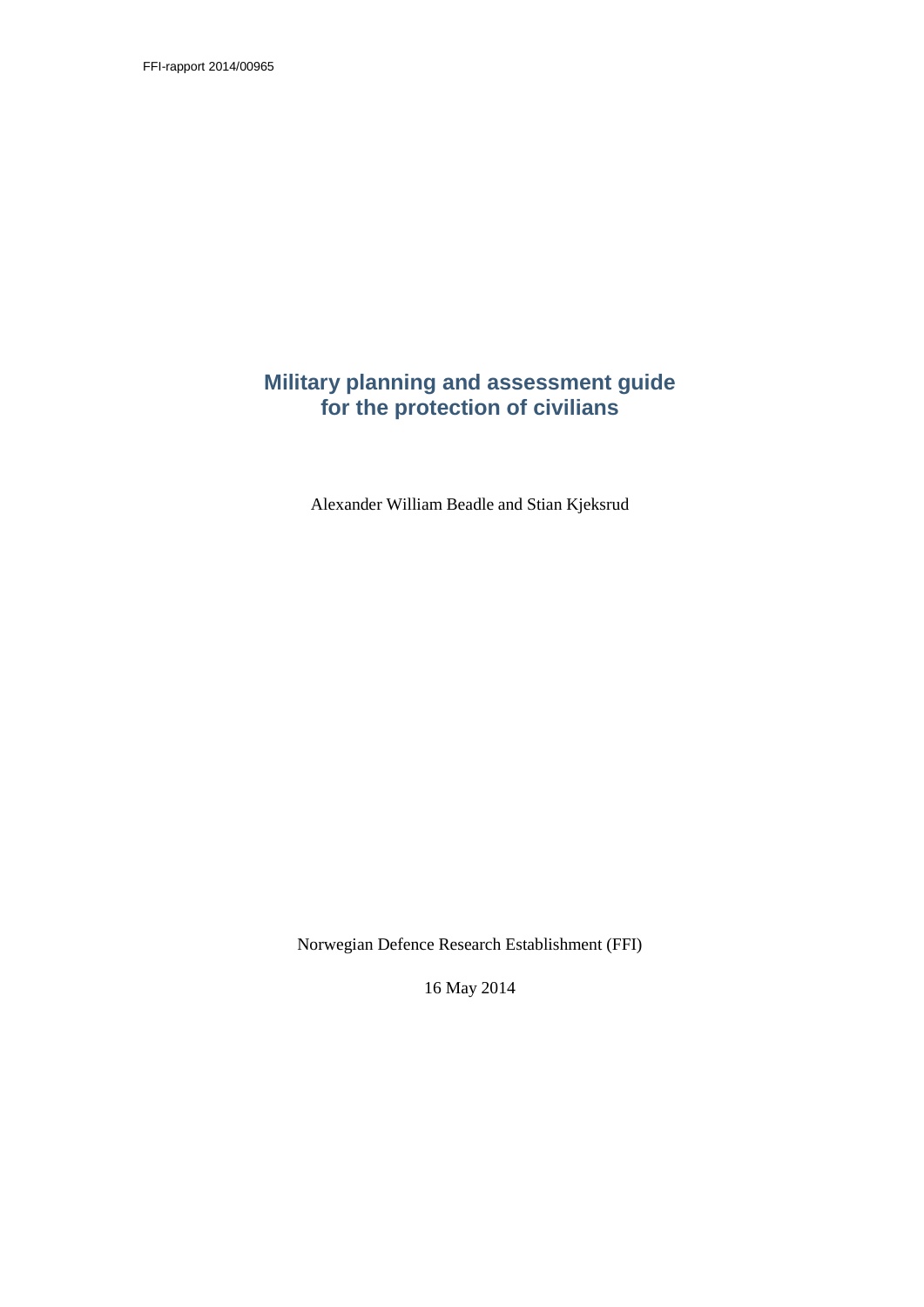FFI-rapport 2014/00965

383401/392701

P: ISBN 978-82-464-2382-1 E: ISBN 978-82-464-2383-8

# **Keywords**

Operasjonsplanlegging

Operasjonsanalyse

Framdriftsvurdering

Beskyttelse av sivile

Militære operasjoner

# **Approved by**

Frode Rutledal Project manager

Espen Skjelland Director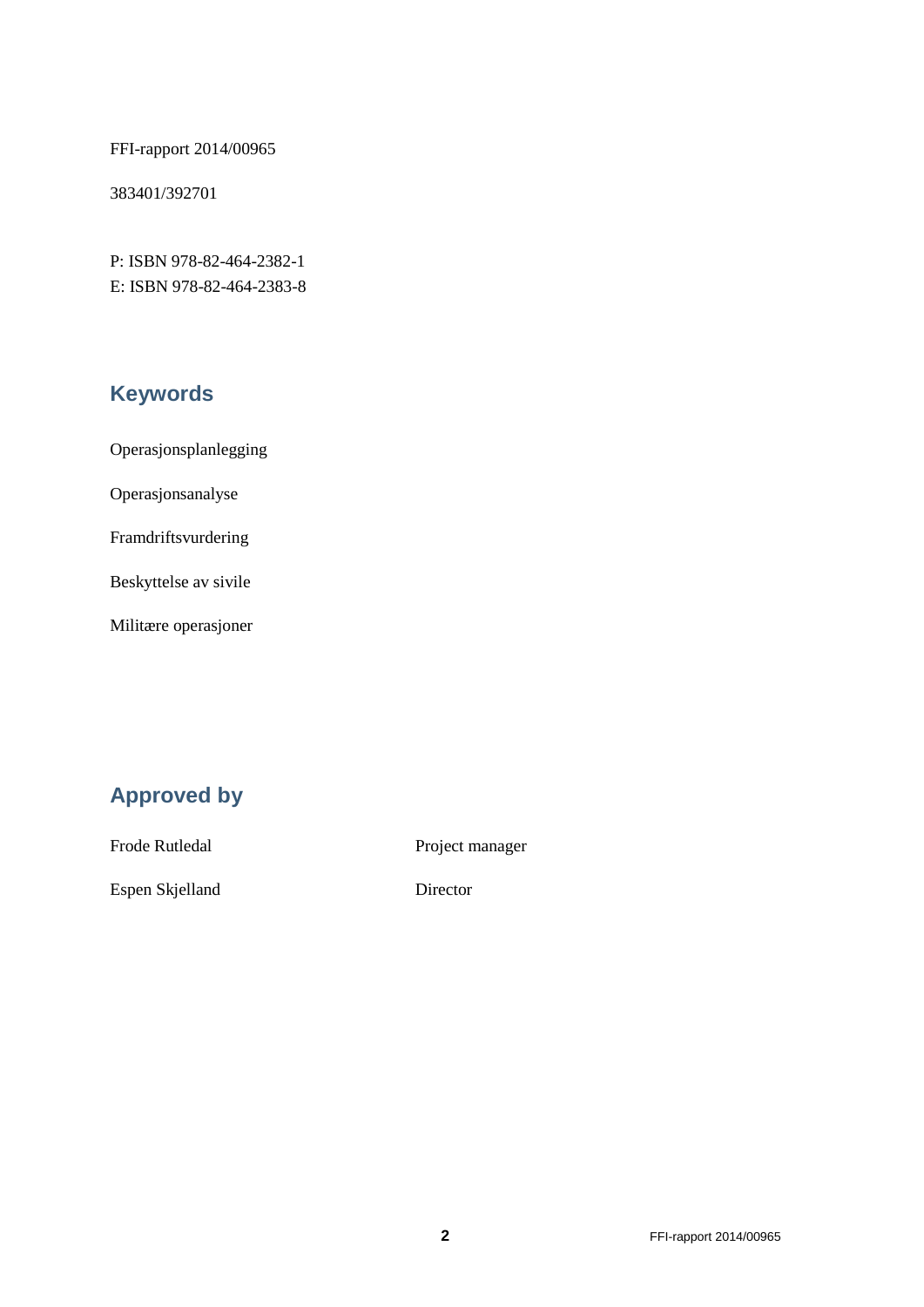# **Summary**

This report is a practical guide for military staff officers involved in the planning, execution and assessment of military operations where protection of civilians is or may become an objective. It aims to help bridge the gap between the importance of protecting civilians in today's military operations and the lacking ability to do so on the ground. This guide provides guidance on which aspects to consider during different phases of a regular planning process, as well as advice on 'how' military forces can be used to protect civilians.

Protection of civilians is no longer simply about avoiding collateral damage. Military forces are increasingly expected to protect civilians from perpetrators of violence who deliberately target them as part of their strategy. There are many different ways of using military force to protect civilians in both the short and long term – but their utility will always depend on the particular type of threat civilians are facing.

The guide uses seven scenarios that describe situations where civilians are faced with fundamentally different types of threats (GENOCIDE, ETHNIC CLEANSING, REGIME CRACKDOWN, POST-CONFLICT REVENGE, COMMUNAL CONFLICT, PREDATORY VIOLENCE, and INSURGENCY). On basis of these scenarios, the guide lists key questions and planning implications for the most common planning steps and tools used by military planners, such as factor-analysis (time, space, force), Centre of Gravity (COG)-analysis, and assessment of various Courses of Action (COAs).

A principal recommendation is the need to better understand the perpetrators of violence. Why do they attack civilians, what kind of strategies and tactics do they employ, and which military capabilities do they require to continue? These are key questions that planners need to answer – not only to identify which military responses will protect civilians most effectively, but also how to reconcile protection-considerations with other objectives, such as defeating an insurgency.

Operations assessment of the degree to which civilians are being protected also requires a broader understanding of success. There is little point in measuring the number of civilian casualties caused by own forces alone, if the primary threat comes from perpetrators that deliberately target them. The expected outcomes of failing to protect civilians, however, will also vary enormously from one scenario to another.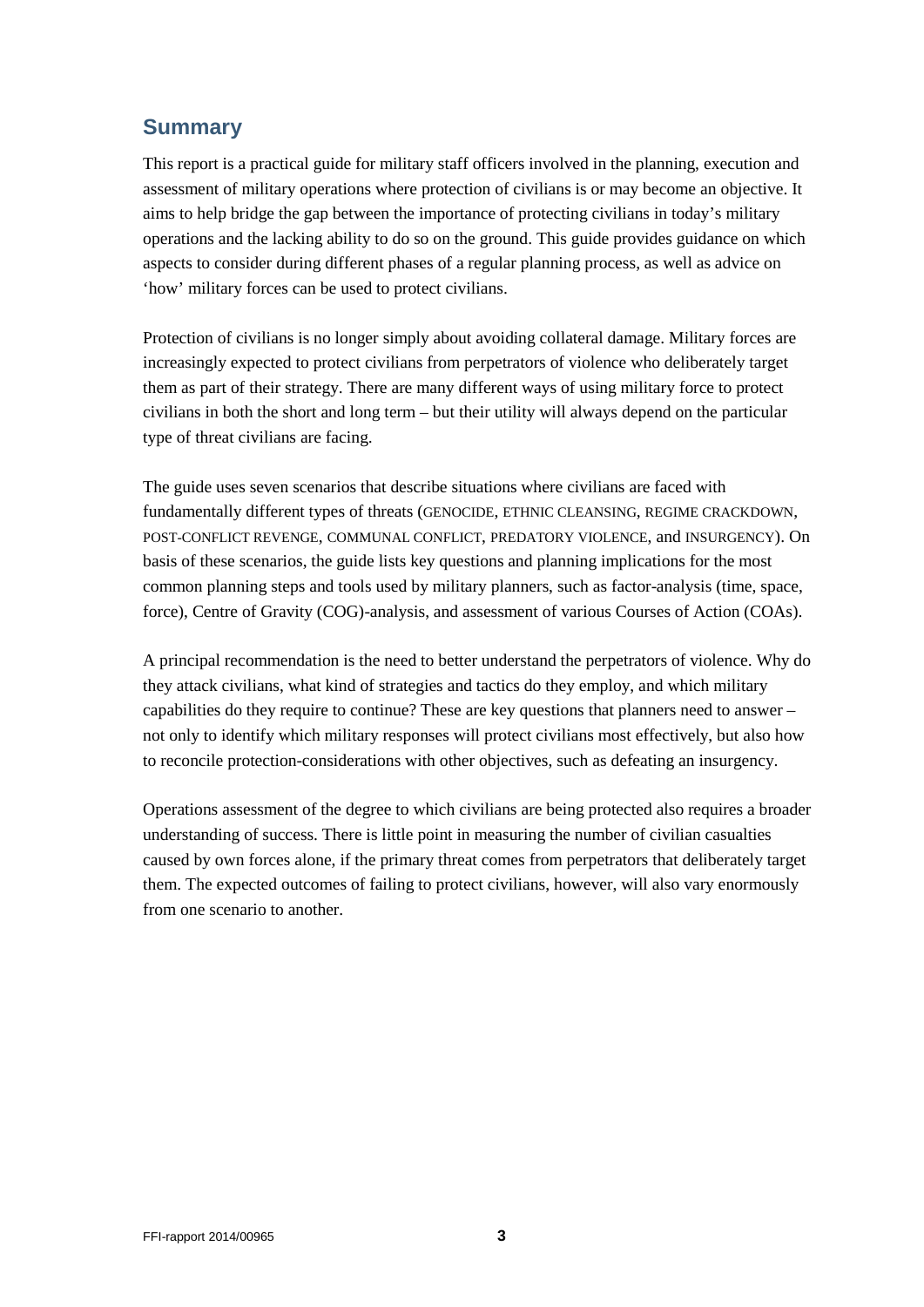# **Norsk sammendrag**

Denne rapporten er en praktisk guide for militære planleggere og operasjonsanalytikere i operasjoner hvor beskyttelse av sivile står sentralt. Beskyttelse av sivile kan være hovedmålet for hele operasjonen (som i Libya), en av flere målsetninger (som i Afghanistan), eller en potensiell risikofaktor. Bakgrunnen for utviklingen av denne guiden er et økende behov for å kunne bedre forstå hvordan militære styrker kan brukes mer effektivt til å beskytte sivile på bakken i dagens operasjoner. Dette krever at man forstår både potensialet og begrensingene i hva militære styrker kan gjøre for å beskytte sivile. Det finnes i dag lite veiledning i eksisterende doktriner og konsepter om hvordan dette kan operasjonaliseres i praksis.

Denne guiden beskriver hvordan beskyttelse av sivile kan tas med i en vanlig planleggingsprosess for militære operasjoner. Den gir både veiledning om hvilke aspekter som må tas stilling til i ulike deler av en planprosess, samt konkrete råd om hvordan militære styrker kan brukes. I dag handler ikke beskyttelse av sivile lenger bare om å unngå unødig sivile tap som følge av egne handlinger – men i stadig økende grad om å beskytte sivile fra aktører som bevisst angriper dem. Imidlertid kan truslene mot de sivile i operasjonsområdene variere betraktelig – og dermed også nytteverdien av militærmakten i de ulike situasjonene.

Guiden tar utgangspunkt i syv scenarioer som beskriver ulike situasjoner hvor sivile kan måtte beskyttes mot fundamentalt forskjellige fysiske trusler (GENOCIDE, ETHNIC CLEANSING, REGIME CRACKDOWN, POST-CONFLICT REVENGE, COMMUNAL CONFLICT, PREDATORY VIOLENCE og INSURGENCY). På basis av disse scenarioene utledes det nøkkelspørsmål og anbefalinger under ulike planfaser og plansteg som er typisk for de fleste militære planleggingsprosesser, som faktoranalyser (tid, rom, sted), tyngdepunktsanalyser og vurdering av ulike handlemåter.

Rapporten understreker viktigheten av å forstå aktørene som angriper sivile. Hvorfor angriper de sivile, hvordan angriper de, og hvilke militære kapabiliteter er angriperne avhengige av for å kunne fortsette? Dette er nøkkelspørsmål som planleggere må besvare for å kunne identifisere hvilke militære tiltak som kan redusere trusselnivået mot de sivile, uten å gjøre mer skade. Beskyttelseshensyn må også kunne balanseres mot andre målsetninger i en operasjon, som for eksempel opprørsbekjempelse.

Vurdering av måloppnåelse av beskyttelse av sivile må også gjøres mye bredere enn i dag. Det hjelper lite å telle sivile tap egne styrker er ansvarlige for hvis det er angriperne som står bak den store majoriteten av sivile tap. Det er likevel enorme forskjeller i hva man kan forvente vil skje med de sivile om man feiler i ulike scenarioene.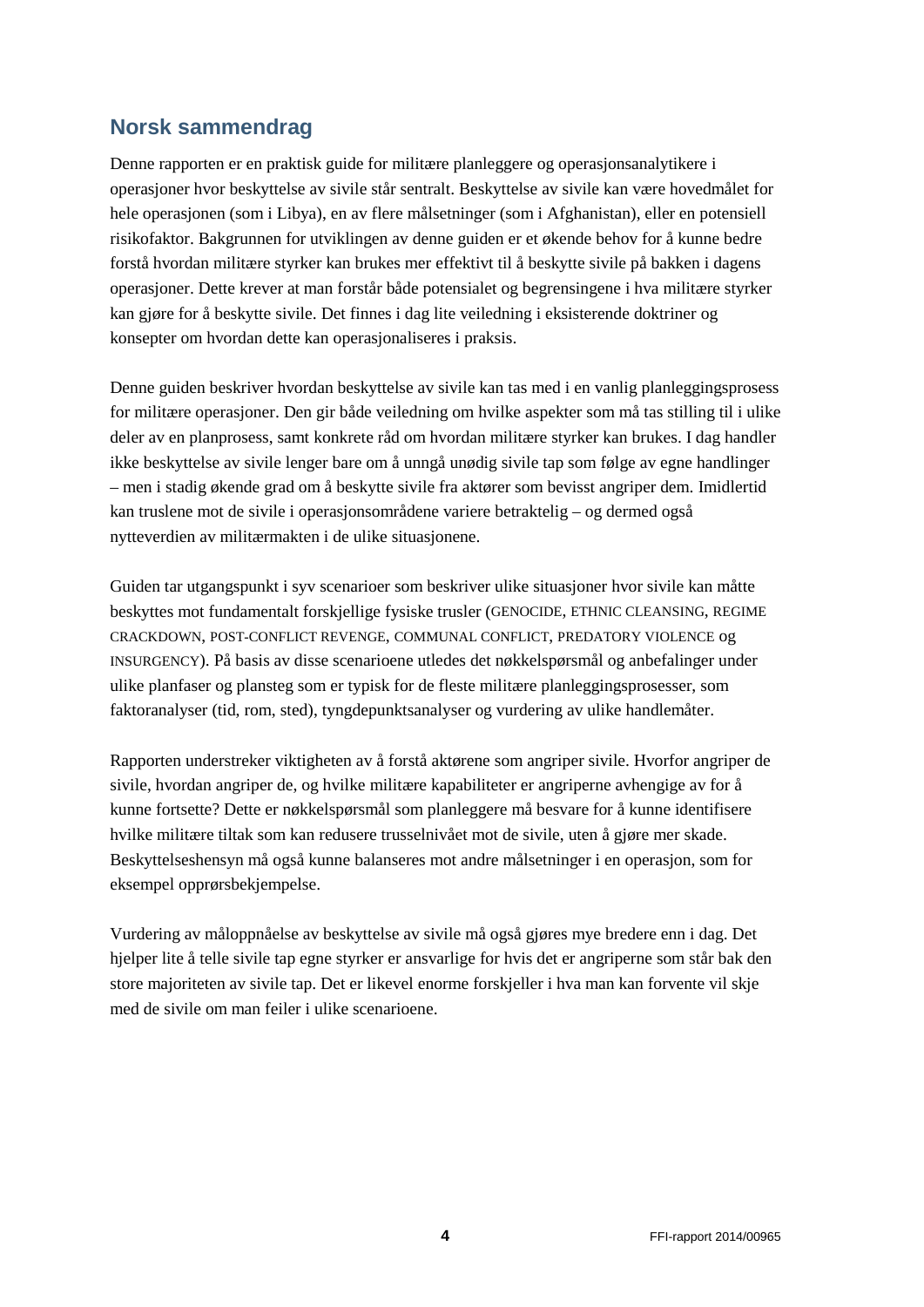# **Contents**

|                | <b>Preface</b>                                                 | 6  |
|----------------|----------------------------------------------------------------|----|
| 1              | <b>Introduction</b>                                            | 8  |
| 1.1            | Purpose                                                        | 8  |
| 1.2            | Scope                                                          | 9  |
| 1.3            | User instructions                                              | 10 |
| 1.4            | Methodology                                                    | 10 |
| 1.5            | Scenarios                                                      | 11 |
| $\overline{2}$ | <b>Planning</b>                                                | 14 |
| 2.1            | Phase 1: Situational awareness                                 | 15 |
| 2.2            | Phase 2: Operational appreciation of the strategic environment | 16 |
| 2.2.1          | Assessment of the strategic situation                          | 16 |
| 2.2.2          | Assessment of Military Response Options (MROs)                 | 18 |
| 2.3            | Phase 3: Operational estimate                                  | 23 |
| 2.3.1          | Operational factors                                            | 23 |
| 2.3.2          | Centres of Gravity (COGs)                                      | 28 |
| 2.3.3          | Courses of Action (COAs)                                       | 31 |
| 2.3.4          | War-gaming                                                     | 36 |
| 3              | <b>Operations assessment</b>                                   | 37 |
| 3.1            | Measuring protection of civilians                              | 37 |
| 3.2            | Effects and Measures of Effectiveness (MOEs)                   | 39 |
| 4              | <b>Conclusion</b>                                              | 41 |
|                | <b>Abbreviations</b>                                           | 42 |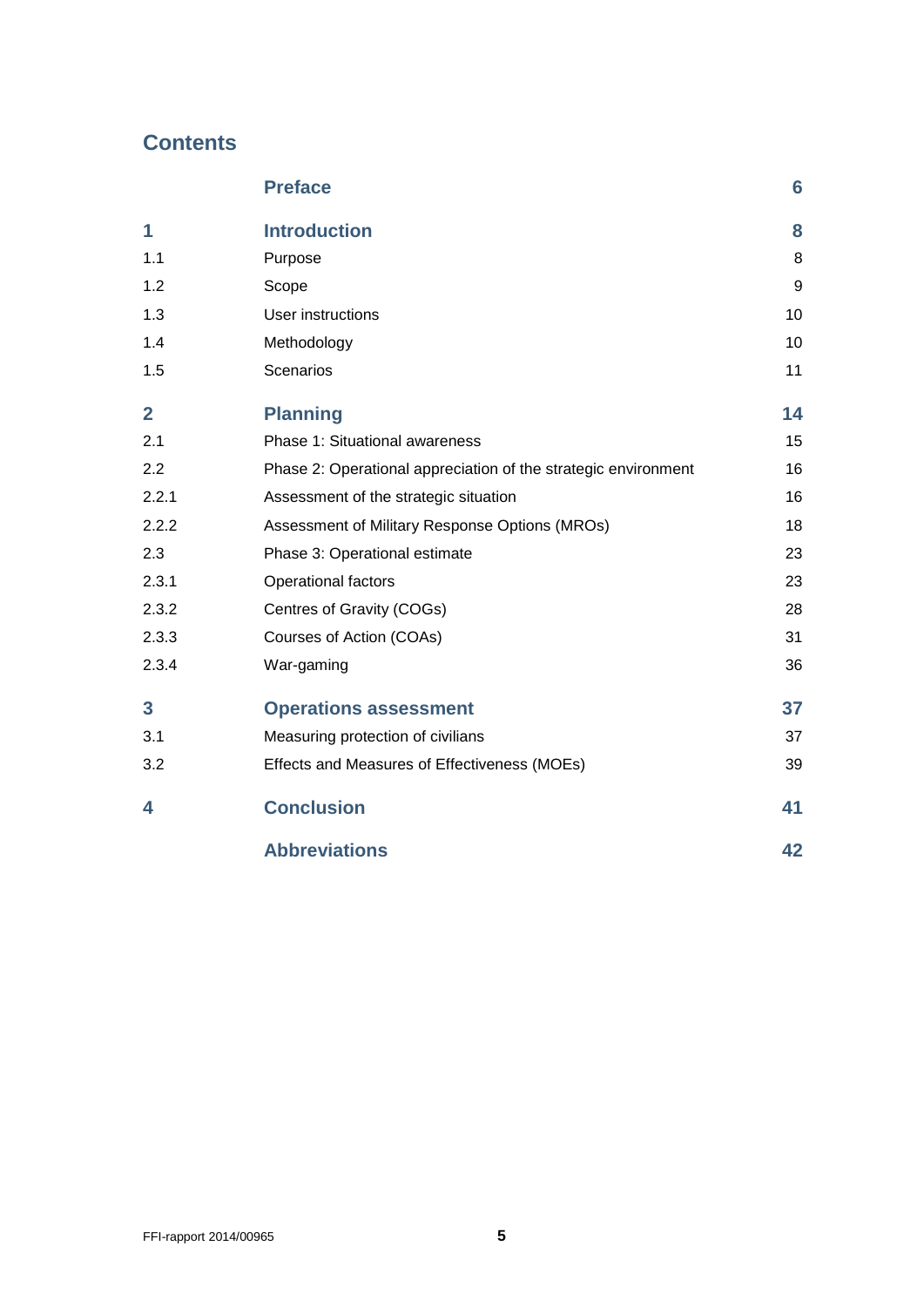# <span id="page-7-0"></span>**Preface**

This document is the main product of a two-year Concept Development and Experimentation (CD&E) project conducted at the Norwegian Defence Research Establishment (FFI) in collaboration with the Norwegian Joint Headquarters (NJHQ) and the Norwegian Defence International Centre (NODEFIC). It is a practical guide intended for military staff involved in the planning or assessment of operations where protection of civilians is an objective.

The guidance and advice provided here draws on five years of research on the role of military force in protecting civilians, including fieldtrips to conflict-affected areas, close interaction with military planners, and numerous case-studies of conflicts where civilians have been targeted.<sup>[1](#page-7-1)</sup> The main reason for developing this guide has been the so-called 'implementation gap', which is used to describe how civilians have not become much safer in today's operations – despite an unprecedented strategic importance attached to their protection. This gap has largely been attributed to a lack of guidance on 'how' protection can be operationalized.[2](#page-7-2)

This guide represents one attempt to bridge this gap, by drawing on recent efforts to develop such guidance as well as findings from our own research.<sup>[3](#page-7-3)</sup> It approaches the question of what military forces can and cannot do to protect civilians based on what happens on the ground, rather than whether the operation is conducted within a United Nations (UN), North Atlantic Treaty Organisation (NATO), European Union (EU), African Union (AU) or other institutional framework.[4](#page-7-4)

This is because the answer to 'how' military force may be used with greater utility to protect civilians, ultimately depends on why and how a particular perpetrator attacks civilians in the first place. Each type of perpetrator and threat will require distinct military responses to protect civilians. Thus, as part of the development of these guidelines, a number of generic scenarios have been identified to capture the range of situations. Using these scenarios, the guide seeks to explain which military responses may work in which particular situation.

<sup>&</sup>lt;sup>1</sup> For an updated list of publications, see[: http://www.ffi.no/no/Prosjekter/CHIPS/Publikasjoner/](http://www.ffi.no/no/Prosjekter/CHIPS/Publikasjoner/)

<span id="page-7-2"></span><span id="page-7-1"></span><sup>2</sup> See Holt, V., Taylor, G. & Kelly, M. (2009), *Protecting Civilians in the Context of UN Peacekeeping Operations* (New York: DPKO & OCHA); Bellamy, A. J. & Williams, P. D. (2009), 'Protecting Civilians in Uncivil Wars', *Working Paper No. 1* (Asia-Pacific Centre of the Responsibility to Protect); Giffen, A. C. (2010), *Addressing the Doctrinal Deficit* (Washington, DC: The Henry L. Stimson Center); Williams, P. D. (2010), 'Enhancing Civilian Protection in Peace Operations: insights from Africa', *Africa Center for Strategic Studies Research Paper No. 1* (Washington, DC: National Defense University Press); and Giffen, A. C. (2011), *Enhancing the Protection of Civilians in Peace Operations: From Policy to Practice* (Asia

<span id="page-7-3"></span>Pacific Civil-Military Centre of Excellence).<br><sup>3</sup> The most important contributions are the Mass Atrocity Response Operations (MARO) Handbook (2010) by the Carr Center for Human Rights Policy, Harvard Kennedy School and the US Army Peacekeeping and Stability Operations Institute (PKSOI); Military Planning to Protect Civilians – Proposed Guidance for United Nations Peacekeeping Operations (2011) by Max Kelly with Alison Giffen at the Stimson Center; and the Protection of Civilians Military Reference Guide (2013), also developed by the PKSOI.

<span id="page-7-4"></span><sup>&</sup>lt;sup>4</sup> See Beadle, Alexander William (2010), 'Protection of civilians in theory: a comparison of UN and Nato approaches', *FFI-rapport 2010/02453* (Kjeller: Norwegian Defence Research Establishment), and Kjeksrud et al. (2011), 'Protection of civilians in armed conflict: comparing organisational approaches', *FFI-rapport 2011/01888* (Kjeller: Norwegian Defence Research Establishment).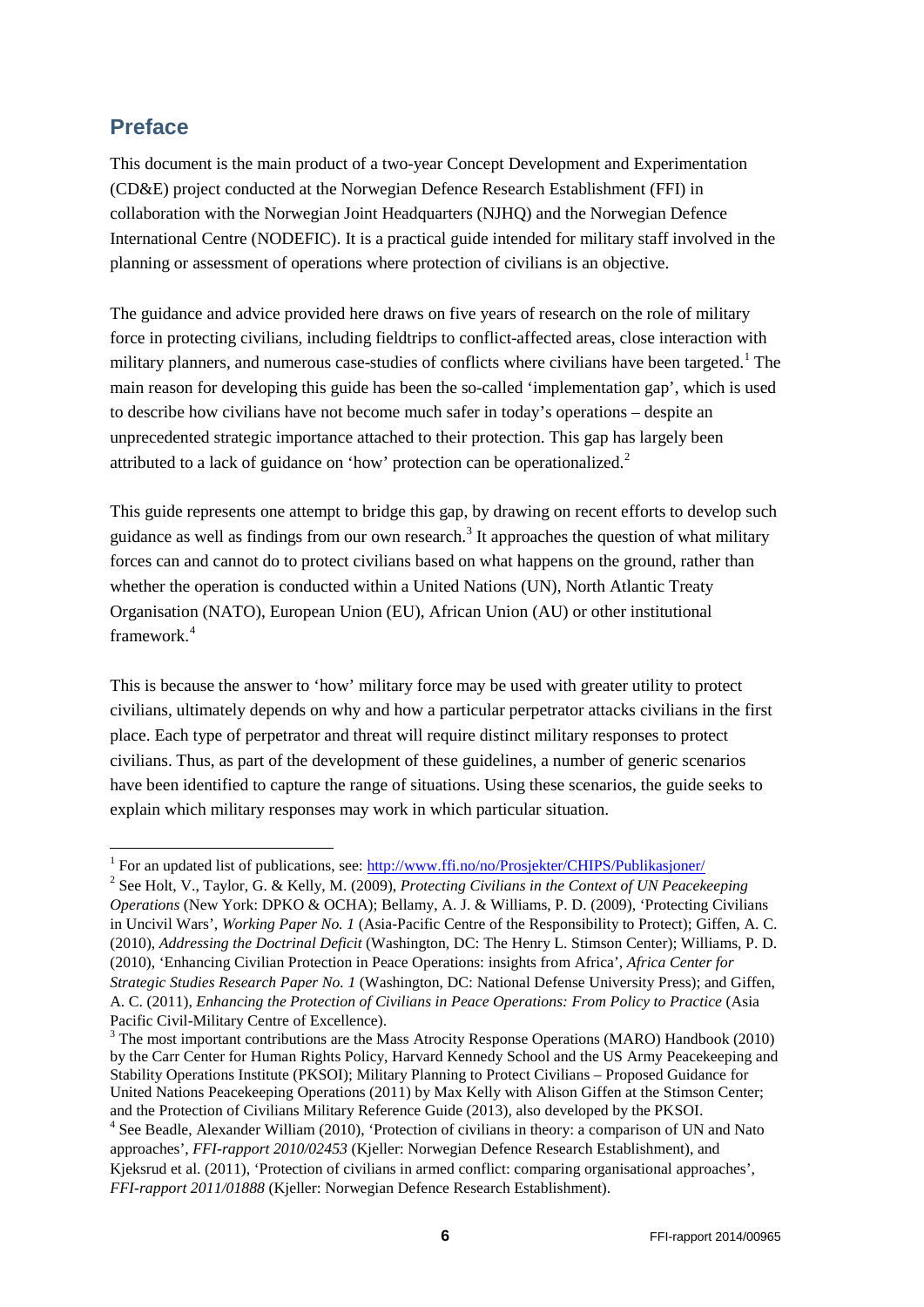The intended users of this guide are military staff officers involved in the planning, execution and assessment of military operations where protection of civilians is or may become an objective. All guidance and advice provided is intentionally structured according to planning phases and tools familiar to most military staffs. At the time of publication, this guide has been abbreviated into a separate annex on the protection of civilians, which is under consideration for the new NATO doctrine on Non-Article 5 Crisis Response Operations (AJP-3.4). A version is also intended to be tailored to the context of UN operations for use during educational courses at NODEFIC.

The present document is the full version of the military planning and assessment guide for the protection of civilians. The underlying research is documented in three separate reports:

- Beadle, Alexander William (2014), 'Protection of civilians military planning scenarios and implications', *FFI-rapport 2014/00519* (Kjeller: Norwegian Defence Research Establishment)
- Våge, Anders Skeibrok (2014), 'Violence against civilians: case-studies of perpetrators', *FFI-rapport 2014/00520* (Kjeller: Norwegian Defence Research Establishment)
- Våge, Anders Skeibrok (2014), 'Operations assessment for the protection of civilians', *FFI-rapport 2014/00966* (Kjeller: Norwegian Defence Research Establishment)

The first report outlines the planning scenarios and military implications used to inform the guidance and advice provided in this guide. The second report looks at six actual perpetrators of violence and how they have acquired the ability to attack civilians (Libya, Syria, the Taliban, al-Shabaab, the Lord's Resistance Army, and a tribal conflict in South Sudan). The third report explains how the degree to which civilians are being protected can actually be measured.

Whilst the contents of this guide is based on most recent research, the insights provided here will continue to be improved, nuanced, and updated in light of new conflicts and attempts to protect civilians in future operations. As for the guide itself, the plan to experiment and validate with its use during actual military planning exercises in the future.

This final version of the guide is the result of multiple rounds of feedback from both military practitioners and experts on protection of civilians. The authors are especially indebted to feedback from P. A. Armitage (DCDC), D. Raymond (PKSOI), T. Heier (NDCSC), C. G. Cooper (NDCSC), S. N. Hansen (NJHQ), P. Vindheim (NODEFIC), and the Operational Experimentation and Operational Analysis branches at NATO ACT. This work would not have been possible without the invaluable assistance and encouragement of N. Toverød (ACT), K. Pedersen (NODEFIC), L. Magnes (DEFSTNOR), and V. Holt (US State Department). Colleagues at FFI have also provided important feedback throughout the entire process.

Finally, the authors are grateful to the Permanent Mission of Norway to the UN for facilitating fieldwork in South Sudan in November 2012, especially P. Rønning, P. Krokeide and K. Kveli, Ine Måreide at the Norwegian Embassy in Juba, as well as UNMISS personnel in Juba and Bor, who took the time to discuss with us issues that have only gained further importance since.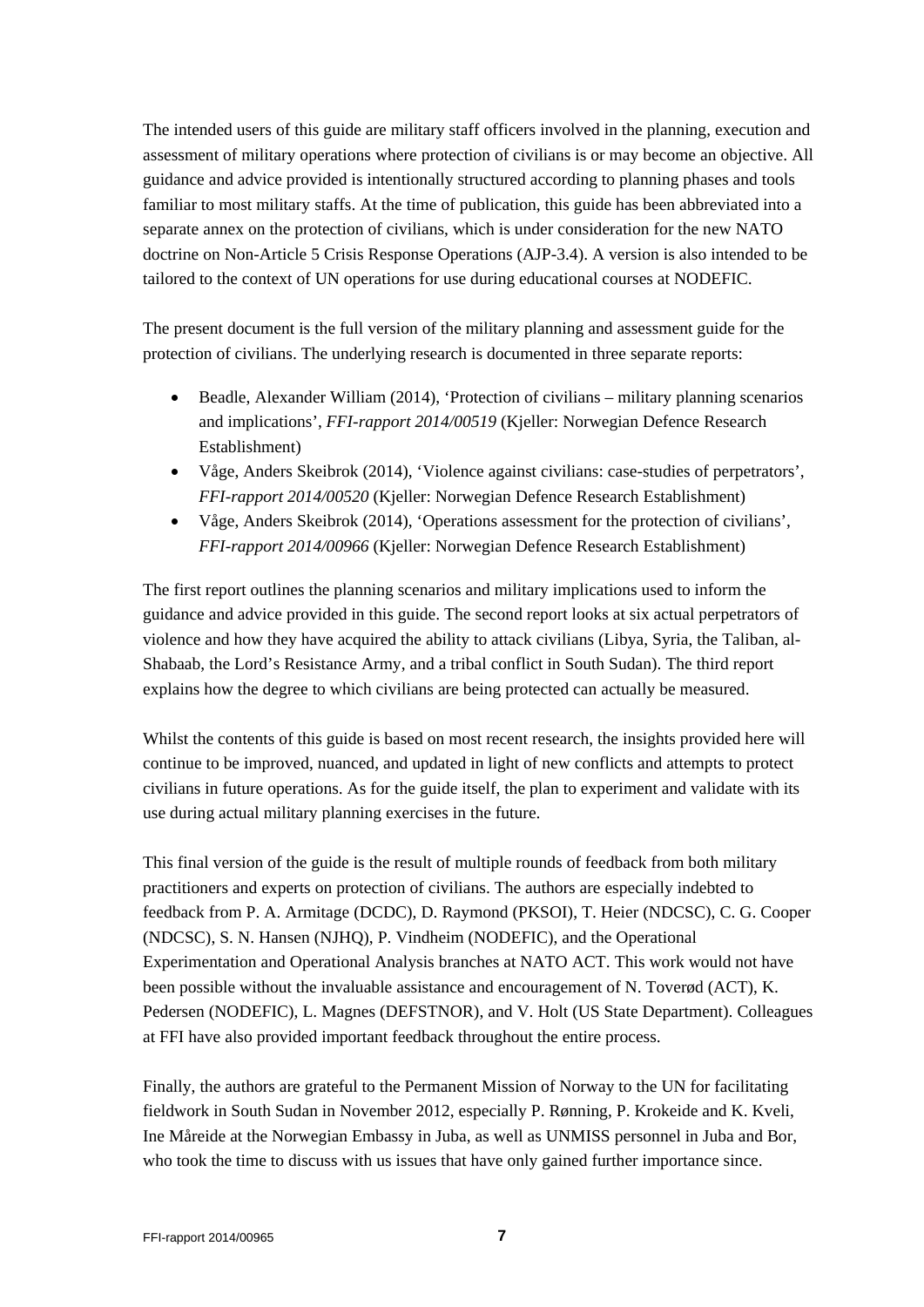# <span id="page-9-0"></span>**1 Introduction**

Protection of civilians has become an increasingly important objective in today's military operations. At the same time, protection of civilians is no longer simply about avoiding 'collateral damage' or assisting with the delivery of humanitarian aid. In today's armed conflicts, military forces are increasingly expected to protect civilians from perpetrators who deliberately target civilians as part of their strategy and are responsible for the majority of casualties. Failure to protect civilians from these actors may represent a threat to the entire operation and have serious strategic consequences, regardless of whether the mission is explicitly mandated to protect civilians or not.

In the future, protection of civilians may arise as an objective in operations across the entire conflict spectrum, but the usefulness of military force will greatly depend on the particular type of threat civilians are under. Most military operations today suffer from a lack of guidance on 'how' to protect civilians from different types of perpetrators, which has produced a gap between the political and military-strategic necessity to do so and the ability to make civilians safer on the ground. Thus, there is a need for greater conceptual understanding of protection of civilians during the regular planning, execution and assessment of military operations.

### <span id="page-9-1"></span>**1.1 Purpose**

This guide helps military commanders and staff officers operationalize the objective of protecting civilians in operations across the entire conflict spectrum. First, it provides **guidance** for planners on which aspects must be considered during key steps of the planning process ('key questions'). Second, it provides **advice** on 'how' protection of civilians can be achieved, based on lessons from previous operations and what is likely to work given the particular threat civilians are under.

The guide is relevant to all levels of command – strategic, operational, and tactical – but it is particularly tailored to planners at the operational level, because this is where the lack of guidance has been identified as most acute.<sup>[5](#page-9-2)</sup> In particular, the intended audiences are members of operational-level planning groups, such as Joint Operations Planning Groups (JOPGs) at Joint Forces Command (JFC) in NATO, at mission headquarters level in UN operations, or at national joint headquarters.

Because it focuses on key planning steps that are common to most military planning processes – such as situational awareness, operational factors, Centre of Gravity (COG)-analysis, and the assessment of Courses of Action (COAs) – the guidance should be relevant for planners in all military operations. Short of utilising the guidelines in a specific planning process, the insights may also be of wider relevance to the education and training of military staffs that need a better understanding of how protection of civilians may become an objective and what it entails in operational terms.

<span id="page-9-2"></span> $5$  See fn. 2, p. 6.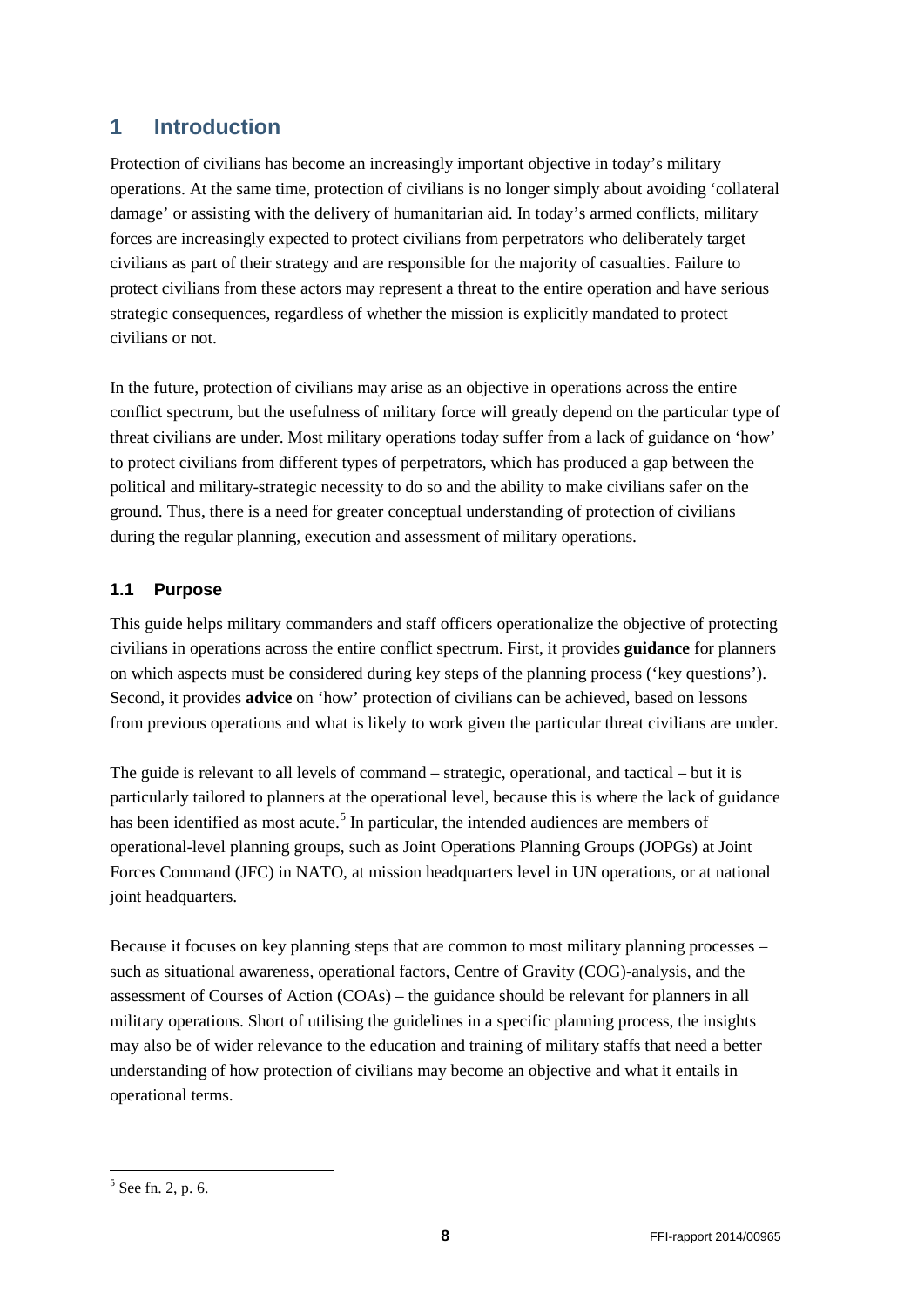#### <span id="page-10-0"></span>**1.2 Scope**

Protection of civilians is broadly understood as all efforts to reduce the effects of war on civilian life. There are several layers to this, as illustrated by the 'protection onion' below, which is often used to illustrate the different aspects of protection of civilians and their order of importance.

The most basic form of protection is from threats of physical violence, which is a prerequisite for all other layers and will be an integral part of any mission seeking to establish a safe and secure environment. The remaining layers are access to basic needs (e.g. food, shelter, clothing, medical assistance), enjoyment of human rights (e.g. freedom of speech, freedom from want), and establishing a protective environment in which all of the above are preserved by the host-nation.



*Figure 1.1 The protection onion – outlining the different layers of protection of civilians*[6](#page-10-1)

The scope of this guide is limited to the provision of protection from threats of **physical violence**. This is because it is the layer where military forces will have the primary role to play, whilst playing a supporting role in relation to the other layers. Importantly, protection from physical violence is not limited to 'imminent' threats alone, as is often a caveat in UN peacekeeping operations. This is because even though a threat to civilians may not be imminent throughout the entire area of operations, a military response may still be the only way to reduce it.

The military activities required to protect civilians will not necessarily be very different from regular military tasks – such as area defence, patrolling, and offensive operations. The difference is that people rather than terrain or enemies are at the centre of attention. The criterion for success is that the use of force reduces the current level of threat to civilians, without causing more harm than otherwise would have occurred (akin to the 'do no harm'-principle). This may require decisive, limited or no application of military force, depending on the nature of threat.

<span id="page-10-1"></span> <sup>6</sup> This particular figure is a minor alteration of Paul D. Williams' original 'onion', which was itself an adaptation of the ICRC's original 'egg framework' from the 1990s. Similar layers have also been reproduced in the Protection of Civilians Military Reference Guide (p. 7), but in a slightly different order.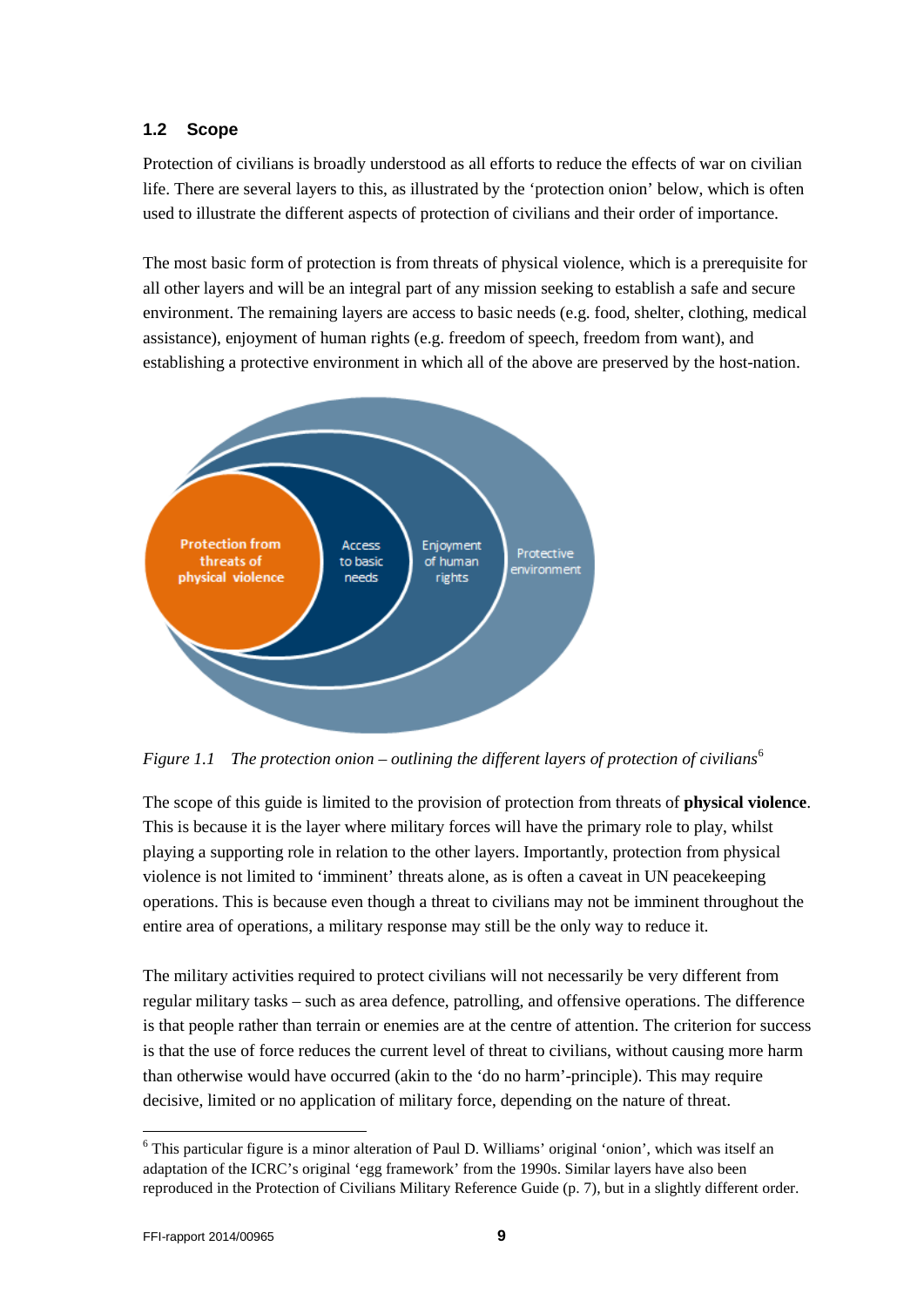### <span id="page-11-0"></span>**1.3 User instructions**

This guide focuses on two key aspects of any military operations process. Chapter 2 provides guidance and advice on how to consider protection of civilians during the **planning of operations**. Depending on the type of operation, this section can be used in its entirety or in segments to ensure that protection is considered during key phases:

- If protection of civilians is the *primary objective* of the entire operation, the guidance and advice listed here will be central to all planning phases. E.g. during a peace enforcement operation invoked by the Responsibility to Protect (R2P)-principle like in Libya (2011).<sup>[7](#page-11-2)</sup>
- If protection of civilians is *one of several objectives*, e.g. during a peacekeeping, counterinsurgency or stabilisation operation (Iraq, Afghanistan, Somalia, DR Congo, Mali), the guidance will be relevant to certain planning phases – most importantly when assessing when and where in the area of operations civilians are likely to be under most imminent threat and during the evaluation of various Courses of Action (COAs).
- At minimum, the guide should help planners *identify situations where costly protection failures must be avoided*, e.g. to be used by the Red Team during war-gaming.

Chapter 3 provides guidance and advice on **operations assessment** for the protection of civilians. It outlines how to assess the degree to which civilians are actually being protected and proposes relevant measures of effectiveness (MOEs), based on what is expected to happen with the civilians if one fails to protect them.

### <span id="page-11-1"></span>**1.4 Methodology**

This guide is based on a military-theoretical approach developed at the Norwegian Defence Research Establishment (FFI), which maintains that it is impossible to answer the basic question of how military force can and cannot be used to protect civilians, without understanding why and how a perpetrator attacks civilians in the first place.<sup>[8](#page-11-3)</sup> This approach reflects a wider consensus in emerging doctrines, concepts and advice on protection of civilians about the need to better understand the perpetrators of violence against civilians.<sup>[9](#page-11-4)</sup>

However, a challenge for planners is that the manner in which civilians are attacked will vary greatly from operation to operation. Thus, in order to help military staff officers identify and distinguish between situations that will require distinct military responses, all guidance and advice is arranged according to seven generic scenarios where the threat to civilians is fundamentally different.

<span id="page-11-2"></span> <sup>7</sup> R2P concerns *jus ad bellum* (criteria for going to war) in the event of mass atrocity crimes (genocide, war crimes, ethnic cleansing, crimes against humanity). Protection of civilians concerns a wider range of threats, regardless of the reasons for launching an operation. In Libya, R2P was invoked to legitimize use of force, while protecting civilians was the main objective and a key concern throughout the campaign. <sup>8</sup> See Beadle (2011) for the original idea; or Chapter 2 in Beadle (2014) for a shorter, refined version.

<span id="page-11-4"></span><span id="page-11-3"></span><sup>9</sup> See Kelly, Max (2011), *Military Planning to Protect Civilians: Proposed Guidance for United Nations* 

*Peacekeeping Operations*, September 2011 (Washington, DC: The Henry L. Stimson Center), and Mahoney, Liam (2013), *Non-military strategies for civilian protection in the DRC*, March 2013 (Fieldview Solutions).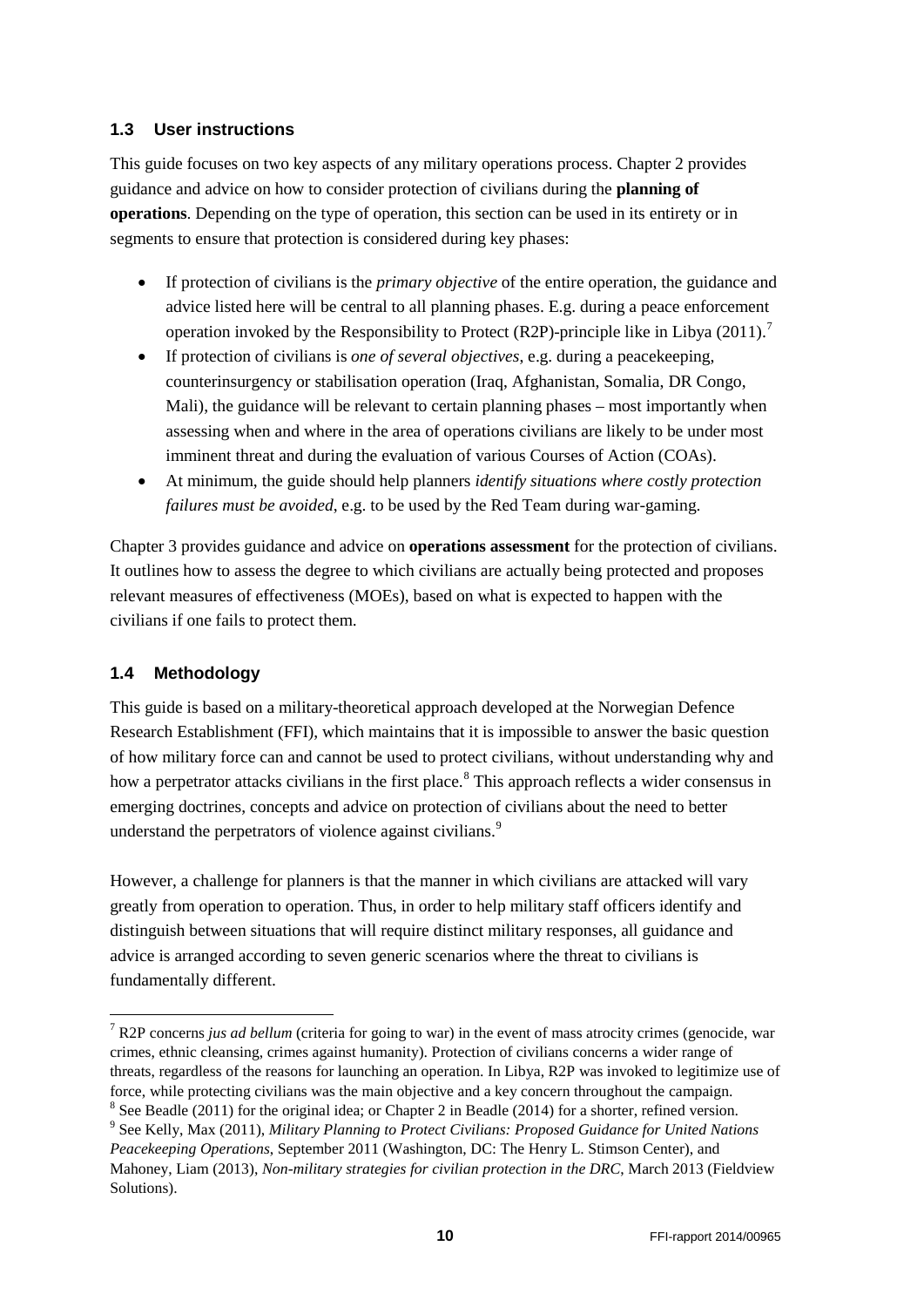#### <span id="page-12-0"></span>**1.5 Scenarios**

The scenarios seek to capture the range of possible situations where protection of civilians may become an objective for military forces in operations across the entire conflict spectrum. Each scenario describes a situation where civilians are under a distinct nature of physical threat. The scenarios are summarised below, with the key characteristics of each listed in Table 1.1 (p. 13).<sup>[10](#page-12-1)</sup>

It is important to note that these scenarios are only generic. They help military staff understand when, where and how the threat to civilians will be most imminent in an area of operations, based on the different motivations perpetrators may have for targeting them. They also identify which actor is likely to pose the greatest threat. Although civilians are often targeted by multiple actors, one party is usually responsible for the majority of violence. Planners will naturally have to adapt the generic scenarios to the specific context of each particular crisis. These scenarios may overlap within an area of operations, with distinct types of threats against civilians dominating in different areas involving different actors, or the same actors operating differently in certain areas. The scenarios supplement the ways planners normally develop situational awareness of a crisis situation – by providing greater understanding of the willingness and ability of actors to attack civilians and how to consider viable military responses during the planning of operations.

**1. GENOCIDE**. The gravest threat to civilians occurs when an actor aims to **exterminate a national, ethnical, racial or religious group**. Only governments or militarily superior actors are likely to possess the means required to kill the number of people needed to achieve this objective. Civilians from the targeted group will be under imminent threat of violence wherever they can be found, especially early in the crisis and in areas of large concentrations. If perpetrators succeed, the expected outcome is that the majority of potential victims will be killed (>50%).

**2. ETHNIC CLEANSING**. A less deadly, but more frequent situation occurs when an actor seeks to **expel a certain group from a specific territory**. The actors are likely to be states or militarily superior actors due to the nature of the objective and means required. Violence is used demonstratively to coerce the targeted group to leave, and to prevent their return by destroying their homes. The threat will be greatest following seizure of new territory and in minority enclaves, corridors or pockets that link the perpetrating actor's ethnic areas together. Fewer people will die compared to GENOCIDE (a few per cent), but the number of victims displaced will be very high  $(-90\%)$ .

**3. REGIME CRACKDOWN**. A third type of situation occurs when a government or a de facto authority responds to threats against its own survival with **violent repression of the population at large**. Civilians are not primarily targeted on basis of ethnic or sectarian identity, but according to presumed or real affiliation with political opposition. Violence will be most severe where resistance is strongest. The principal threat to civilians comes from the indiscriminate tactics and means used (e.g. conventional weapons against civilian areas). The number of people killed or

j

<span id="page-12-1"></span> $10$  For a full description of the methodology, parameters and characteristics of each scenario, see Beadle, Alexander William (2014), 'Protection of civilians – military planning scenarios and implications', *FFIrapport 2014/00519* (Kieller: Norwegian Defence Research Establishment).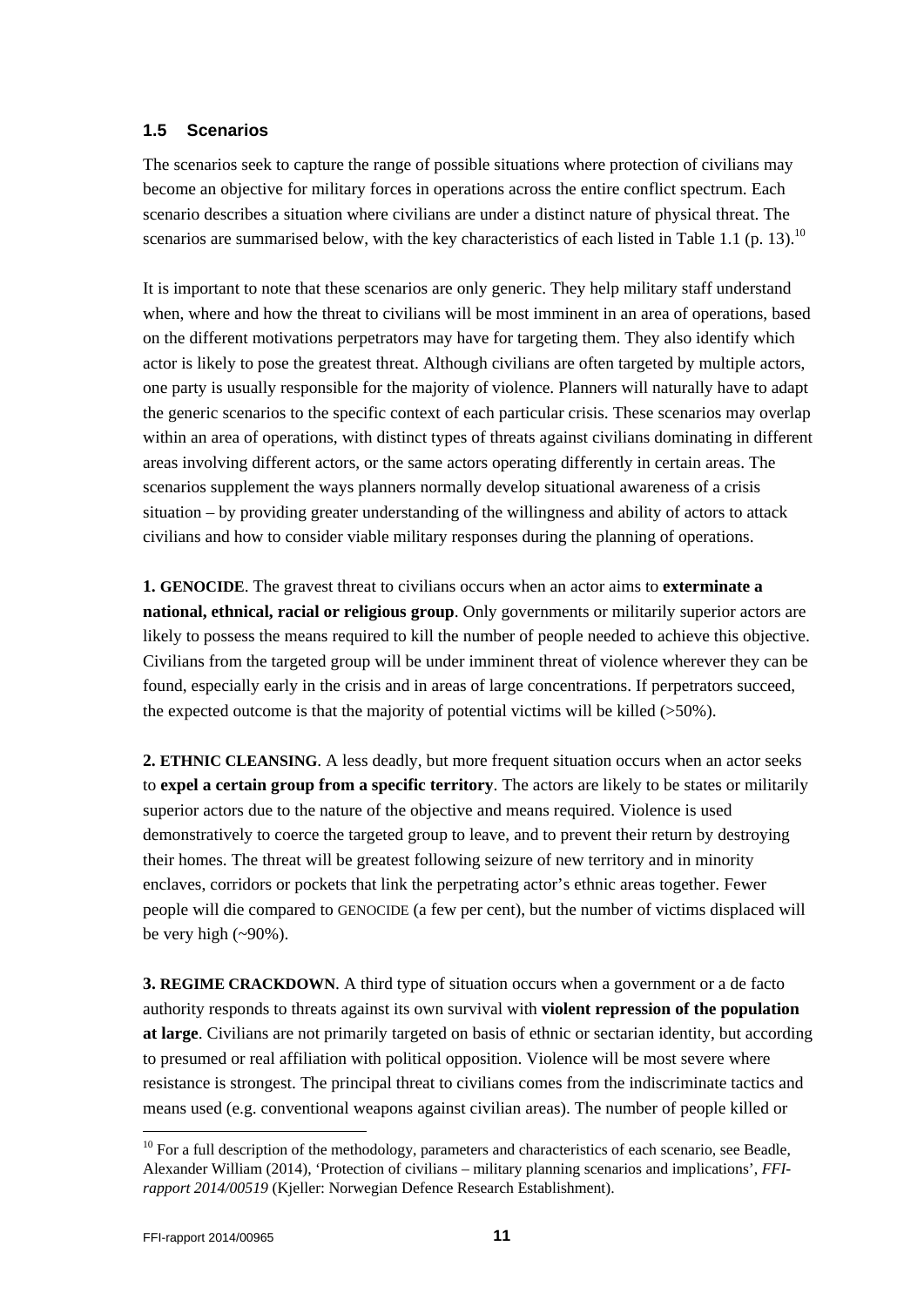displaced will vary according to the local level of fighting, with many of the dead being combatants rather than civilians.

**4. POST-CONFLICT REVENGE**. A far more limited, but very common situation occurs in most post-conflict environments as former victims **take revenge against previous perpetrators**. The actors will be individuals or loosely organized mobs seeking to settle scores on a personal basis. The violence is more criminal than strategic in nature (murder, arson, kidnapping, looting). Targets are selected on basis of previous culpability, especially in areas where most abuses have occurred before. Normally, relatively few people are killed (dozens or hundreds), but even low levels of violence can prompt many people to flee if the current victims share a communal identity with the former perpetrators.

**5. COMMUNAL CONFLICT**. A potentially very violent situation occurs when whole communities engage in continuous cycles of violence, driven by a combination of **revenge and self-protection**. Precisely because both sides are organized along shared communal identities, rather than as organized armed actors, they are unlikely to possess the means to settle conflicts permanently. However, they cannot afford not to retaliate, as this will invite further attacks upon themselves. Conflict may persist for years or even decades, with periodic escalations in violence. Civilians are primary targets for both sides, as the roles of perpetrator and victim shift with each cycle. Women and children are often singled out. The expected outcome is a high number of casualties relative to the community's total population, and rapid displacement of entire communities that flee impending attacks.

**6. PREDATORY VIOLENCE**. In weak states, armed groups may attack the local population **to ensure their own survival or for profit**. These actors are typically rogue security forces or rebels who have failed to achieve their political objectives, but refuse to demobilize or disarm. Often physically removed from the geographic areas where they may gain support, they have little strategic incentive to limit predatory violence (pillage, forced recruitment, illegal taxation). All civilians are possible victims. Attacks are launched on basis of opportunity, preferring 'easy', undefended targets, especially women and children. Severe torture and mutilation are common to deter resistance. Relatively few people may actually be killed, but the number of abductees and displaced will be high due to the brutality and unpredictability of attacks.

**7. INSURGENCY**. A common, but different situation involving armed groups occurs when civilians are only targeted **as a tactic**. These perpetrators are usually insurgent groups fighting over political power. Government forces or rival groups are the primary targets, but they still employ a combination of selective violence (e.g. assassinations) to prevent the population from collaborating with the enemy and indiscriminate attacks against civilians and rivals alike (explosives) to weaken popular trust in the government. It may also be intended to prompt an overreaction from government forces. Physical violence is only likely to be the main concern for civilians in contested areas, whilst most have other grievances (e.g. unemployment, corruption). The number of people killed will be relatively low compared to other scenarios. When people flee, they will flee the presence of fighting rather than the presence of insurgents per se.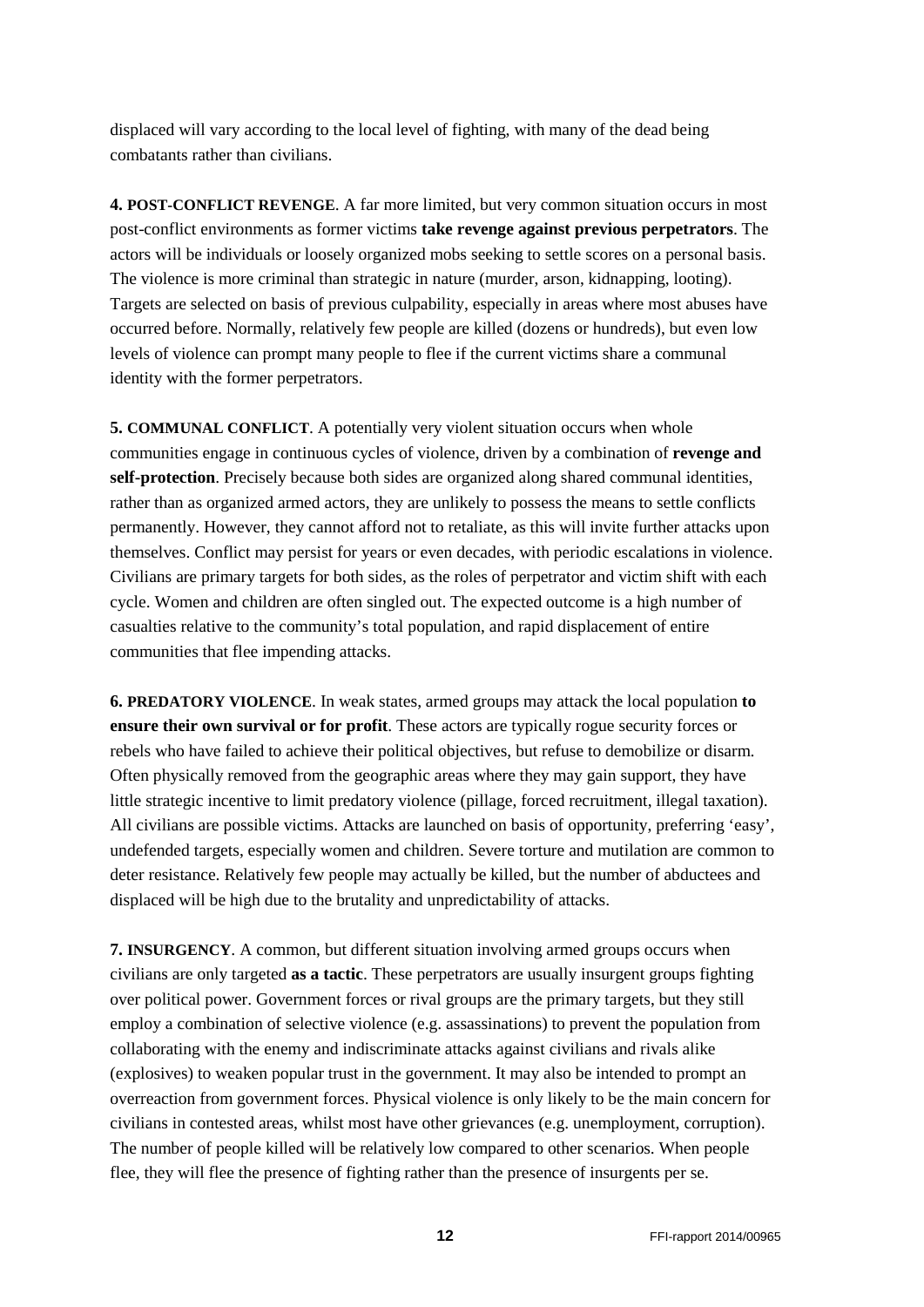| Generic scenario                                                                                                                                    | 1. Type of<br>actor                                                                       | 2. Rationale                                                                                                 | 3. Strategies and<br>tactics                                                                                                                                                                                                                                   | 4. Relevant mil.<br>capabilities                                                                                                                    | 5. Expected outcome                                                                                                                                                                                                                          |
|-----------------------------------------------------------------------------------------------------------------------------------------------------|-------------------------------------------------------------------------------------------|--------------------------------------------------------------------------------------------------------------|----------------------------------------------------------------------------------------------------------------------------------------------------------------------------------------------------------------------------------------------------------------|-----------------------------------------------------------------------------------------------------------------------------------------------------|----------------------------------------------------------------------------------------------------------------------------------------------------------------------------------------------------------------------------------------------|
| <b>GENOCIDE</b><br>Halabja ('88)<br>Rwanda ('94)<br>Srebrenica ('95)                                                                                | States, or the<br>militarily<br>superior actor                                            | To exterminate a<br>certain group                                                                            | Destroy existence of a<br>group through several,<br>simultaneous mass<br>killings, deportation,<br>camps, systematic rape<br>to prevent reproduction                                                                                                           | Command and<br>control, freedom<br>of movement for<br>special or irregular<br>units, sufficient<br>small arms                                       | Majority of targeted<br>civilians killed (>50%), in<br>relatively short time                                                                                                                                                                 |
| <b>ETHNIC</b><br><b>CLEANSING</b><br>Bosnia ('92-95)<br>Kosovo ('99)<br>Kyrgyzstan ('10)                                                            | States, or the<br>militarily<br>superior actor                                            | group from a<br>specific territory                                                                           | To expel a certain Force targeted group to<br>leave through threats,<br>demonstrative killings,<br>brutality, mass-rape,<br>destruction of property                                                                                                            | Command and<br>control, freedom<br>of movement for<br>special or irregular<br>units                                                                 | Only a few per cent killed,<br>but vast majority of victims<br>expelled $(\sim 90\%)$ ;<br>destruction of victim homes<br>and cultural buildings                                                                                             |
| <b>REGIME</b><br><b>CRACKDOWN</b><br>Iraq ('86-89)<br>Darfur ('03-)<br>Libya $('11)$<br>Syria $('11-)$<br>Islamic State in Iraq<br>and Syria ('13-) | Authoritarian<br>regimes, or<br>de facto<br>authorities in<br>an area                     | To control<br>restless<br>populations, on<br>basis of real or<br>perceived<br>affiliation with<br>opposition | Violently repress<br>the population at large,<br>through selective and<br>indiscriminate violence,<br>threats, mass-detention,<br>rape as terror, massive<br>destruction, occasional<br>massacres                                                              | Command and<br>control from<br>regime, freedom<br>of movement for<br>regular forces,<br>heavy weapons,<br>special/irregular<br>units in support     | Mostly combatant deaths,<br>gradual increase in civilian<br>deaths due to heavy<br>weapons and in accordance<br>with intensity of fighting;<br>large-scale displacement;<br>widespread destruction of<br>population centres                  |
| POST-CONFLICT<br><b>REVENGE</b><br>Kosovo (post 99)<br>Iraq (post 03)                                                                               | Individuals or<br>mobs                                                                    | To avenge past<br>crimes on a<br>personal basis                                                              | Tit-for-tat score-settling<br>through criminal acts of<br>violence, such as<br>murder, arson,<br>kidnapping, looting                                                                                                                                           | Freedom of<br>movement for<br>individuals and<br>small groups to<br>access victims                                                                  | Only a few killed (dozens,<br>hundreds), but groups<br>associated with perpetrator<br>may flee following<br>relatively little violence                                                                                                       |
| <b>COMMUNAL</b><br><b>CONFLICT</b><br>Ituri ('99-03)<br>Iraq $(06-07)$<br>Jonglei ('09-)                                                            | Whole tribal,<br>ethnic or<br>sectarian<br>communities<br>outside<br>support)             | To avenge a<br>previous attack<br>and to deter<br>themselves                                                 | Attempts to coerce other Freedom of<br>community into<br>submission through<br>further retribution massacres, abductions,<br>(possibly with in order to protect raids, destruction of<br>homes and means of<br>survival, often seeking<br>to maximise violence | movement to reach<br>other communities,<br>access to deadlier<br>weapons and<br>means of<br>communication is<br>associated with<br>higher lethality | Relatively high number of<br>people killed and abducted,<br>especially women and<br>children; livelihoods stolen<br>or killed; temporary<br>displacement in<br>homogenous areas, more<br>gradual withdrawal to 'their<br>own' in mixed areas |
| <b>PREDATORY</b><br><b>VIOLENCE</b><br>Renamo ('75-92)<br>RUF ('91-'02)<br>LRA ('94-)                                                               | Rebel groups<br>(predatory<br>behaviour)                                                  | To survive or<br>make a profit<br>by exploiting<br>civilians                                                 | Coerce civilians into<br>compliance through<br>plunder, taxation, forced<br>recruitment,<br>opportunistic rape,<br>brutality, especially<br>against 'easy targets'                                                                                             | Freedom of<br>movement to pick<br>time and place of<br>attack, operational<br>secrecy, outside<br>support, possibly<br>central command              | Temporary, but large-scale<br>displacement in affected<br>areas and disproportionately<br>many relative to the number<br>of people actually attacked;<br>many abductions, especially<br>of young adolescents                                 |
| <b>INSURGENCY</b><br>FARC ('64-)<br>Taliban ('06-)<br>al-Shabaab ('06-)                                                                             | Rebel groups<br>(classic<br>insurgents<br>with political<br>or ideological<br>objectives) | To control<br>populations<br>upon which they<br>depend and<br>undermine trust<br>in their rivals             | Selective and<br>indiscriminate violence,<br>through threats, targeted<br>killings, bombings,<br>retribution, depending<br>on their level of control                                                                                                           | Freedom of<br>movement to pick<br>time and place of<br>attack, access to<br>indiscriminate and<br>explosive weapons                                 | Fewer killed and injured<br>than in other scenarios, most<br>due to indiscriminate<br>weapons; gradual<br>displacement from areas of<br>heavy fighting                                                                                       |

 *Table 1.1 Generic military planning scenarios for the protection of civilians*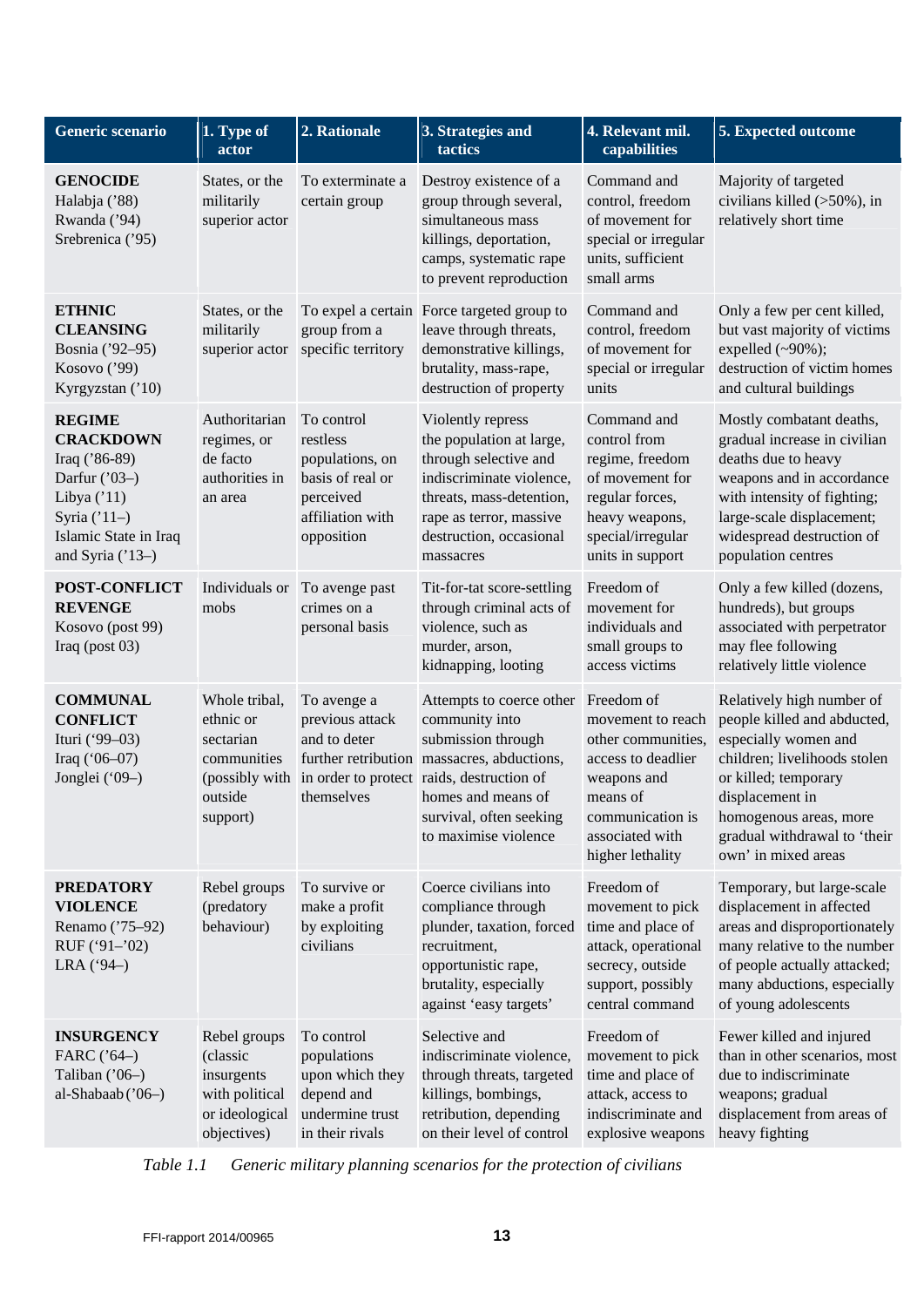# <span id="page-15-0"></span>**2 Planning**

This section provides guidance and advice on how protection of civilians can be considered during the planning of a military operation. It highlights key questions to help planners determine which aspects will be most relevant in different situations and provides advice on how they can be answered, based on the nature of the threat facing civilians on the ground (using the scenarios).

The section is structured according to three main planning phases, which are common to most military planning processes.<sup>[11](#page-15-1)</sup> The purpose is not to replicate the full contents of these phases, but to supplement key steps and frequently used planning tools with additional considerations relating to the protection of civilians (see Table 2.1).

| <b>Planning phases</b>                                                  | Guidance on the protection of civilians                                                                                                                                                                                                                                                                                                                                                                                                  |
|-------------------------------------------------------------------------|------------------------------------------------------------------------------------------------------------------------------------------------------------------------------------------------------------------------------------------------------------------------------------------------------------------------------------------------------------------------------------------------------------------------------------------|
| Phase 1:<br>Situational awareness                                       | Awareness of how protection of civilians may become an objective in<br>different types of military operations (peacekeeping, stabilization,<br>counterinsurgency, and peace enforcement)                                                                                                                                                                                                                                                 |
| Phase 2:<br>Operational<br>appreciation of the<br>strategic environment | How to assess the role of military force in protecting civilians, based on:<br>The particular threats facing civilians in the crisis area (scenarios)<br>$\left  \right $<br>The viability of different military response options to protect<br>2)<br>civilians and likely force requirements (in each scenario)                                                                                                                         |
| Phase 3:<br>Operational estimate                                        | Identify key operational issues and implications within a specific area of<br>operations, based on:<br>Operational factors (time, space, force, and civilians)<br>$\mathbf{D}$<br>Centre of Gravity (COG)-analysis of the perpetrator(s)<br>2)<br>Assessment of own Courses of Action (COAs) against the most<br>3)<br>likely and dangerous perpetrator COA in each scenario<br>Critical events to be considered during war-gaming<br>4) |

### *Table 2.1 Common planning phases and relevant guidance on the protection of civilians*

The order in which the various steps are used in an actual planning process will vary according to the particular organisation, headquarter, planning group, and level of command. Thus, each of the following phases and steps is written in such a way that they may be read independently of each other. The largest phase (Phase 3) is the most operationally oriented, whilst Phase 1 and 2 focus on operational-level input to support decision-making at the strategic level. The subsequent planning phases that deals with the production of planning documents (e.g. the OPLAN) are not included as they are highly organisation-specific and less relevant to protection of civilians, which needs to be considered as early in the planning process as possible.

<span id="page-15-1"></span><sup>&</sup>lt;sup>11</sup> These phases are based on the most recent version of NATO's Comprehensive Operations Planning Directive (COPD) (Interim V2.0, 4 October 2013), which outlines a collaborative approach to the military planning process. See also NATO's AJP-5, *Allied Joint Doctrine for Operational-Level Planning*. Similar processes are described in the UN's *Planning Process for Military Operations* (DPKO, 2001); the UK's Joint Doctrine Publication (JDP) 5-00, *Campaign Planning* (July 2013); and the US Joint Publication (JP) 5-0, *Joint Operational Planning* (11 August 2011). Smaller nations tend to adopt the processes of larger allies or multinational organizations, e.g. the Norwegian Armed Forces use NATO's COPD.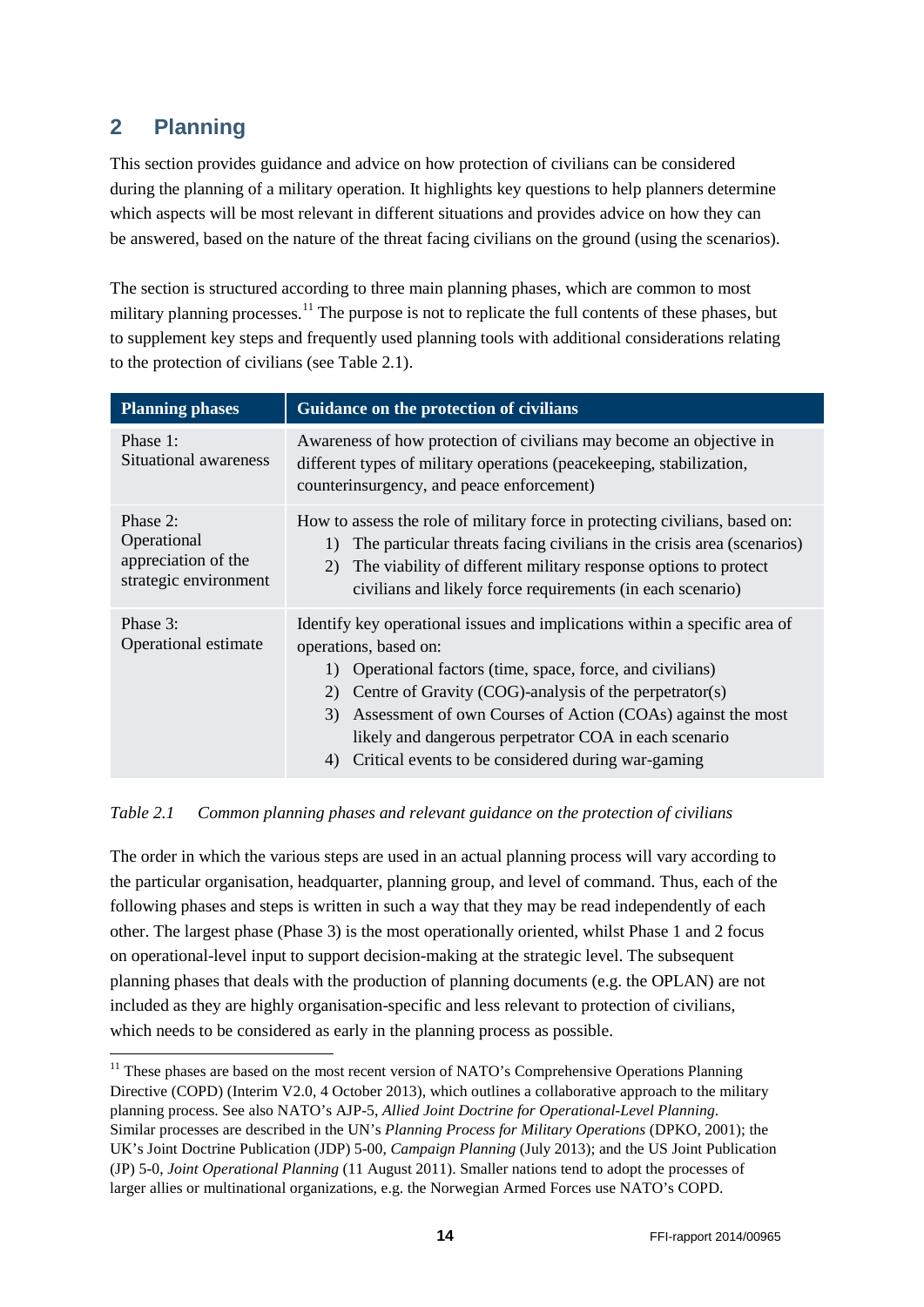#### <span id="page-16-0"></span>**2.1 Phase 1: Situational awareness**

All planning processes start with an initial understanding of a potential crisis. This is normally a continuous activity at both strategic and operational levels. During this phase, planners should consider whether protection of civilians may become an objective for military forces in a particular crisis area – and how failure to do so may pose a risk to the mission as a whole.

In general, protection of civilians from perpetrators of violence is likely to become an objective in most operations – even those not explicitly mandated to do so. This is due to the frequency with which civilians are targeted in today's conflicts. Whilst nine soldiers died per civilian during World War I, ten civilians die for every soldier or fighter killed in battle today.[12](#page-16-1) Aside from being killed, civilians are even more frequently injured, mutilated, sexually assaulted, or forcibly recruited. However, the patterns of violence are likely to vary greatly from one crisis to another.

When developing the initial situational awareness, planners must therefore seek to identify the basic threat to civilians in the area. The key characteristics of the scenarios listed above provide possible indicators and warnings of distinct situations. The type of physical protection expected of military forces will also depend on the type of operation contemplated:

- Most UN *peacekeeping operations* today are explicitly mandated to use military force to protect civilians from 'imminent threats of physical violence'. Aside from this focus on 'imminent' threats alone, the use of force is limited by other caveats, such as to protect civilians 'within their areas of deployment and capabilities', 'without prejudice to the national government', and only at tactical levels and with host-nation consent.
- Most *stabilisation and counterinsurgency operations* conducted by other organisations than the UN are not explicitly mandated to protect civilians. However, it has become an implied task in order to establish a 'safe and secure environment' (e.g. for the US in Iraq from 2006, ISAF in Afghanistan from 2009, and the AU in Somalia from 2011).
- Faced with the most serious threats of violence against civilians, protection of civilians may become the primary objective in *peace enforcement operations* (e.g. Kosovo 1999, Libya 2011). Libya was the first time the Responsibility to Protect (R2P) was used to authorise military intervention. Notably, the resolution did not restrict the mandate to protect civilians from 'imminent' threats only, but threats of physical violence in general.

Regardless of the type of operation launched, failure to recognise the actual threat to civilians on the ground has been a principal cause of failure in the past. E.g. mere UN peacekeeping was wholly unsuited to protect civilians in Rwanda (1994) and Srebrenica (1995). Failure to recognise who was killing whom and what constituted the greatest threat meant that NATO was configured for war-fighting as it entered Kosovo in 1999, when the biggest threat to civilians came from acts of retaliation requiring policing and a dispersed military presence. Thus, it is critical to constantly monitor changes in the patterns of violence against civilians before, during, and after the launch of any military operation.

<span id="page-16-1"></span><sup>&</sup>lt;sup>12</sup> Study by the International Committee of the Red Cross (ICRC): Greenberg, S. B. & Boorstin, R. O. (2001), 'People on War: Civilians in the line of fire', *Public Perspective*, November/December 2001, p. 19.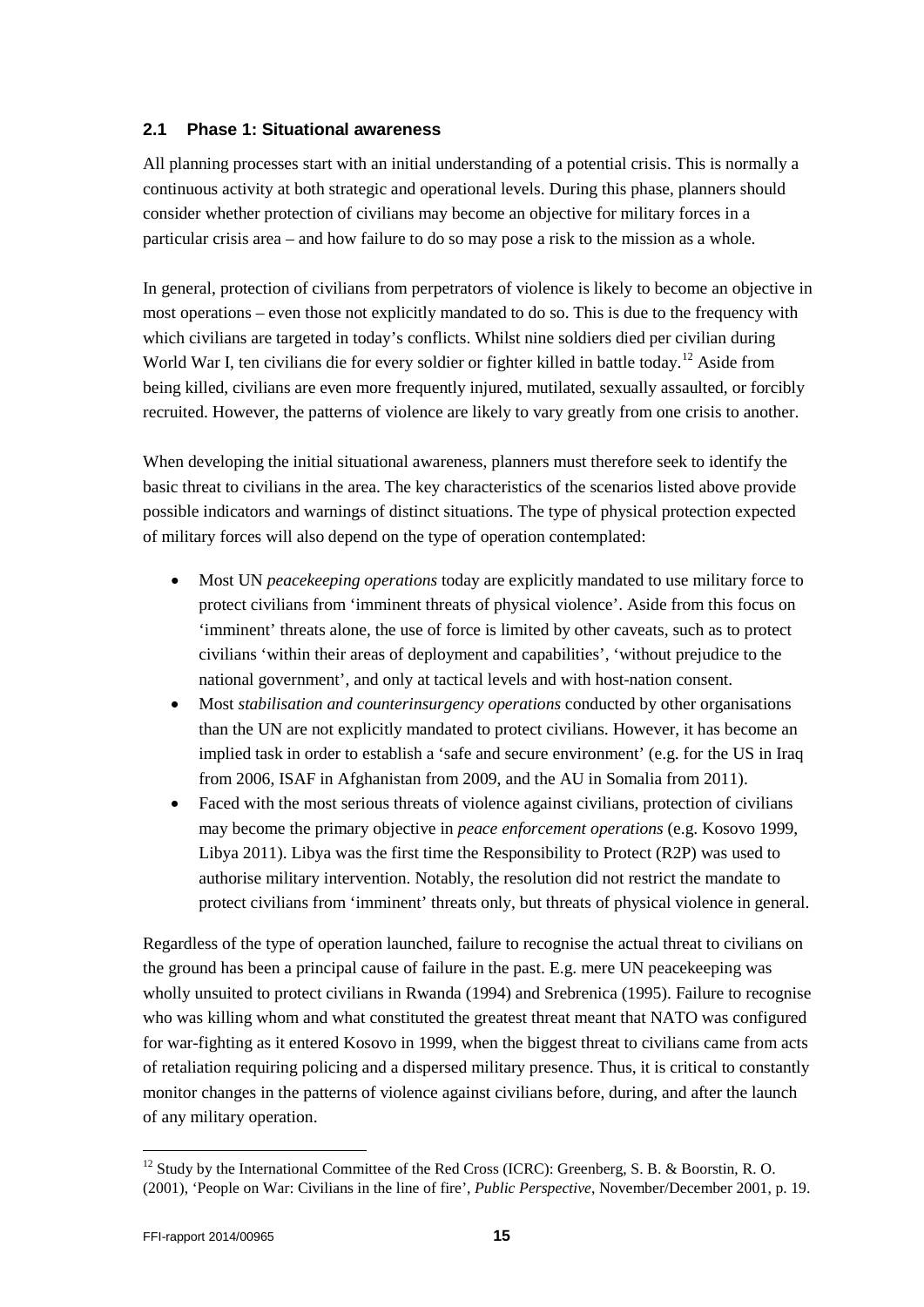### <span id="page-17-0"></span>**2.2 Phase 2: Operational appreciation of the strategic environment**

Once it has been decided to conduct a strategic assessment of a specific crisis, planners have to plan for the conduct of military operations alongside other instruments of power to achieve the desired end state. At the operational level, this usually beings with a systematic assessment of the strategic situation before providing operational advice on potential military responses.

### <span id="page-17-1"></span>2.2.1 Assessment of the strategic situation

Planners must first provide an operational appreciation of the strategic environment, the main actors and their role in the crisis. During this system analysis, planners must – in addition to regular analysis of belligerent parties and relevant parties – also assess the strategic nature of threat to civilians.

There are four key questions that should help planners cover the most important aspects of the threat to civilians, which can be used to identify the scenario(s) planners are faced with in a given crisis area. These questions may be used to validate initial strategic assessments, and to identify likely enemy Courses of Action (COAs) against civilians at an early stage (discussed in 2.3.3).

### **1) What type of actor is responsible for the majority of violence against civilians?**

Planners should first identify which of the main actors are the perpetrators and who are the victims. 'Who is killing whom' may be obvious in some cases – but not always. Whilst all sides are often responsible for violence against civilians, experience has shown that one party is usually responsible for the majority of casualties. Perpetrating actors will fall into one of these categories:

- States (or militarily superior actors)
- Communities (e.g. ethnic, sectarian, tribal)
- Organised armed groups
- Individuals or loosely organised mobs

Planners should note that several scenarios may also take place in different areas involving different actors, or the same actors operating differently in other areas. The roles of perpetrators and victims may also change as a conflict enters a new phase or as a result of outside involvement. In some operations it may be politically impossible to confront the actor responsible for the majority of abuses (e.g. abusive allied host-nation forces the operation is there to support).

### **2) What is the perpetrator's rationale for attacking civilians?**

Aside from assessing an armed actor's motivations for fighting other armed actors, planners should also consider how important the deliberate targeting of civilians is as part of that actor's strategy. All rationales for attacking civilians will lie somewhere between complete dependency on violence against civilians to achieve their objectives (GENOCIDE) and targeting civilians merely as a tactic (INSURGENCY).

There are seven main rationales that perpetrators may have for targeting civilians:

- To exterminate a certain group of civilians (GENOCIDE)
- To expel a certain group of civilians (ETHNIC CLEANSING)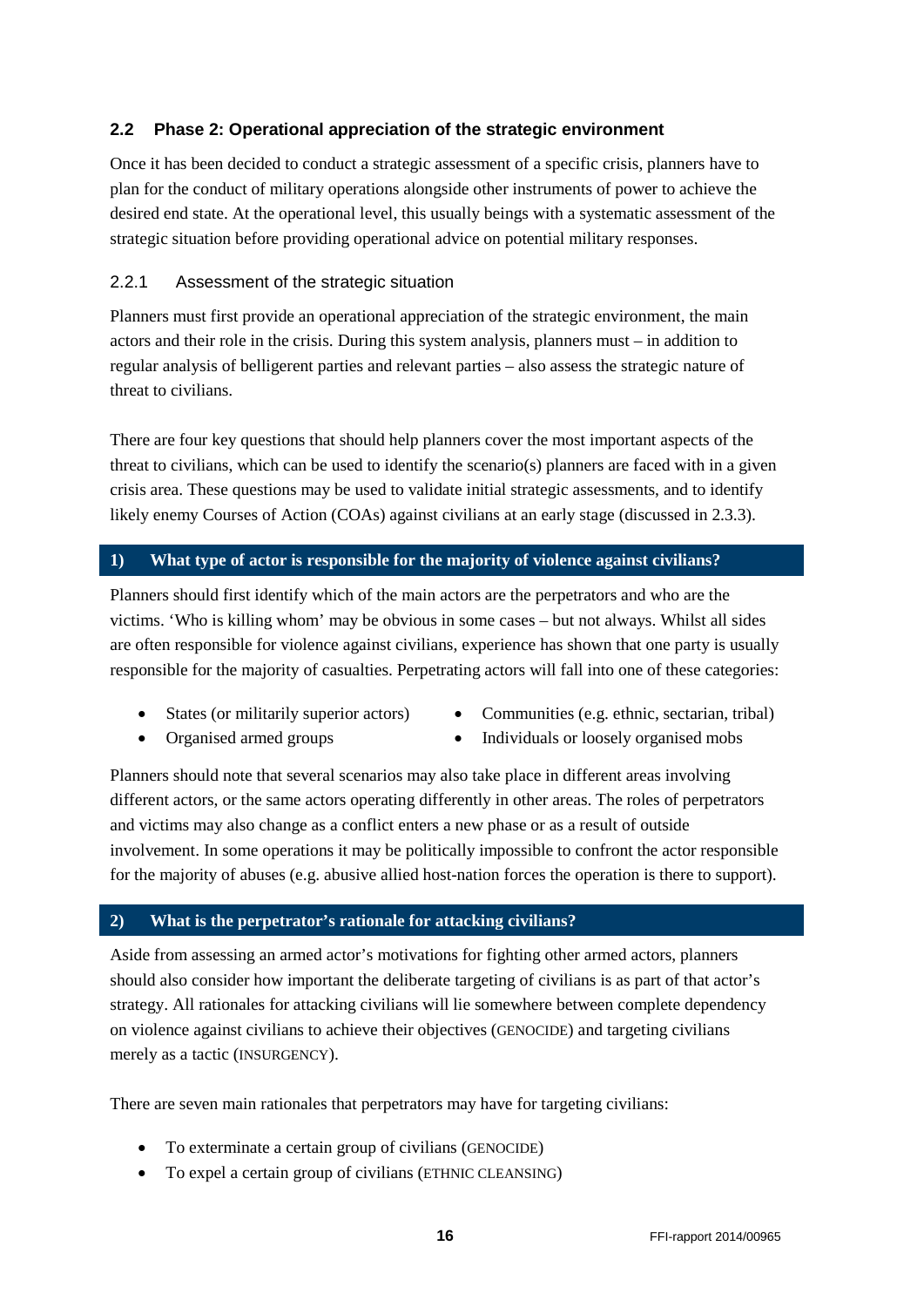- To control a whole population by crushing all resistance (REGIME CRACKDOWN)
- To take revenge for past crimes (POST-CONFLICT REVENGE)
- To avenge previous attacks and deter further retaliation (COMMUNAL CONFLICT)
- To survive or profit through exploitation of civilians (PREDATORY VIOLENCE)
- To control a population in order to gain support and undermine opponents (INSURGENCY)

Reviewing political statements alone is unlikely to reveal their motivations, as most perpetrators have an interest in hiding their true intentions. Victim statements are also often misleading. The perpetrator's modus operandi will be a far more important source for identifying real motivations.

### **3) What strategies and tactics does the perpetrator employ against civilians?**

Perpetrators use violence against civilians, just as any armed actor does against his opponents. This is what makes them 'perpetrators' in the first place. Depending on their particular motivations, civilians will have to be targeted in certain ways to achieve the intended strategic effect, e.g. through:

- Killings (mass-murders, mass-executions, targeted assassinations)
- Indiscriminate attacks resulting in civilian casualties (suicide attacks, car bombs, mortars)
- Scorched earth tactics (destroying populated neighbourhoods or civilian buildings)
- Sieges (entrapment, starvation, cutting off electricity and water)
- Mutilation, cruel treatment, torture (limb amputation, starvation, detention)
- Sexual violence (systematic or opportunistic rape, enforced pregnancy, sexual slavery)
- Pillage (looting or destruction of livestock, basic needs, and means of survival)
- Abduction (kidnappings, disappearances, forced recruitment)

Most actors use a combination of these acts, but a particular rationale will favour certain tactics.

## **4) Which capabilities are relevant to the perpetrator's ability to attack civilians?**

All armed actors have certain capabilities that enable them to apply violence. Planners should seek to distinguish between capabilities that a perpetrator requires to *attack civilians* from those needed to fight other actors, including an intervening force. Capabilities identified as potentially important to a perpetrator's ability to attack civilians include:

- Advance planning of violence (e.g. complete blueprints, preparations for isolated attacks)
- Top-down coordination of violence (e.g. command and communication, leaderships)
- Ambiguity (secrecy surrounding criminal intentions, whilst mobilising necessary support)
- Freedom of movement (for units executing the violence when and where it is needed)
- Access to relevant military units and weaponry (e.g. conventional heavily armed forces, irregular lightly armed paramilitaries, weapons of mass destruction, small arms)

Which of these capabilities will be most relevant to a perpetrator's ability to attack civilians will vary according to the particular scenario (see the discussion of critical capabilities in 2.3.2).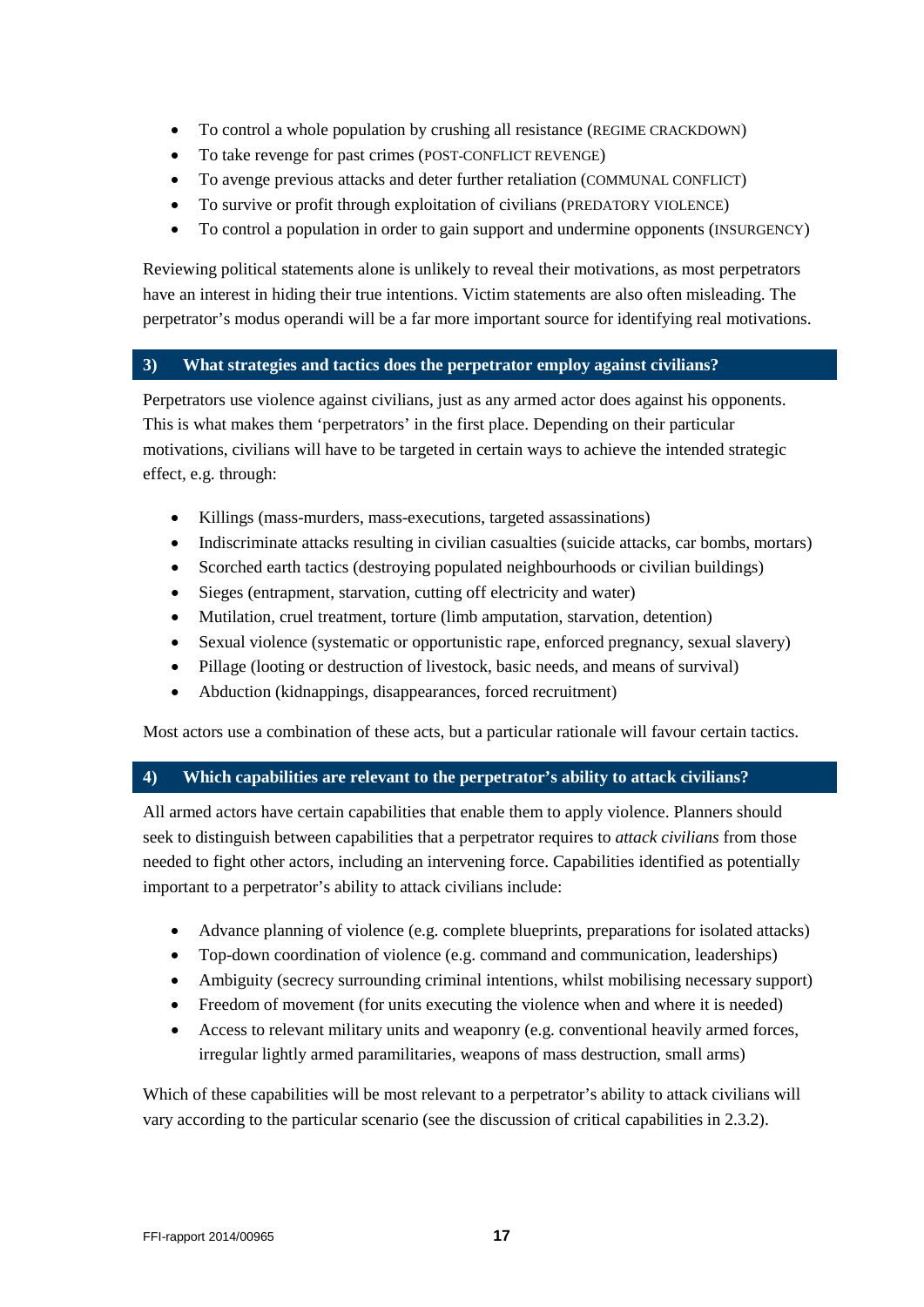### <span id="page-19-0"></span>2.2.2 Assessment of Military Response Options (MROs)

Based on a systematic assessment of the crisis situation, planners at the strategic level will draft a number of suitable, feasible, acceptable and distinguishable Military Response Options (MROs). These outline a series of increasingly ambitious steps using military and non-military means to achieve the agreed objectives, from which only one is selected. At the operational level, the purpose is to provide operational advice on the adequacy, merits and potential for success of the different options – e.g. what military actions will be needed to establish the conditions required to achieve the desired end state, what capabilities will be required, and possible operational risks.

Protection of civilians is likely to be a necessary condition that must be established in all operations, which will require military force to be used alongside other instruments of power. However, the balance between military and non-military actors will vary according to the nature of the threat to civilians on the ground. Military force will be most important when the threat of physical violence dominates, precisely because non-military instruments of power (e.g. economic sanctions, diplomatic pressure, or indictments) are unlikely to reduce the threat. Equally, in situations where the threat is not primarily physical, or there are no actors who deliberately target civilians, the utility of military force to protect civilians without causing more harm will be limited.

This section outlines the role of military force in protecting civilians in each of the scenarios describe above. Different approaches involving varying levels of military force include:

- Assisting with or protecting the delivery of humanitarian aid to ameliorate the crisis (transport; air drops; construction of camps or roads; convoys; securing storage facilities);
- Containment of the conflict (no-fly zones; embargoes; securing weapon depots);
- Deter or defend against attacks on civilians (patrols; escorts; maintain presence; protect safe areas/zones like villages, stadiums, public buildings or camps; interpositioning);
- Coercive use of force against perpetrators (threats; show of force; punitive strikes);
- Attack or defeat perpetrators (strategic air strikes; direct action; war-fighting).

In all crisis situations, it will be critical for planners to understand the potential and limitations of each military response in different scenarios. In previous operations, military options have often been assessed solely on basis of available means and political will, with too little consideration to their actual viability to reduce the threat to civilians on the ground.

The viability of a military response from a protection-perspective is determined by the option's ability to match the perpetrator's willingness and capability to attack civilians in the first place. E.g. during GENOCIDE, the threat of extermination is unlikely to be reduced by anything short of decisive force against the perpetrator's ability to conduct large-scale killings, as these actors are likely to perceive the situation in zero-sum terms. By contrast, during COMMUNAL CONFLICTS, attacks by militias can be deterred, because their primary motivation is to secure themselves. As such, military force can be used to create the conditions for other levers of power to address the perception of insecurity.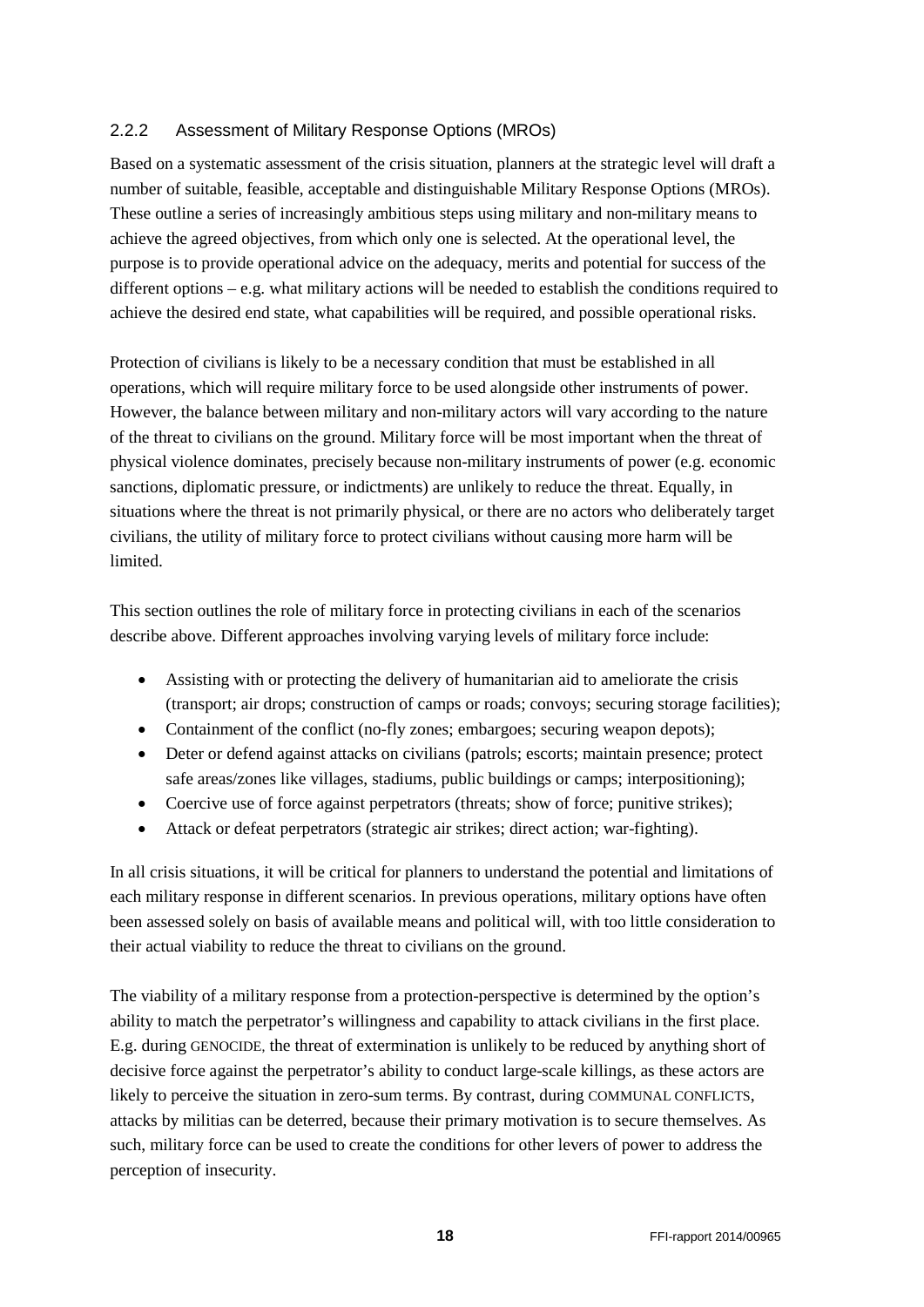Below follows advice on the role of military forces and the viability of different military responses in each scenario, based on the strategic nature of threat to civilians, experiences from past conflicts, and lessons from previous operations. This advice is intended to supplement the regular assessment of MROs with necessary considerations from a protection-perspective. Further operational and tactical advice on how best to carry out these responses is described in 2.3.3.

#### **GENOCIDE e.g. Halabja (1988), Rwanda (1994), Srebrenica (1995)**

In situations where a perpetrator has decided to physically exterminate a whole group of people, **decisive use of military force is likely to be the only viable option to protect civilians**. If perpetrators are not stopped, it can be expected that the majority of potential victims will die.

- At minimum, military force is required to *defend locations* where many potential victims are congregated (e.g. camps, villages, public buildings). This will not, however, remove the threat of extermination against civilians elsewhere, or alter the perpetrator's willingness to continue exterminating. Even coercive use of force is unlikely to work against actors who perceive the situation in zero-sum terms (requiring a 'final solution').
- Once mass killings have begun, *defeating the perpetrators on the ground* is likely to be the only way to reduce the threat of extermination throughout the crisis area. Any options short of this may lead to more deaths, and may only create more opportunities for the perpetrators to kill civilians before they escape. To be most effective, the response must be rapid and decisive to exploit the window of opportunity for saving most lives early on, whilst minimising collateral damage resulting from one's own offensive actions.

A force deployed to this scenario must be able to deploy quickly, configured for a near-combat environment, with robust rules of engagement to use decisive force from the start. Presence on the ground will be essential, since the perpetrating units on the ground are usually organised in small units. Particular capabilities include early warning systems and surveillance to maintain situational awareness in rapidly evolving environments where the costs of failure are very high, as well as close air-support and rapid reaction forces on high readiness.

#### **ETHNIC CLEANSING e.g. Bosnia (1992-95), Kosovo (1999), Kyrgyzstan (2010)**

In situations where perpetrators are expelling an entire population and destroying their homes, it is likely that **offensive military force will be required to reduce this threat**. If allowed to continue, the vast majority of the targeted civilians will be permanently displaced rather quickly.

- At minimum, military forces will have to *defend locations or larger areas* where the most vulnerable victims are located (e.g. in camps, villages, enclaves). This alone, however, will only suspend the threat temporarily, raise the threat elsewhere, and most likely substantially increase demands for humanitarian assistance in these locations.
- Strategic use of force to *coerce perpetrators to abandon ethnic cleansing as a strategy* is likely to be necessary to remove the threat of expulsion permanently in all areas. Coercion is possible because ethnic cleansers, unlike genocidaires, do not view the entire conflict in zero-sum terms, but more in terms of bargaining over territory and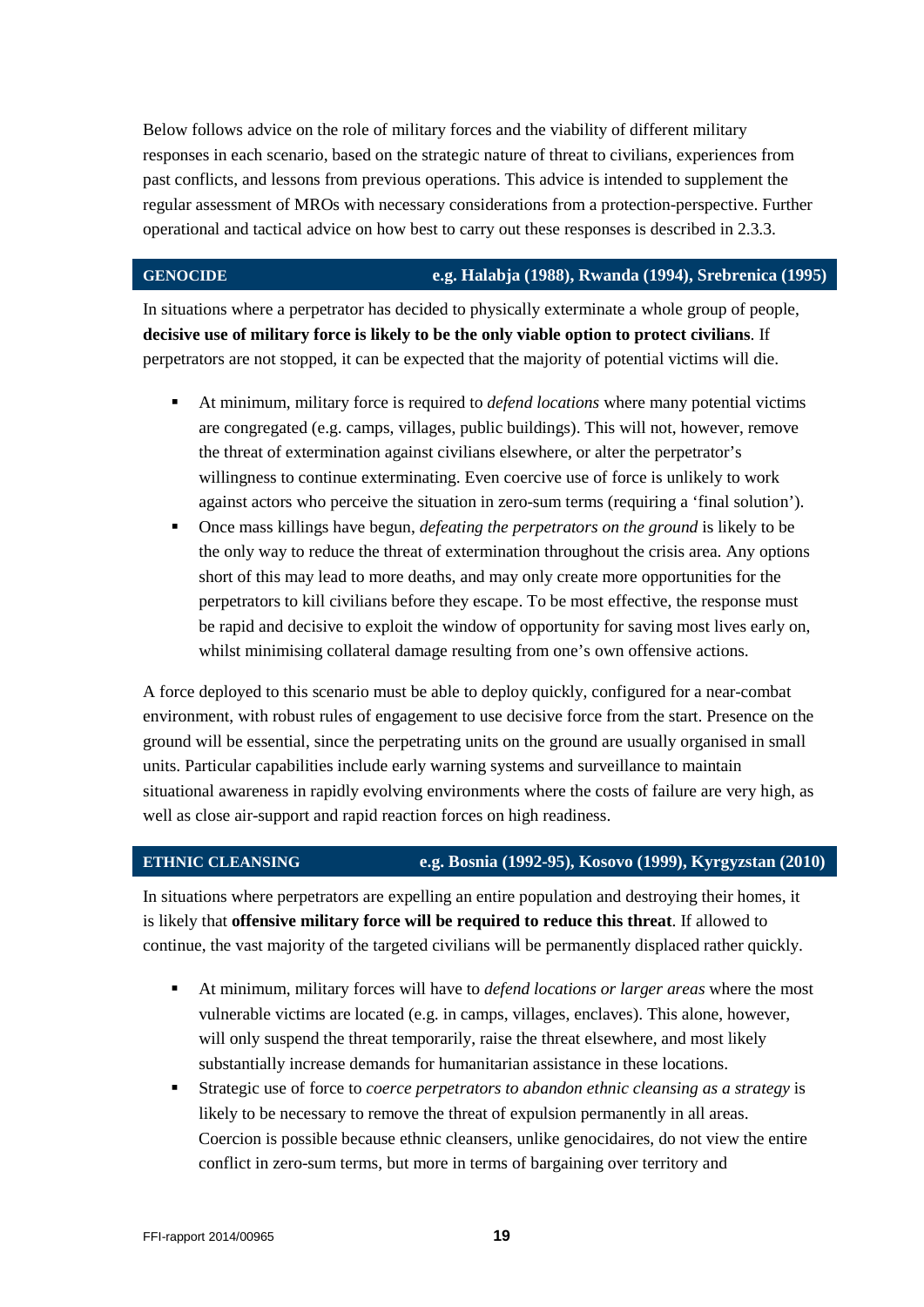demography. To be effective, the response must not simply seek to raise the costs for the responsible leadership alone, but also degrade the perpetrators' ability to expel civilians.

A force deployed to this scenario must have a military posture that can provide a genuine threat to the perpetrator's ability to cleanse new areas. Airpower will not be able to protect civilians from paramilitaries violently expelling civilians largely undetected from the air and without direct support from conventional forces. Airpower may, however, play an important coercive element in combination with a ground presence that threatens the perpetrator's military superiority.

#### **REGIME CRACKDOWN e.g. Darfur (2003-), Libya (2011), Syria (2011-)**

In situations where a governing authority resorts to violence against its own population to stay in power, **some form of military response will be necessary** to protect civilians from large-scale, indiscriminate attacks that are an integral part of a that actor's strategy of survival. If not, one can expect a steadily rising number of deaths and displaced according to the level of fighting and the likely emergence of other scenarios in parallel (e.g. COMMUNAL CONFLICT, INSURGENCY).

- At minimum, military force is required to *defend opposition strongholds* (cities, villages, neighbourhoods), because these are the areas that regimes are most likely to besiege, bomb or occupy. This is likely to save many lives in the short term, but will only reduce the threat temporarily, as the regimes will feel compelled to crush the opposition before protests spread elsewhere or an armed uprising gains insuperable momentum.
- Military force can effectively be used to *degrade a regime's ability* to crush its own population (e.g. no-fly zones, no-drive zones, safe areas). However, a resolute regime is likely to strike elsewhere or find new, perhaps more destructive, ways of attacking.
- **There is a chance that** *coercive use of force* to make a regime abandon its strategy of violence may work, because the regime itself may be split about what to do. However, negotiations are likely to be an option of last resort for these perpetrators.
- *Dislodging the regime from power* may be the only viable response to permanently reduce the regime's threat to civilians, since it is an inherent part of its fight for survival.

A force deployed to this scenario must be configured to fight conventional forces. Compared to other scenarios, airpower can in theory play a greater role in protecting civilians, because the heavy weapons and military units used to attack civilians can be targeted more easily from the air.

### **POST-CONFLICT REVENGE e.g. Kosovo (post 1999), Iraq (post 2003), Libya (post 2011)**

In immediate post-conflict environments, **military forces may be the only units available** to stop the perpetrators. Because the perpetrators are individuals or mobs, they will be practically impossible to confront before attacks are already underway. If left unchecked, the result will be a temporary rise in criminal acts of violence and perhaps disproportionately large refugee flows.

 At minimum, military forces must *defend locations* where potential victims reside (villages, neighbourhoods), particularly in areas where most previous abuses occurred.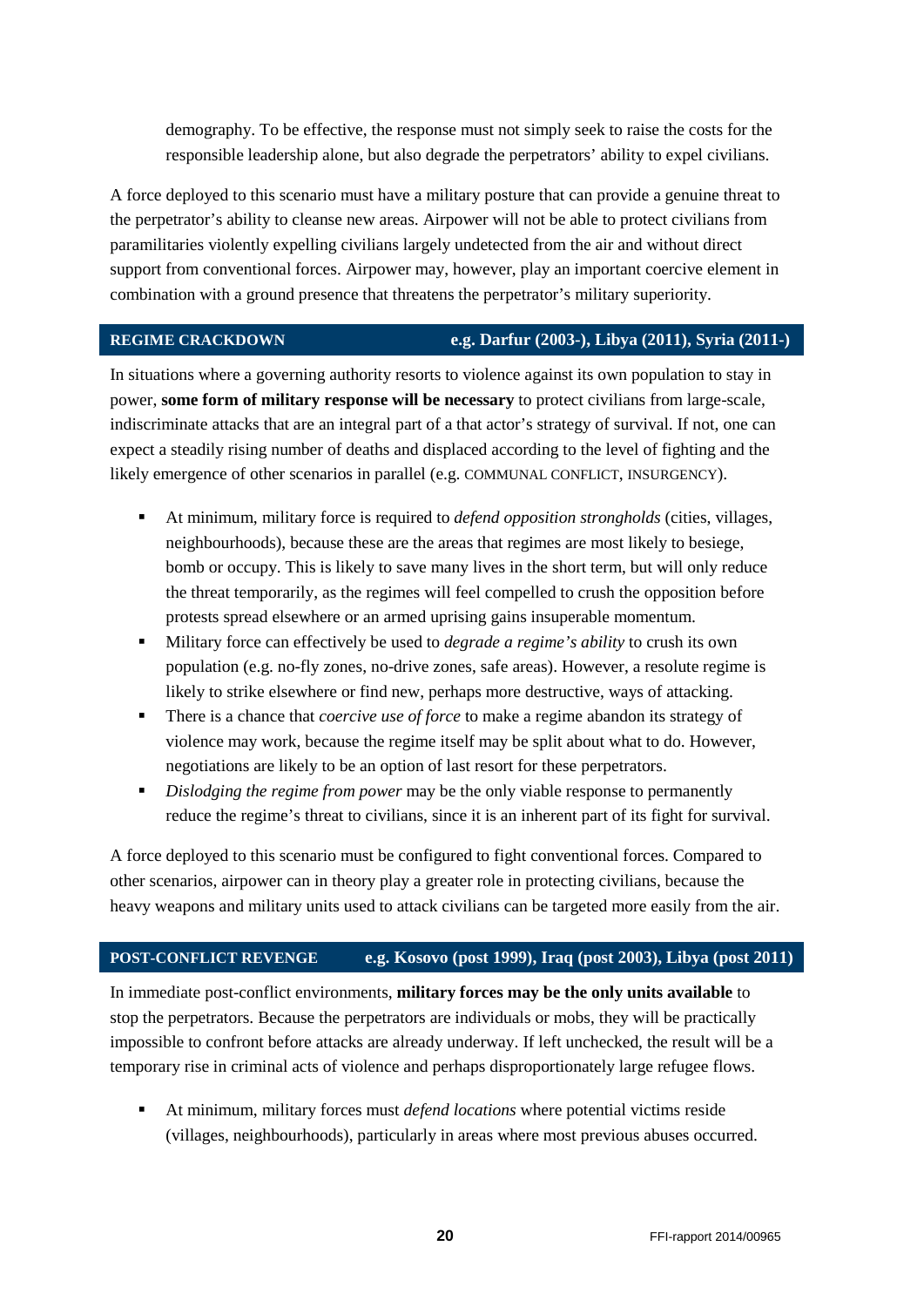Military forces should also seek to *contain the crisis* through widespread presence to limit opportunities for score-settling and *deter further escalation* into a more violent scenario, where violence is more strategically motivated (e.g. ETHNIC CLEANSING).

A force deployed to this scenario must have a dispersed configuration on the ground to provide static defence and presence in key locations. A very robust posture will be unnecessary, as these perpetrators are unlikely to pose a significant threat. Policing will almost certainly be needed.

#### **COMMUNAL CONFLICT e.g. Ituri in DRC (1999-2003), Jonglei in South Sudan (2009-)**

In situations where two (or more) communities are engaged in retaliatory attacks, whereby the roles of perpetrators and victims constantly change, **military forces are likely to play an important role in protecting either community** as the threat of attack becomes imminent. If not, mortality rates and the level of destruction are likely to become relatively high.

- At minimum, military force is required to *defend against large attacks* from both sides, as this is when most people die. Deterring attacks is possible, because these perpetrators are usually attacking others so as not to die themselves. Inflicting only limited damage on the attackers may be sufficient, since the fighters involved may constitute a relatively large proportion of the community's total population. Yet, military forces tasked only with deterring attacks may end up protecting the previous perpetrator in the next round and thus merely joining the cycle of violence as parties to the conflict.
- Military forces can be used to *provide physical security for civilians and their means of survival*, e.g. through separation, interpositioning, regular patrols, and protecting cattle, which will reduce the perception of threat on both sides. Physical separation (walls, checkpoints) may be the only option during communal conflict in mixed, urban areas.
- At most, military forces may reduce the perception of threat by providing a coercive element to the *disarmament of militias or armed civilians* on both sides. If successful, this can prolong the cycles between attacks and thereby create a window of opportunity to address root causes (e.g. economic competition, social inequalities).

A force deployed to this scenario will need a dispersed configuration of forces to defend key locations or larger areas, and the ability to escalate force in order to preserve or achieve a balance of power between the parties. Situational awareness and rapid reaction capabilities will be critical in rural areas, as the threat to civilians only becomes imminent once an attack is underway.

#### **PREDATORY VIOLENCE e.g. the RUF (1991-2002), the LRA (1994-)**

In situations where all civilians are under threat of random and predatory attacks, **offensive military operations may be the only way to protect them permanently**, as these perpetrators are likely to commit acts of brutality, abductions and killings as long as they are able to operate.

 Military forces can *quite easily deter attacks* through mere presence amongst civilians, as these perpetrators are likely to avoid military encounters when they only seek to plunder. However, they may simply choose to attack civilians in other, less defended locations.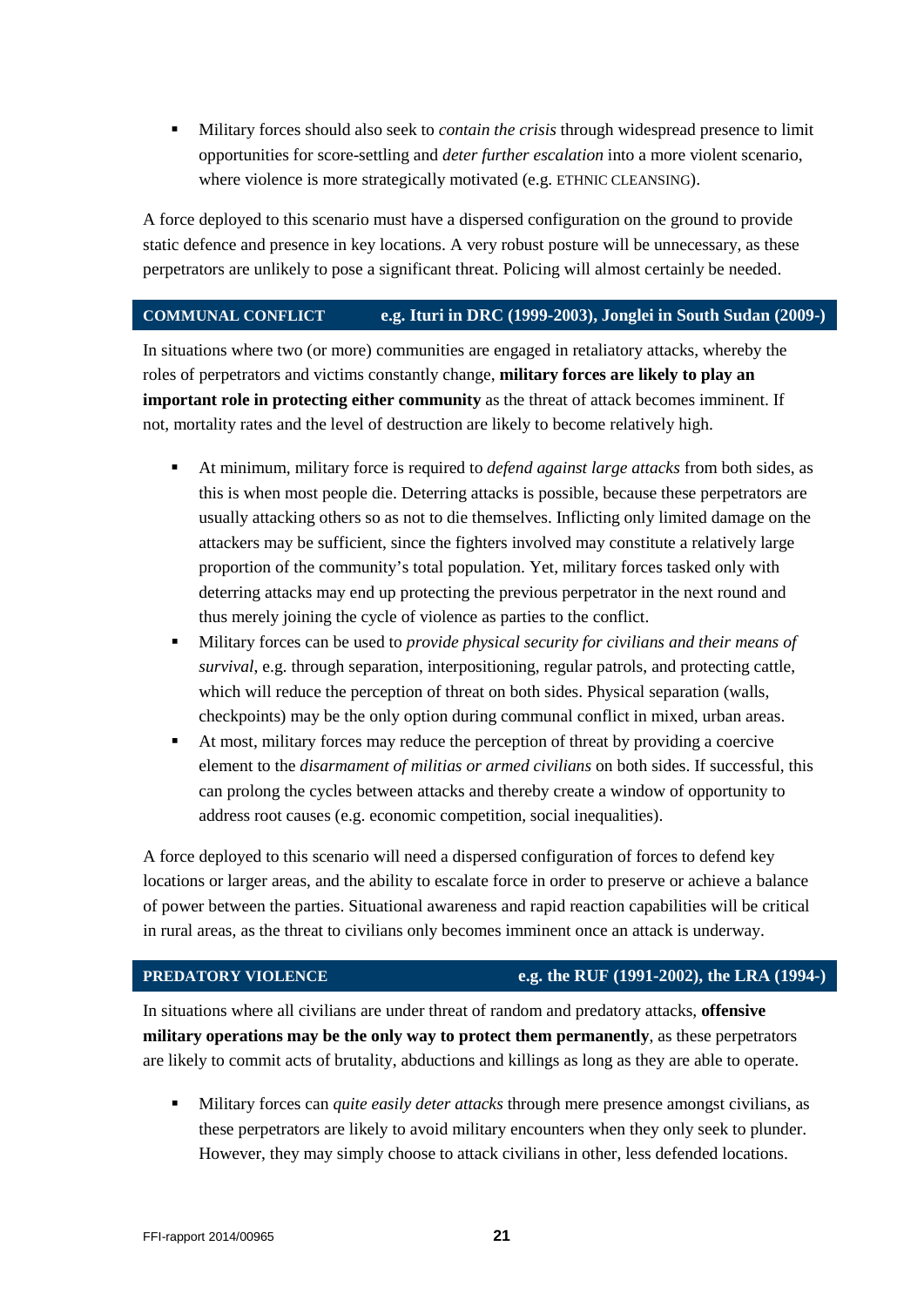- Military forces will most likely have to *coerce perpetrators to disarm and disband*, e.g. through a combination of strategic communication, show of force, and offensive operations. Inflicting only a few causalities may prompt desertions, as many will be opportunists or forced recruits.
- Military force may be required to *defeat the armed groups*, as it may be hard to coerce perpetrators whose lives depend on killing, abducting and plundering civilians. This would eliminate the threat altogether, and may be the only viable option if the rebels are dispersed, hard to find, and determined to fight.

A force deployed to this scenario will need capabilities to rapidly respond when threats become imminent, as well as offensive air mobility and firepower to pursue and defeat rebels if needed. Situational awareness and early warning systems will be particularly important in rural areas.

#### **INSURGENCY e.g. Taliban (2006-), al-Shabaab (2006-)**

In situations where the perpetrators are insurgents fighting a government or other armed groups, the **role of military forces in physical protecting civilians will be limited** because the primary threat to most civilians is unlikely to be physical. The majority of deaths will typically be due to indiscriminate attacks against government targets, or as a result of retribution for suspected collaboration with the other side.

- At minimum, military forces can help contain the crisis by *supporting non-military efforts* aimed at buttressing long-term security in areas where the primary threat is not physical.
- Military forces will be most useful when *holding and defending areas where the government has dominant, but not complete control*, as these areas are most likely to be targeted indiscriminately by insurgents. In the most contested areas – where neither government nor insurgents have control – insurgents have fewer incentives to target civilians. Here, forces must be most careful to protect civilians from their own actions.
- Military forces are often used to expand government control in insurgent-held areas. However, any challenge to wrestle that control from insurgents is likely to increase the risks to civilians during fighting itself and from the threat of retribution in its aftermath. Thus, one should avoid clearing insurgent strongholds first, as the threat to civilians will be low from the start.

A force deployed to this scenario must be able to operate within population centres, at greater risk to own forces, and with strict rules of engagement to minimise civilian casualties resulting from their own actions. Measures proven to reduce civilian losses in these situations include civilian casualty tracking cells, harm mitigation officers, and restrictions on the use of close air-support.

Outside the scope of these scenarios are actors who conduct operations in violation of the law of armed conflict, but do not deliberately commit war crimes as part of their strategy (e.g. by using civilians as human shields, or killing them by accident). In response, the most that military forces can do is to reduce the risk of collateral damage during own operations. It is flawed to confront these actors in the name of physical protection (e.g. against warlords in Somalia in the 1990s), as this is only likely to do more harm by increasing the threat to civilians beyond the current level.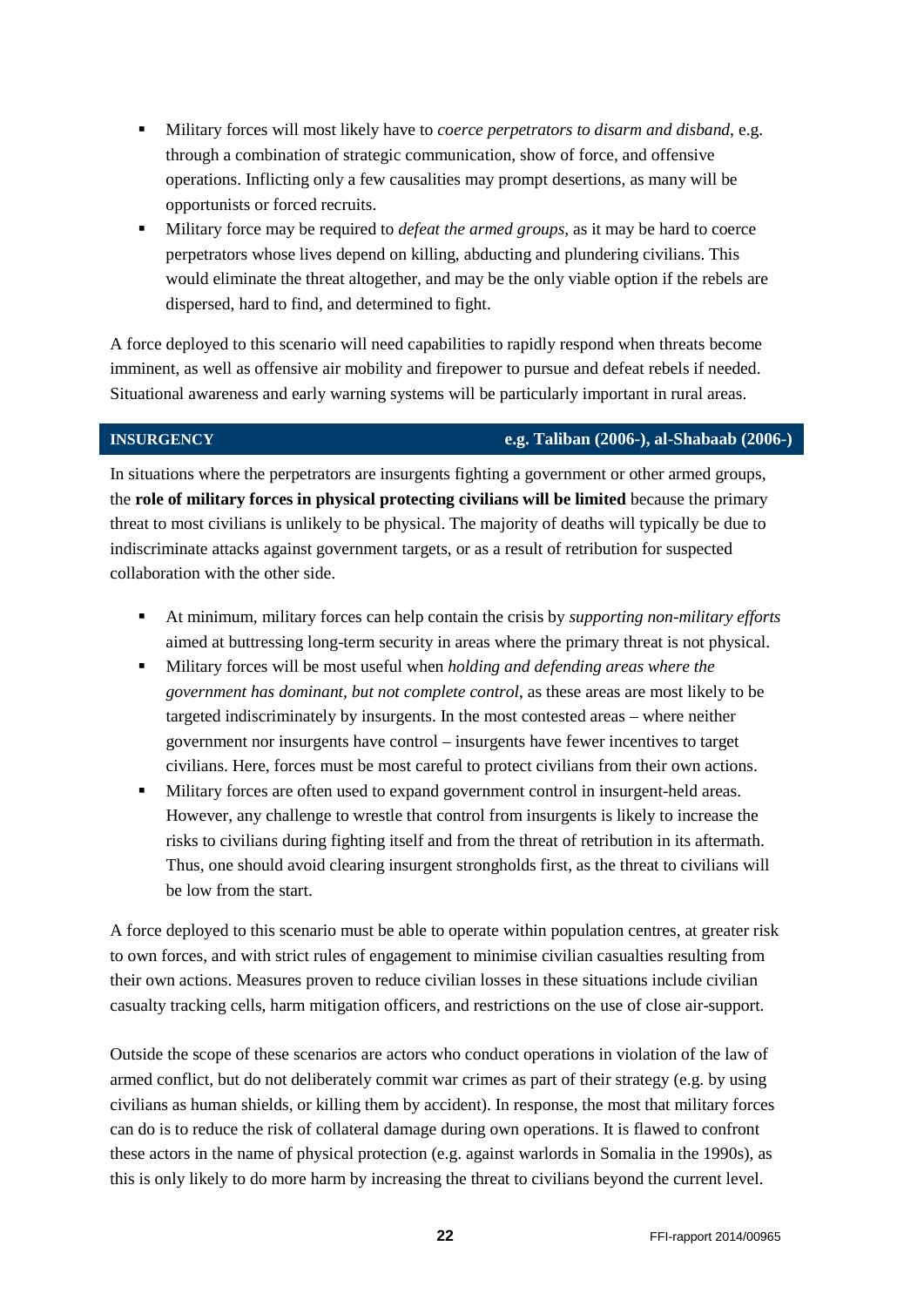#### <span id="page-24-0"></span>**2.3 Phase 3: Operational estimate**

The operational estimate is the third and most operationally oriented phase of a military planning process. A prerequisite is the receipt of a strategic planning directive, which initiates planning for one military response option. The purpose of this phase is to determine the operational problem that must be solved and identify key factors that will influence the achievement of objectives. This information helps planners develop suitable operational designs and the mission analysis briefing, which seeks to validate the assigned mission, operational objectives and operational framework in compliance with the force commander's initial intent.

Below follows guidance and advice on how to identify and address key operational-level factors that will influence the ability to protect civilians against different types of perpetrators. This is done by highlighting key aspects of operational factors (time, space, force, civilians) relating to protection of civilians, possible perpetrator Centres of Gravity (COGs), and likely perpetrator Courses of Action (COAs) against civilians as a basis for assessing the viability of own COAs to protect civilians in each scenario. Critical events that should be included during war-gaming are listed at the end. This will help planners develop operation designs that are more suited to protect civilians from perpetrators of violence, even in operations where this is not the primary objective.

### <span id="page-24-1"></span>2.3.1 Operational factors

Whenever protection of civilians is an important aspect, planners must always consider when (time), where (space), and from what/whom (force) that the threat to civilians will be greatest within the area of operations. Civilians and their coping strategies may be a factor to consider in themselves.

### **Key questions**

- How imminent is the threat to civilians?
- Where is the threat to civilians most imminent?
- What military capabilities do perpetrators require to attack civilians in the ways they want?
- Who are the civilians, where are they, and where are they moving?

Four key questions regarding time, space, force and civilians are listed on the right. The role of information is treated as an integral aspect of each factor (including civilians) where relevant.

#### **Time**

With regard to the factor of time, the most important aspect for planners is to determine *how imminent the threat to civilians will be*. UN operations are usually mandated to protect civilians under 'imminent threat of physical violence', whilst the urgency of the threat is usually not specified in other operations (even though time may well be of the essence). The immediacy of threats to civilians will be determined by the type of threat they are under in different scenarios:

• The threat to civilians will be *imminent* in those scenarios where perpetrators are dependent on attacking civilians as quickly as possible to achieve their objectives (GENOCIDE, ETHNIC CLEANSING). These perpetrators tend to escalate the violence very quickly once a conflict has broken out, because gradual escalation may allow their victims to flee, mobilise resistance, or allow intervention to occur before they have achieved their objectives. The time frame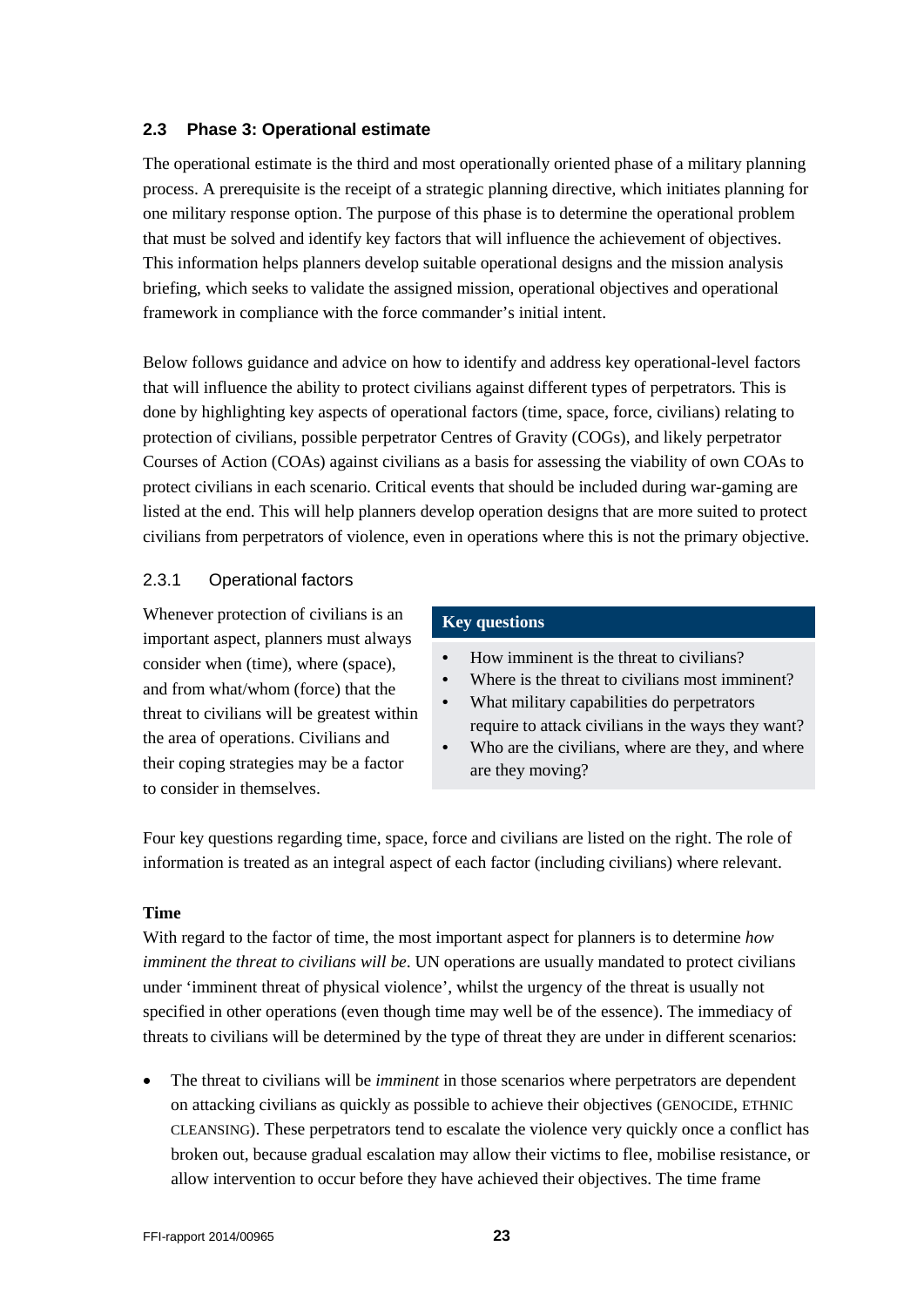available may only be days or weeks. Even if violence is already underway, rapid action to protect civilians will still be needed to stop further killings or expulsions.

• The threat to civilians may *suddenly become imminent and then subside* in situations where the timing of attacks comes in response to certain conditions. Perpetrators may be driven to attack by the perceived loss of control over a population (REGIME CRACKDOWN, INSURGENCY), by the opportunity provided in an immediate post-conflict environment (POST-CONFLICT REVENGE), in retaliation for a previous attack (COMMUNAL CONFLICT), or by the lack of supplies (PREDATORY VIOLENCE). These actors do not pose an imminent threat in entire areas of operations, or at all times. Once the actors eventually do decide to attack, however, they will pose an 'imminent' threat to civilians in need of an immediate response.

Other possible aspects influencing 'when' civilians may be attacked are *seasonal or environmental changes* (e.g. rainy season preventing communities to launch attacks against distant neighbours, bad crops that may force rebel groups to attack civilians more often), and the local availability of *early warning systems* that enable information about imminent attacks to reach both victims and military forces in advance (e.g. through text messages).

### **Space**

With regard to the factor of space, the most important aspect is *where in the crisis area the threat to civilians will be most imminent*. Planners should identify 'protection hot spots' (areas where civilians are most likely to be attacked). In all scenarios, the hot spots will be population centres (cities, towns, villages or neighbourhoods). However, some populated areas will be more exposed than others, depending on the criteria according to which perpetrators select their targets:

- Perpetrators who target *specific ethnic or sectarian groups* (GENOCIDE, ETHNIC CLEANSING, COMMUNAL CONFLICT), will have to attack geographical locations where these people are found. The most likely hot spots in these scenarios will be minority enclaves inside perpetrator territory, corridors or pockets that link the perpetrator's communal areas together, and in border areas close to their communal brethren.
- Perpetrators who target civilians *based on affiliation with certain actors* will target locations where the connection is strongest. This is likely to be areas where an actor's control is being challenged (REGIME CRACKDOWN, INSURGENCY) or where past crimes were most frequent or severe (POST-CONFLICT REVENGE).
- Perpetrators who *target civilians more at random*, either to reap the immediate benefits (PREDATORY VIOLENCE) or simply to destabilise the security situation (INSURGENCY), will be relatively unlimited in where they attack civilians and thus harder to predict.

Other factors influencing 'where' civilians will be attacked in certain ways include the *geographical shape of the theatre*, which may exclude certain scenarios (e.g. an island cannot be completely ethnically cleansed without organising transport or killing all). Even though the crisis area as a whole may fall into one scenario, perpetrators may escalate violence in isolated areas of particular strategic importance, e.g. by expelling or exterminating certain groups of civilians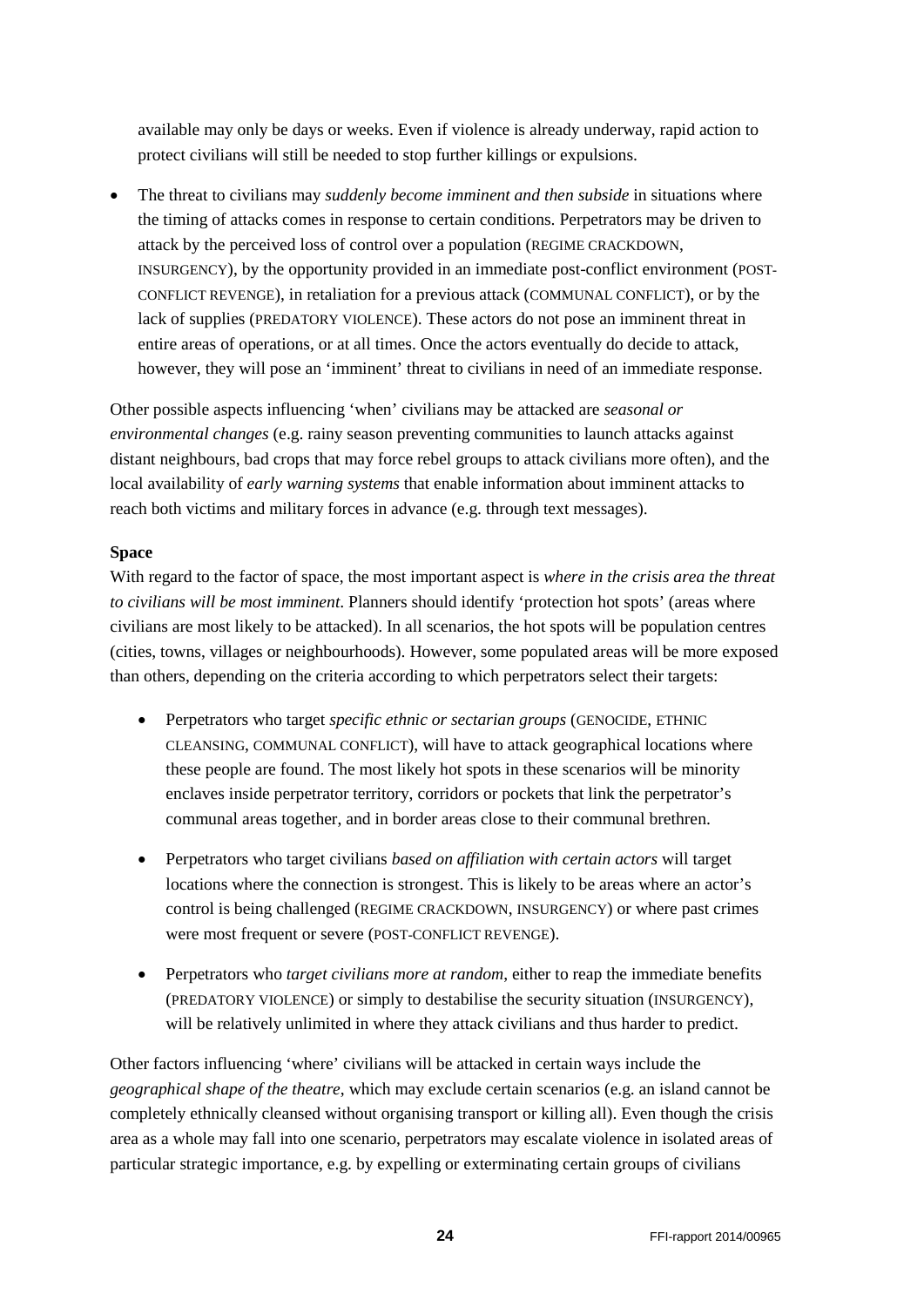rather than suppressing them to minimise the potential for resistance. This will create *local scenarios*, e.g. Srebrenica (1995) was an act of GENOCIDE within an ETHNIC CLEANSING scenario in Bosnia.

#### **Force**

With regard to the factor of force, planners should not restrict their analysis to the perpetrator's military capabilities vis-à-vis other armed actors (including an intervening force), but also his military capabilities against civilians. The most important aspect will be to identify *which particular military units or weapons are responsible for the majority of violence against civilians*, as these are the ones that protectors will have to target for protective effect.

In scenarios where the perpetrator is a *state or state-sponsored*, the units mainly responsible for violence against civilians will be conventional or irregular forces coordinated from above:

- During GENOCIDE and ETHNIC CLEANSING, the units conducting the killing and cleansing operations are usually mobile and lightly armed *special units* or *irregular forces*, whilst conventional forces play a more supporting role in terms of area control, logistical support and reducing risks. The irregular units usually have autonomy to permit plausible deniability.
- During REGIME CRACKDOWNS, *conventional forces and heavy weaponry* will play the main role in suppressing both armed and unarmed resistance, due to the massive and indiscriminate firepower required to crush all opposition. In authoritarian regimes, the most well-equipped and best trained military units are often dedicated solely for the protection of the regime from internal threats (e.g. the Revolutionary Guard in Iran; the Khamis Brigade in Libya; the  $4<sup>th</sup>$ Armoured Division in Syria). Here, *irregular forces* play a supporting role as particularly loyal troops, force multipliers, and to minimise risks for conventional forces in urban areas.

In scenarios where the main perpetrators are *organised armed groups*, the main killers of civilians tend to be the armed group's regular members, or particular types of tactics or weapons used:

- During POST-CONFLICT REVENGE, COMMUNAL CONFLICT and PREDATORY VIOLENCE, the primary violators are individuals or members of organised armed groups who kill, plunder, destroy, brutalise or abduct civilians or civilian possessions.
- During INSURGENCY, the principal causes of civilian death may be the manner in which insurgents operate (civilians as human shields, firing into crowds), or the indiscriminate types of weapons used (e.g. mortar fire, improvised explosive devices, or suicide attacks).

Whether there are *armed civilians* or *armed groups fighting on their behalf* may make it harder for perpetrators to succeed and provide possible 'partners in protection', but the traditional force ratio of 3:1 between attackers and defenders generally does not apply in these situations. The perpetrator's *type of leadership* (e.g. the degree of support from the armed forces and previous record of violence against civilians) and existing *ethnic or sectarian fault lines* within military ranks are also likely to influence their willingness to target civilians.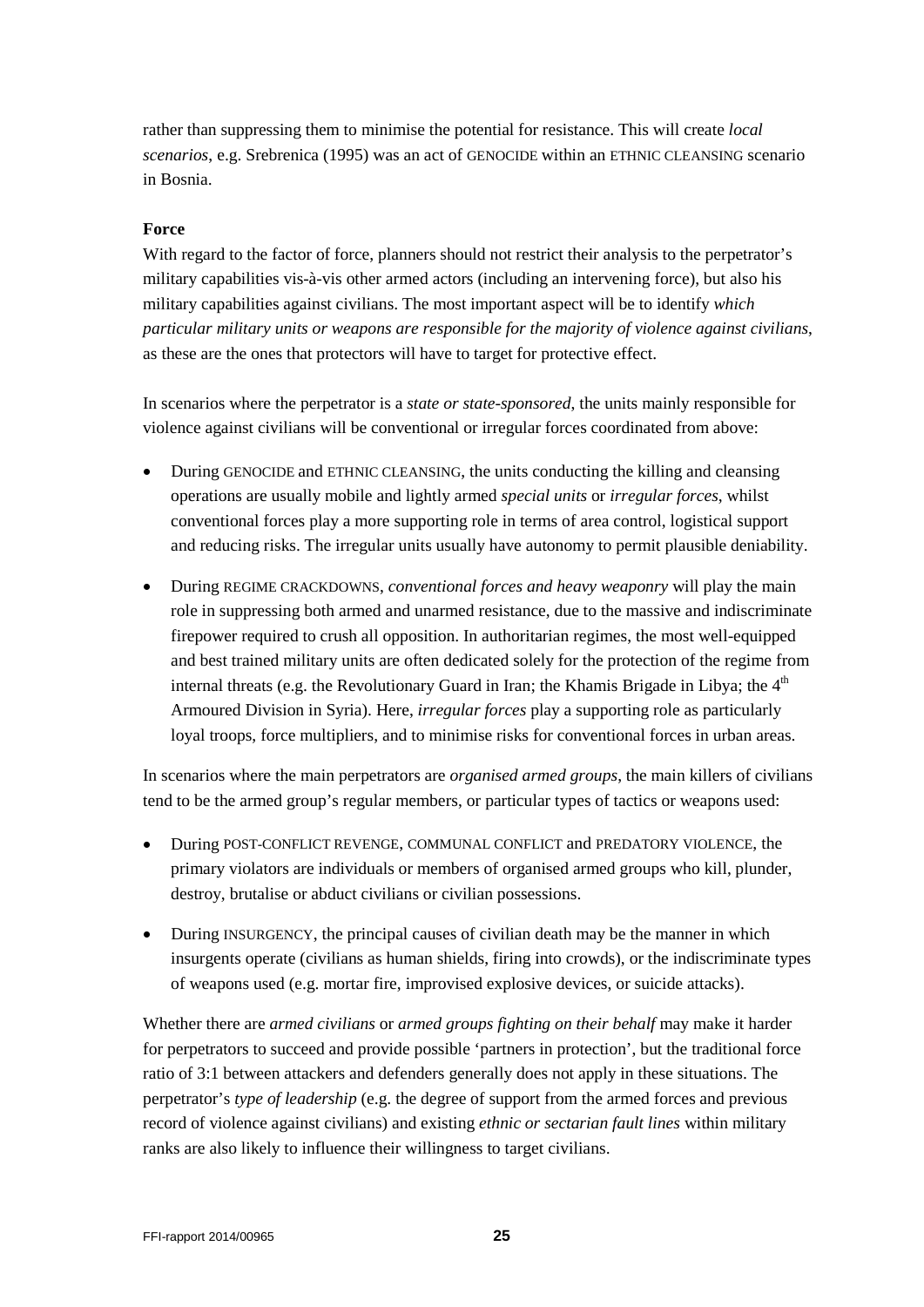Control over popular means of communication (e.g. state TV, radio or internet) will be primary enablers for perpetrators to *mobilise support for violence,* e.g. spreading hate messages or threatening statements online. The same means of communication may also, however, be exploited by intervening forces to *encourage defection* amongst perpetrators, *counter radicalisation* amongst moderates, and *reduce the perception of insecurity* in situations where fear itself is a key driver of violence (COMMUNAL CONFLICTS).

### **Civilians**

Civilian may be considered as a factor in themselves. Civilians usually follow one of three coping strategies during armed conflict. They flee, resist, or co-exist with the perpetrators. Fleeing is most common, but the causes of flight will vary and should be taken into account:

- In scenarios where civilians are primary targets  $-$  e.g. targeted on basis of group identity (GENOCIDE, ETHNIC CLEANSING, COMMUNAL CONFLICT), real or perceived affiliation with a previous perpetrator (POST-CONFLICT REVENGE), or just because they are easy targets (PREDATORY VIOLENCE) – civilians are likely to flee the presence of the particular perpetrators. Even rumours of a perpetrator's presence may prompt many to flee.
- In scenarios where specific groups of civilians are less targeted (REGIME CRACKDOWN, INSURGENCY), but where the main targets for both sides are enemy combatants, civilians primarily flee the presence of fighting rather than the presence of one or the other actor.

A key aspect for planners is to understand *where civilians are fleeing to*. Civilians often have very context-specific coping strategies, based on the alternatives available. In general, most people on the run tend to flee towards cities or towns, which leads to the multiplication of the original populations. Civilians are also likely to expect military forces to protect them by virtue of their presence, which often attracts large numbers of internally displaced around military bases. Alternatively, civilians may disperse into the bush, which is common in certain parts of Africa.

The spread of information technology has made it *easier for victims themselves to document war crimes* being committed on the ground, which makes it harder for perpetrators to conceal their actions and less necessary for interveners to prove that violence is actually taking place. The strategic communication campaign by NATO during Kosovo (1999) was simply not necessary in Libya (2011). In most crises today, there is rarely a lack of information on civilians under threat.

A potential danger is that the rapid dissemination of information may cause violence to spread more quickly, as conflict in one area may trigger conflicts along similar ethnic, sectarian or tribal lines elsewhere (e.g. how COMMUNAL CONFLICT broke out in numerous locations within days during the crisis in South Sudan in late 2013). The result may be a faster, more observable escalation of violence against civilians in future conflicts, which may require responses from military forces in missions that are not explicitly mandated to protect civilians in the first place.

On the following page, Table 2.2 lists examples of protection-related aspects that may be relevant during a factor analysis, with deductions and conclusions that may be drawn from them.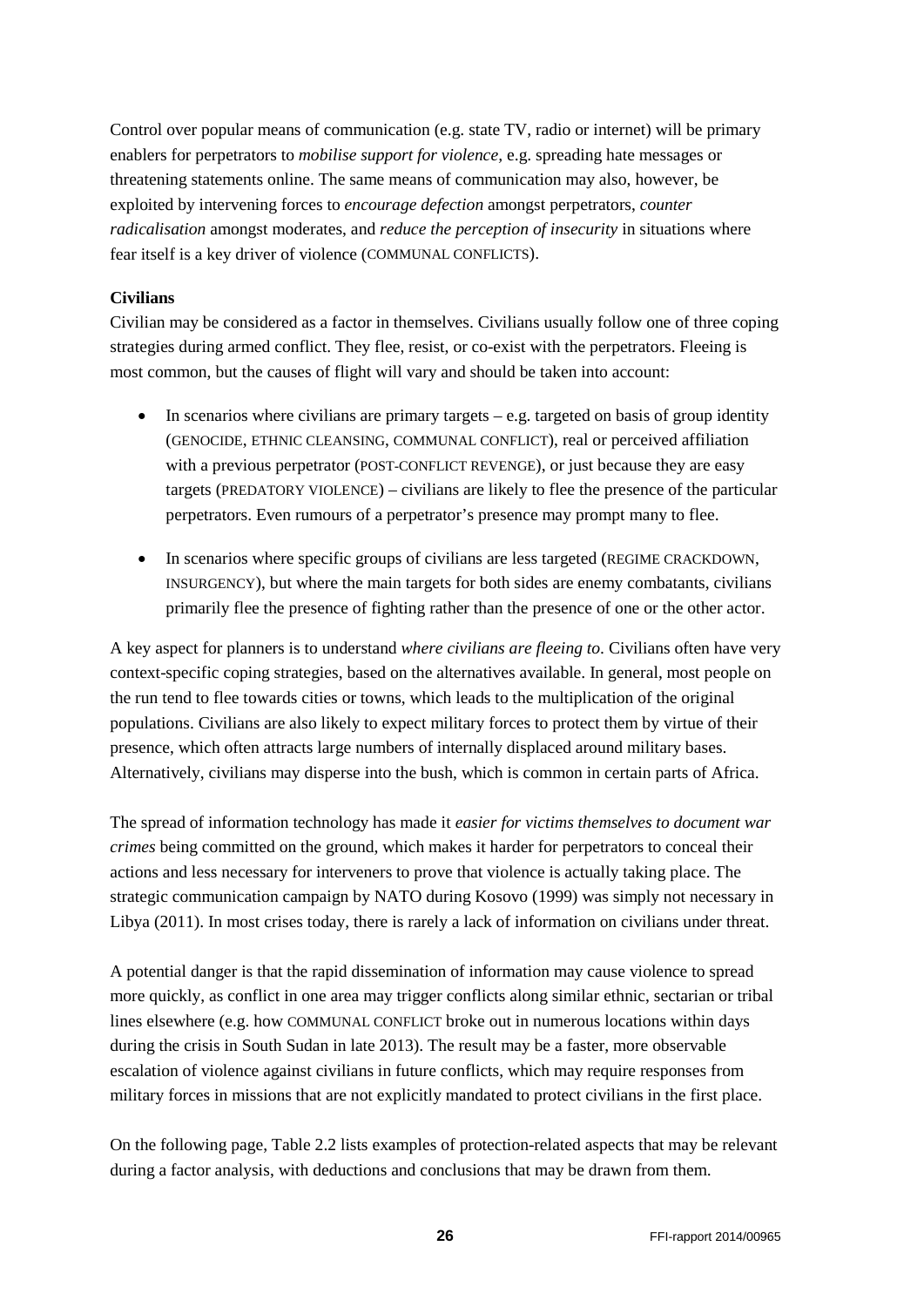| Factor                                                                                                                                                   | <b>Deduction</b>                                                                                                                                                | <b>Conclusion</b>                                                                                                                                                   |
|----------------------------------------------------------------------------------------------------------------------------------------------------------|-----------------------------------------------------------------------------------------------------------------------------------------------------------------|---------------------------------------------------------------------------------------------------------------------------------------------------------------------|
| (a fact with implications)                                                                                                                               | (what is the significance?)                                                                                                                                     | (what can be done?)                                                                                                                                                 |
| <b>Time</b> $- A$ specific ethnic group<br>of civilians is likely to be<br>targeted for extermination or<br>expulsion within days or weeks<br>(GENOCIDE) | threat is likely to cause a<br>massive loss of life, as well as<br>jeopardise the legitimacy of the<br>entire operation and organisation emphasised over 'mass' | Failure to protect civilians under Unlike traditional planning where<br>a comfortable threshold of<br>capabilities must be assembled in<br>advance, 'speed' must be |
| <b>Time</b> – Civilians associated with<br>former perpetrators will be<br>targeted as the regime falls<br>(POST-CONFLICT REVENGE)                        | Attacks must be prevented or<br>stopped when the threat<br>becomes imminent                                                                                     | 'Mass' and 'speed' must be<br>balanced more evenly, with an<br>emphasis on ability to respond<br>rapidly as threats suddenly arise                                  |
| $Time - Civilians$ are not under                                                                                                                         | Hasty military operations                                                                                                                                       | 'Mass' is far more important than                                                                                                                                   |
| imminent threat of violence                                                                                                                              | against insurgents are likely to                                                                                                                                | 'speed' in terms of protecting the                                                                                                                                  |
| anywhere (INSURGENCY)                                                                                                                                    | be counterproductive                                                                                                                                            | population                                                                                                                                                          |
| Space – Perpetrators need to<br>expel civilians in locations X, Y<br>and Z (ETHNIC CLEANSING)                                                            | Protection of civilians in X, Y<br>and Z is urgently required                                                                                                   | These key locations should be<br>prioritised above others                                                                                                           |
| <b>Space</b> – A regime is launching                                                                                                                     | Civilians associated with the                                                                                                                                   | Insurgent strongholds are more                                                                                                                                      |
| offensives into rebel-controlled                                                                                                                         | rebels in these areas are in most                                                                                                                               | important to protect than ethnic                                                                                                                                    |
| areas (REGIME CRACKDOWN)                                                                                                                                 | need of protection                                                                                                                                              | enclaves                                                                                                                                                            |
| $Space - Civilians are mostly$                                                                                                                           | Predicting where civilians are                                                                                                                                  | Concentrating forces in some                                                                                                                                        |
| targeted at random (PREDATORY                                                                                                                            | under imminent threat will be                                                                                                                                   | locations will not necessarily                                                                                                                                      |
| VIOLENCE)                                                                                                                                                | next to impossible                                                                                                                                              | protect more civilians                                                                                                                                              |
| <b>Force</b> – The primary perpetrators<br>of violence are paramilitaries<br>operating in the area (ETHNIC<br>CLEANSING)                                 | Targeting conventional forces                                                                                                                                   | Operations must be designed to<br>will have little protection-effect deny paramilitary forces freedom<br>of movement rather than destroy<br>conventional units      |
| <b>Force</b> – IEDs represent the main                                                                                                                   | Countering the threat from IEDs                                                                                                                                 | To protect, operations should                                                                                                                                       |
| cause of death in the area of                                                                                                                            | will be the single most effective                                                                                                                               | target IED factories rather the                                                                                                                                     |
| operations (INSURGENCY)                                                                                                                                  | way to reduce civilian casualties                                                                                                                               | insurgents themselves                                                                                                                                               |
| Civilians - Civilians of rival                                                                                                                           | There is a danger of either group                                                                                                                               | It may be necessary to separate                                                                                                                                     |
| ethnicities are congregating                                                                                                                             | being attacked if COMMUNAL                                                                                                                                      | these groups to reduce perception                                                                                                                                   |
| outside military bases                                                                                                                                   | CONFLICT breaks out in the area                                                                                                                                 | of threat from both sides                                                                                                                                           |
| Civilians – Civilians have<br>abandoned villages X, Y and Z                                                                                              | There are no civilians in these<br>areas to protect                                                                                                             | There is no point in maintaining<br>forces in these locations, unless<br>civilians are expected to return                                                           |

*Table 2.2 Examples of operational factors that may impact the protection of civilians*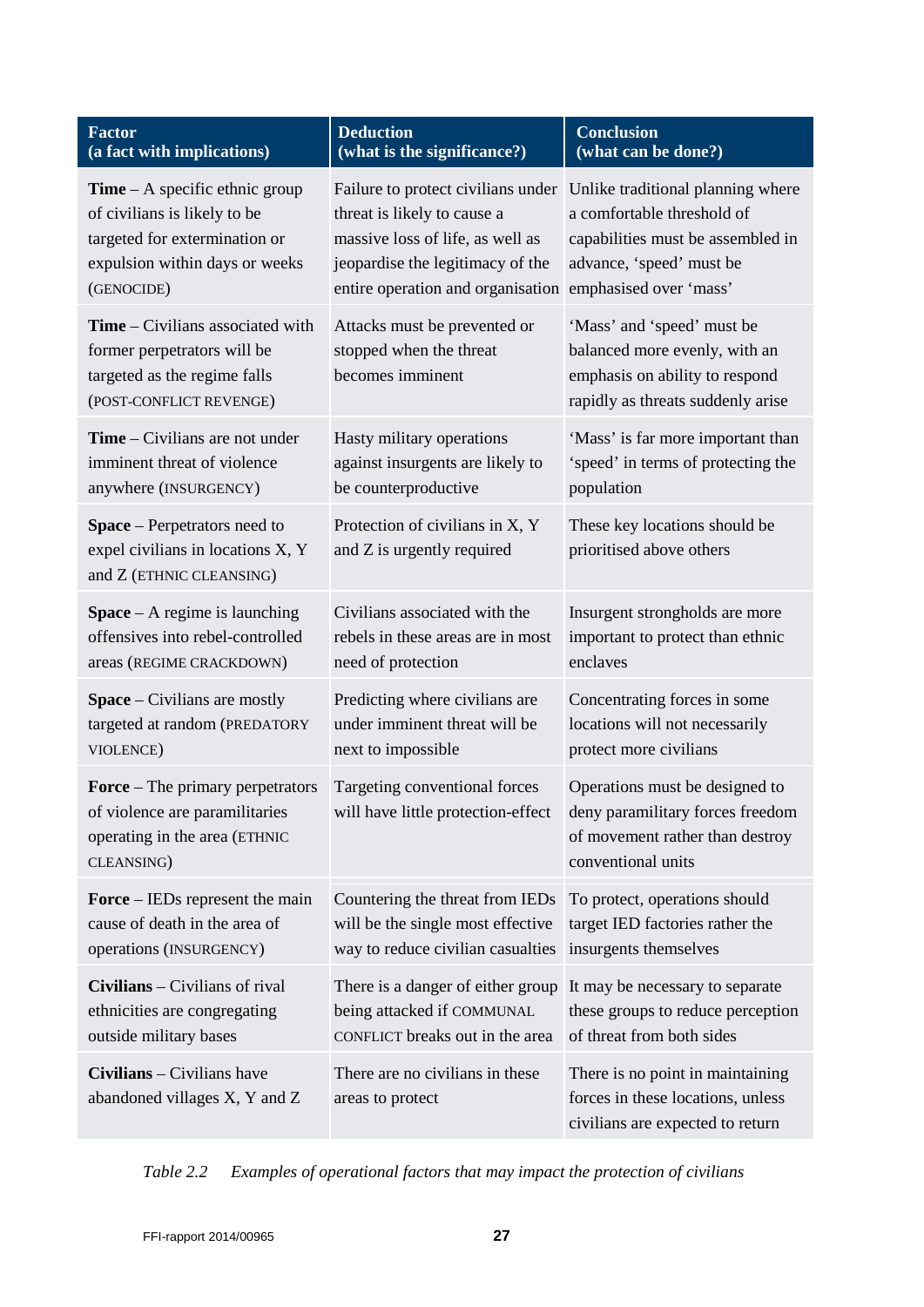### <span id="page-29-0"></span>2.3.2 Centres of Gravity (COGs)

Centre of Gravity (COG) is a commonly used tool to identify the strengths, weaknesses and vulnerabilities of relevant actors. COGs are primary sources of actors' moral or physical strength, power and resistance.<sup>[13](#page-29-1)</sup> A distinction is often made between strategic COGs, which represent the primary strength of an actor to achieve his strategic objective (e.g. ethnic nationalism, the power of a regime, will of the people), and operational COGs, which are normally a dominant capability that allows him to achieve his operational objectives (often specific armed forces).

Failure to protect civilians will always represent a vulnerability to one's own COG, as it may threaten the legitimacy of an operation or lead to withdrawal of host-nation consent. Opposing forces, however, are usually assessed in terms of their strength or capabilities vis-à-vis own or allied forces. If protecting civilians from a certain actor is an objective, planners must also assess that actor's ability to attack civilians. Failure to do so may lead to operational designs that defeats an enemy successfully, but fails to protect civilians in the process. E.g. NATO's 78-day bombing of Serbian forces in 1999 eventually coerced Milosevic back to the negotiating table, but at the same time failed to stop paramilitary units cleansing the vast majority of Albanians from Kosovo.

Planners should – in addition to the regular analysis of an actor's strengths or weaknesses – also consider possible capabilities, requirements and vulnerabilities in terms of attacking civilians:

- **Critical Capabilities (CCs).** Depending on a perpetrator's strategic rationale, he will require the capability to attack civilians in certain ways that help achieve his overall objectives, e.g. the ability to kill civilians in large numbers in order to exterminate them.
- **Critical Requirements (CRs).** Attacking civilians will also necessitate certain requirements, which may or may not be the same as those needed to target other armed actors. The more strategically dependent a perpetrator is on targeting civilians, the more of his CRs will be directly linked to his ability to do so. Which requirements are critical to attack civilians?
- **Critical Vulnerabilities (CVs).** Some of the CRs, which a perpetrator is critically dependent on to attack civilians purposefully, may also be influenced, denied, degraded or destroyed. How may these vulnerabilities be exploited to protect civilians?
- **Centres of Gravity (COGs).** Only in the most violent scenarios is an armed actor's centre of gravity likely to be directly linked to violence against civilians. In these cases, the strategic COG is likely to be the main source of willingness to target civilians, whilst the operational COG is the actor's dominant capability to inflict that violence. To permanently remove the threat to civilians, both will have to be influenced. Against perpetrators for whom violence is only instrumental, the COGs may be entirely unrelated to the violence against civilians. Yet, the perpetrators will still need certain requirements that can be degraded by outsiders.

Table 2.3 describes typical perpetrator CCs, CRs, CVs and possible COGs in different scenarios.

<span id="page-29-1"></span><sup>&</sup>lt;sup>13</sup> This definition is based on the work of Joe Strange, e.g. see Strange, Joe & Iron, Richard (2004), 'Center of Gravity: What Clausewitz Really Meant', *Joint Force Quarterly*, No. 35, pp. 20-27.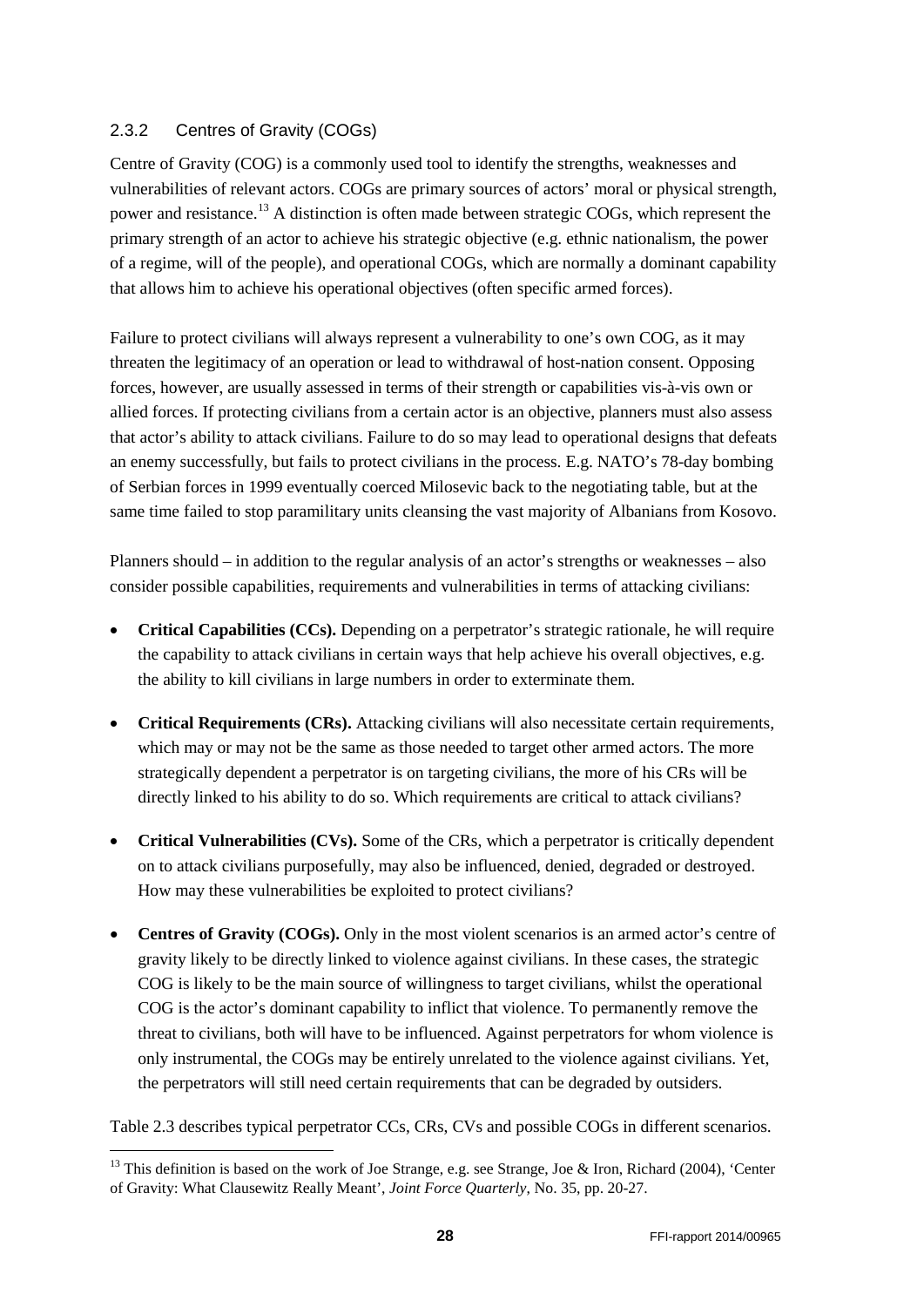**Aims.** All COG-analyses begin with an assessment of the actor's aims, which should include how civilian targeting may be a part of an actor's overall objective. All motivations for targeting civilians will range somewhere between being entirely *intrinsic* to an actor's objective (GENOCIDE), or simply *a means to a different end* (INSURGENCY). The distinct rationales in each scenario provide a useful starting point.

**Centres of Gravity (COGs).** Against perpetrators for whom violence against civilians is intrinsic to their overall objectives, the strategic COG is likely to be the main source of willingness to target civilians, e.g.: A racial ideology or an extreme form of nationalism (GENOCIDE, ETHNIC CLEANSING). - An authoritarian leadership determined to save themselves at all costs (REGIME CRACKDOWN). A greedy rebel leadership (PREDATORY VIOLENCE). The operational COGs will typically be: - Militias or paramilitary forces executing the violence on the ground (GENOCIDE, ETHNIC CLEANSING, COMMUNAL CONFLICT). The most loyal armed forces dedicated to protecting the regime (REGIME CRACKDOWN). - Access to valuable resources or financial, often external, backing (PREDATORY VIOLENCE). **Critical Capabilities (CCs).** Capabilities that are likely to be *critical* for perpetrators in different scenarios: To conduct large-scale massacres at several locations simultaneously (GENOCIDE). To conduct demonstrative violence that prompts certain groups to flee (ETHNIC CLEANSING). To concentrate significant firepower against population centres (REGIME CRACKDOWN). - To conceal atrocities (GENOCIDE, ETHNIC CLEANSING, REGIME CRACKDOWN). To generate a level of popular support or tolerance for violence (GENOCIDE, ETHNIC CLEANSING). To spread fear amongst civilians at large (INSURGENCY). To forcibly recruit civilians as soldiers, servants or transporters (PREDATORY VIOLENCE). To control resource-rich areas for illicit exploitation (PREDATORY VIOLENCE). To extract resources from a civilian population (PREDATORY VIOLENCE, INSURGENCY). **Critical Vulnerabilities (CVs).** Critical requirements that can be influenced and thereby reduce the ability of perpetrators to attack civilians in different scenarios: - Civilians in 'hot spots' can be defended (perhaps the most effective short-term measure in all scenarios). Perpetrator leaderships can be influenced or physically targeted to degrade coordination of violence (most likely to work in GENOCIDE, ETHNIC CLEANSING, REGIME CRACKDOWN). Factions within ruling elite or between ranks concerned about own survival can be manipulated (especially REGIME CRACKDOWN, but also PREDATORY VIOLENCE). Conventional forces most willing to target civilians can be destroyed (REGIME CRACKDOWN). Basic military functions such as mobility, C2, logistics, facilities and supply lines can be targeted to **Critical Requirements (CRs).** Requirements that are likely to be *critical* for perpetrators to attack civilians in different scenarios: - Top-down planning and coordination of violence by political and/or military leaders (GENOCIDE, ETHNIC CLEANSING, REGIME CRACKDOWN). Intelligence on the location of intended targets (GENOCIDE, ETHNIC CLEANSING, POST-CONFLICT REVENGE, COMMUNAL CONFLICT). Paramilitaries, militias or criminals that execute the violence (GENOCIDE, ETHNIC CLEANSING). - Access to sufficient small arms to kill civilians in large numbers (GENOCIDE, COMMUNAL CONFLICT). Popular support from family, tribal, religious or ethnic loyalties (GENOCIDE, ETHNIC CLEANSING, COMMUNAL CONFLICT). Very loyal forces (REGIME CRACKDOWN).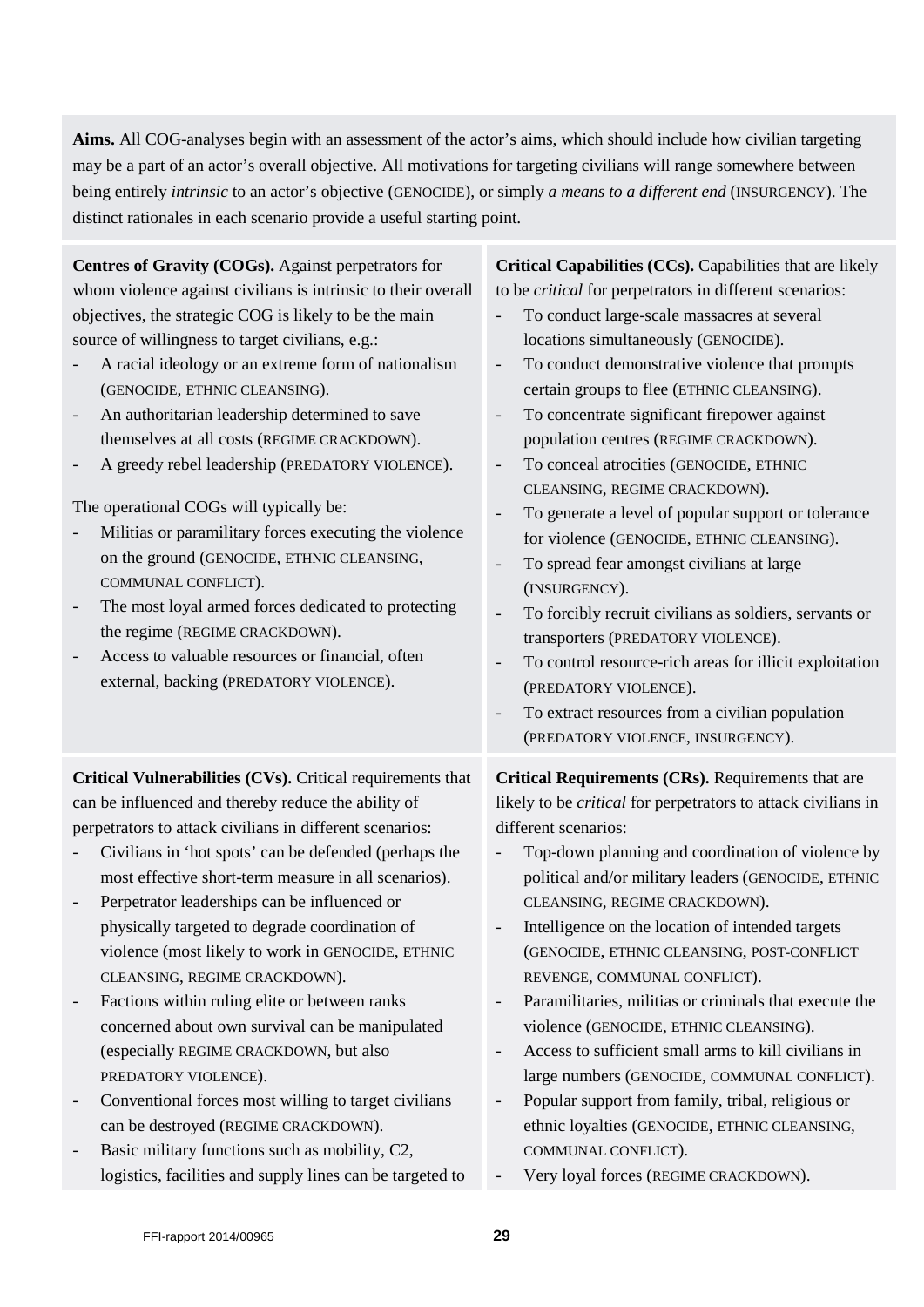undermine ability to attack (REGIME CRACKDOWN).

- Arms depots can be secured and access to weapons needed reduced (GENOCIDE, ETHNIC CLEANSING, REGIME CRACKDOWN, COMMUNAL CONFLICT).
- Chaos that facilitates freedom for score-settling can be stabilised (POST-CONFLICT REVENGE).
- Early warning systems can detect and deter attacks on civilians (especially in rural COMMUNAL CONFLICT).
- Perception of threat among ethnic groups can be reduced through separation (COMMUNAL CONFLICT).
- Commitment to continue fighting likely to be easily limited if confronted (PREDATORY VIOLENCE).
- External support can be cut (PREDATORY VIOLENCE).
- Resource-rich areas can be seized (PREDATORY VIOLENCE).
- Military bases from which attacks are launched can be identified and targeted (PREDATORY VIOLENCE).
- Victims can be armed to protect themselves (shortterm, dangerous measure possible in all scenarios).
- The effectiveness of the most deadly tactics can be reduced, e.g. destroying IED-factories (INSURGENCY).
- Sufficient manpower and highly destructive weapons to clear large area (REGIME CRACKDOWN).
- Basic military functions, such as mobility, C2, logistics, facilities and conventional combat power (REGIME CRACKDOWN).
- Access to indiscriminate, explosive weapons (INSURGENCY).
- Freedom of movement to attack larger populated areas (GENOCIDE, ETHNIC CLEANSING, REGIME CRACKDOWN, COMMUNAL CONFLICT).
- Freedom of movement to select time and place of smaller attacks (PREDATORY VIOLENCE, INSURGENCY).
- Freedom of movement to target individuals (POST-CONFLICT REVENGE).
- Outside monetary, armed and political support, or revenue from exportation of valuable resources to continue activities (PREDADTORY VIOLENCE).
- Population as source of recruits, labour, extortion, intelligence, finances, operational support (PREDATORY VIOLENCE, INSURGENCY).

**Conclusions.** Some general observations that can be drawn from the above:

- Denying perpetrators of GENOCIDE access to sufficient deadly weapons is likely to reduce their ability to kill *en masse*, whilst military superiority to conduct demonstrative violence is sufficient in ETHNIC CLEANSING.
- Targeting conventional military targets and functions are likely to have greater effect in REGIME CRACKDOWNcases than ETHNIC CLEANSING and GENOCIDE, because the perpetrators are more dependent on regular forces to conduct violence. By contrast, it is unlikely to have much effect on the threat to civilians in other scenarios.
- Denying the opportunity for score-settling is perhaps the only vulnerability that can be exploited in POST-CONFLICT REVENGE, e.g. by limiting freedom of movement around likely targets when order is not easily restored.
- There are many different viable options to reduce violence against civilians during PREDATORY VIOLENCE.
- Denying freedom of movement is the only critical requirement that all perpetrators will be dependent on.

#### *Table 2.3 Examples of perpetrator COGs, capabilities, requirements and vulnerabilities*

From a protection-perspective, it may also be useful to conduct COG-analysis for the **civilians** at risk, whose centre of gravity is likely to be their ability to survive and must be supported. Critical capabilities may be the ability to flee, to co-exist with perpetrators, or to resist – with subsequent requirements and vulnerabilities, depending on their particular coping strategy. The usefulness of COG will be limited when there is no dedicated enemy (for impartial actors like the UN), or if militarily defeating an actor is not the best way to protect civilians. In these cases, Strengths, Weaknesses, Opportunities, and Threats (SWOT)-analyses may be more suitable.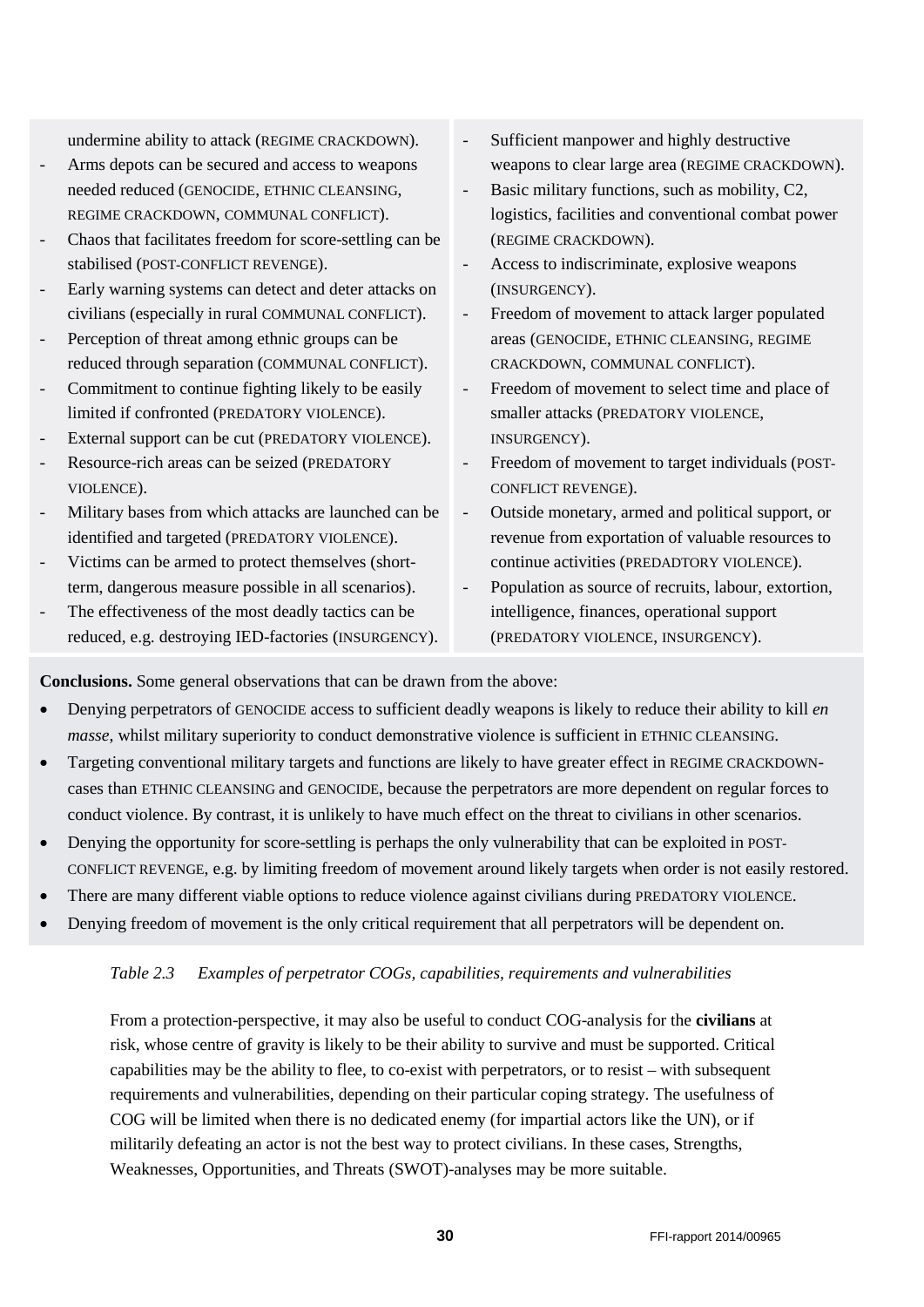#### <span id="page-32-0"></span>2.3.3 Courses of Action (COAs)

A key step of the operational estimate is to determine how best to carry out operations that will accomplish the mission effectively. This is done by developing alternative Courses of Action (COAs), which are analysed and compared on basis of their viability and risks. It begins with an evaluation of each proposed COA against the most likely and most dangerous opposing COA. This may lead to a refinement of initial COAs proposed at an earlier stage.

If protection of civilians is important, planners must – in addition to opposing COAs against own or allied forces – also consider possible **opposing COAs against civilians**.

This section describes the most likely and most dangerous perpetrator COAs against civilians in each scenario, which can be used to help determine how best to carry out operations that will protect civilians in the process.

#### **Key questions**

Regarding opposing COAs

- What is the most likely COA *against civilians*?
- What is the most dangerous COA *against civilians*?
- How may the perpetrator react to outside interference *against civilians*?

#### Regarding own COAs

- Which COAs may *reduce* the threat to civilians?
- Which COAs may *increase* the threat to civilians?
- What are the *risks to own forces* of seeking to protect?

This includes advice on who is important to protect early on, which operational or tactical actions are likely to work in the short or long term, what constitutes 'high-value targets' from a protection-perspective, and possible actions that may increase rather than decrease the threat to civilians. Awareness of both the limitations and potential of various military actions will also help planners identify how protection of civilians may be balanced against other objectives, such as defeating insurgents.

#### **GENOCIDE e.g. Halabja (1988), Rwanda (1994), Srebrenica (1995)**

In this scenario, the **perpetrator's most likely COA** will be to kill members of the targeted group as quickly as possible, wherever they can be found. Killing everyone is both the most likely *and* the most dangerous COA, and may take precedence over fighting other armed actors in the area.

- Perpetrators tend to *eliminate moderates and victim leaders* first, before *amassing potential victims* in locations where they can be killed in large numbers, e.g. through mass arrests, by spreading rumours that make members of the targeted group amass amongst their own, or by encircling or entrapping victims to prevent their escape (e.g. at public buildings, roadblocks).
- Once the extermination phase is underway, *mass killings will escalate very quickly and simultaneously* in areas of high victim concentration. Alternatively, deportation operations or labour camps may be used to make people fall away through natural decline in inhospitable terrain or forced work at construction sites where chances of survival are intentionally minimal. Mass-murder will usually persist until all victims have either died or fled.
- In response to outside intervention, perpetrators are likely to *intensify violence* against civilians, as this will directly threaten their strategic objectives.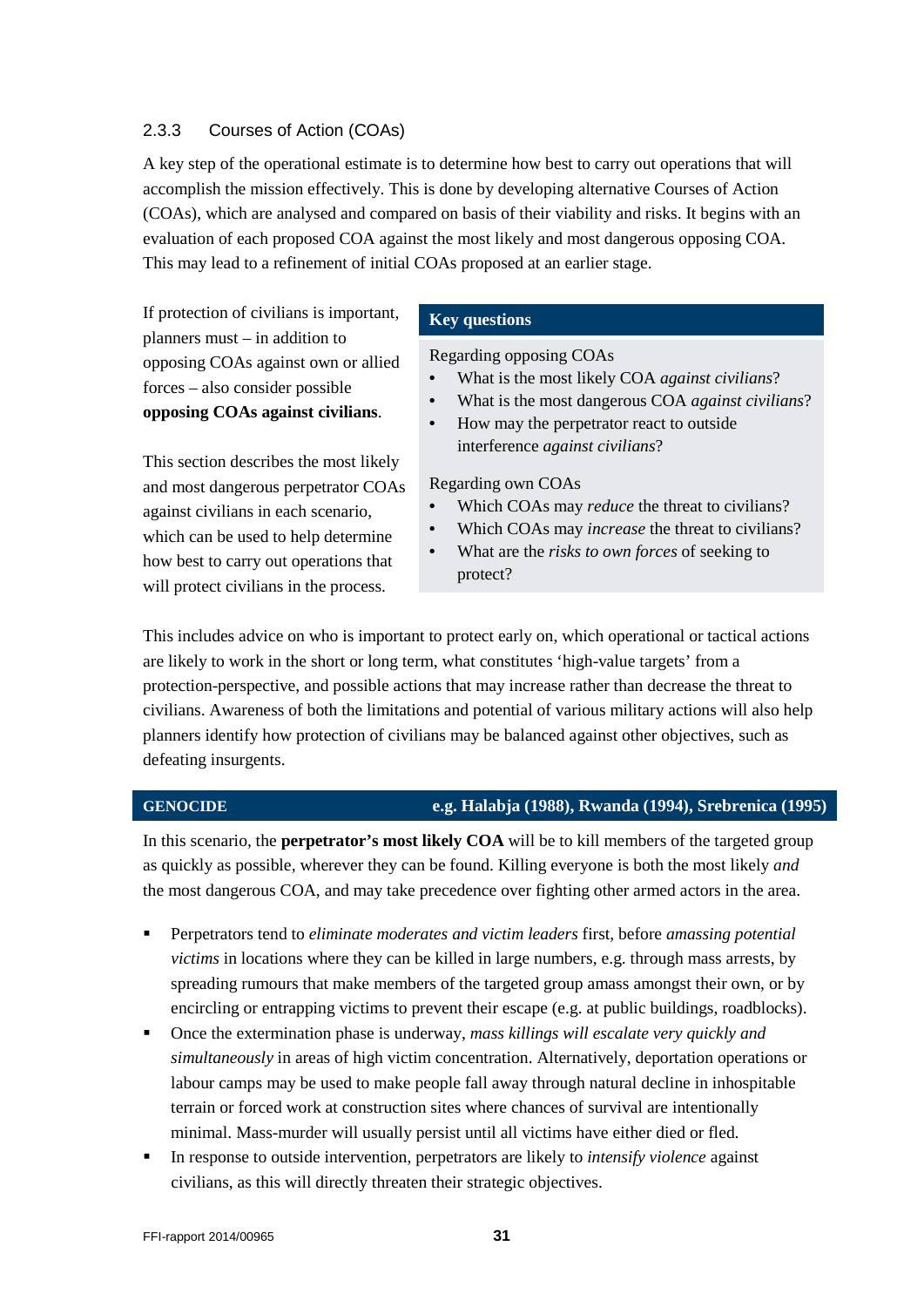When **assessing own COAs** in this scenario, planners should consider that:

- *Protecting moderates and leaders of the victim group* early on is likely to limit violence and enhance civilian coping strategies, but will only have real effect before the genocide begins.
- *Defending locations* where victims are concentrated (stadiums, public, religious buildings) is likely to save many lives, but will only shift the threat elsewhere. Providing larger *safe zones/areas* may also work if victims are concentrated in certain geographical areas. If victims are dispersed they will be harder to protect, but also harder for perpetrators to kill.
- A lasting reduction in threat can only be expected by *confronting the mobile and often lightly armed mobs, militias or paramilitaries* that execute the violence. Targeting their leaders will not necessarily stop these units, as they may continue to operate once prepared and activated.
- Securing arms depots, disrupting communication between units, and restricting freedom of movement in victim areas will *degrade their ability to kill in large numbers*. Targeting conventional units and infrastructure will have limited effect, as these are more facilitators.
- Opposition to intervening forces will be relatively low, perhaps only to threaten or test their resolve.

#### **ETHNIC CLEANSING e.g. Bosnia (1992-95), Kosovo (1999), Kyrgyzstan (2010)**

In this scenario, the **most likely perpetrator COA** will be to gradually expel civilians from ethnically heterogeneous areas in order to create an ethnically pure territory. The most dangerous COA will be acts of GENOCIDE, typically in strategically important areas (e.g. Srebrenica, 1995), or that GENOCIDE becomes the only viable final solution for the entire theatre of operations.

- Perpetrators will first *seize control over areas to be cleared*, by political or military means. Most violence will occur in areas where neither side is in majority, or where the victims are in clear majority (especially in enclaves). Elsewhere, less violent persecution is most likely.
- Cleansing operations are more often than not conducted by irregular forces, invited or ordered into these areas. Tactics will be aimed at *making people flee* (occasional massacres, torture, rape), accompanied by the destruction of homes and cultural buildings to prevent their return.
- Conventional forces may be used to establish military area control (e.g. sieges, checkpoints), but irregulars can still operate alone at only slightly greater risk. Larger operations will be *designed to force civilians to flee in certain directions*, e.g. by surrounding only three sides.
- Perpetrators are likely to oppose *humanitarian access* to areas that they want to depopulate.
- In response to outside interference, perpetrators are likely to *escalate violence against civilians* in order to irreversibly cleanse areas before they can be stopped.

When **assessing own COAs** in this scenario, planners should consider that:

- Providing *safe passage* for civilians to escape will save some lives, but will also help the perpetrator's cause. Forces may also protect safe sites, areas or zones for those displaced inside areas under attack – but this will only work temporarily and if defended robustly.
- *Shows of force and limited offensives* will only protect civilians if they also threaten the actor's ability to continue ethnic cleansing. Targeting *conventional forces* (such as tanks, artillery) may be useful when used to besiege population centres, but will have little effect in stopping clearing operations conducted by irregular units who can operate less visibly.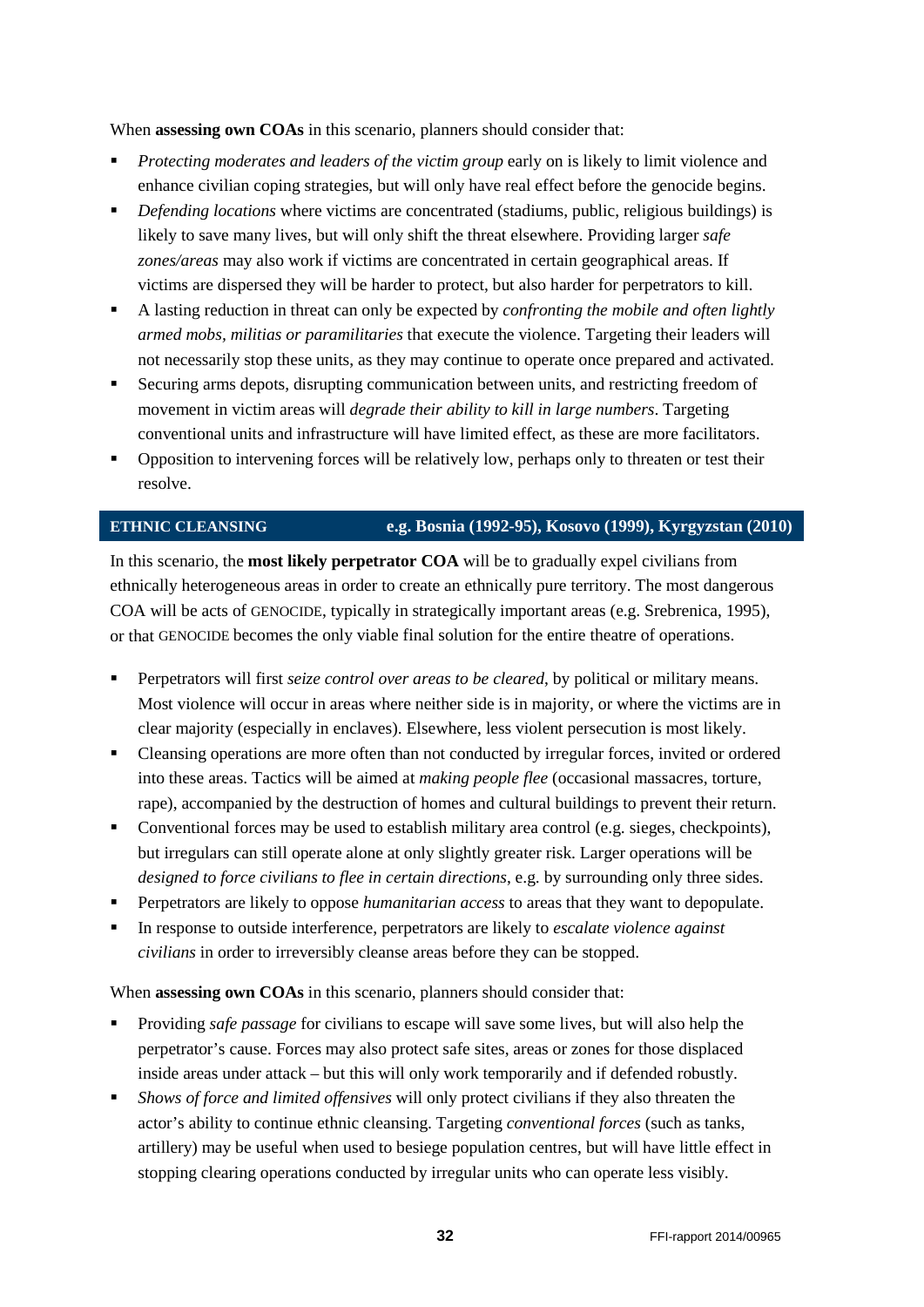- *Degrading the freedom of movement for paramilitary units* in areas of victim concentration will have most protective effect. *Targeting the responsible leaderships* can have a coercive effect on their calculus surrounding ethnic cleansing as the preferred strategy, but may have limited effect if they are unable to control irregular units. By contrast, creating a desperate situation may force perpetrators to escalate into GENOCIDE in strategically important areas.
- Risks to intervening forces will be limited (e.g. hostage taking, occasional shelling, threats), as these actors are primarily at war with an ethnic group, not external forces.

#### **REGIME CRACKDOWN e.g. Darfur (2003-), Libya (2011), Syria (2011-)**

In this scenario, the **most likely perpetrator COA** will be to crush all resistance, especially where the threat to the regime is perceived to be greatest, before an uprising spreads or to establish control immediately following the seizure of power. The most dangerous COA will be that perpetrators escalate to acts of GENOCIDE or ETHNIC CLEANSING, which is most likely if the opposition is associated with a certain ethnic group or the regime sees no other way of silencing the opposition than to kill every potential supporter of the opposition.

- Those targeted will first be *opposition leaders*, then *rank-and-file supporters* of the opposition, and eventually the *politically uninvolved population* – as 'potential' supporters.
- **Most violence** will occur in areas where opposition is greatest. If it is an armed rebellion, civilians will also suffer during raids, sieges and large-scale destruction of opposition-held areas.
- Unlike previous scenarios, violence will escalate *gradually in accordance with the perceived threat to regime survival* – both in terms of methods employed (arrests, torture, massacre, scorched earth) and weapons used (snipers, raids, air attacks, missiles, WMDs).
- Regimes tend to *deny humanitarian access* to besieged areas, as driving both the population and insurgents out of resistance stronghold may be a key element of the strategy

When **assessing own COAs** in this scenario, planners should consider that:

- *Targeting traditional military targets* like C2-nodes, infrastructure and heavy weapons is likely to reduce the threat to civilians, because conventional forces will be responsible for the majority of violence in which civilians die. The *most loyal regular units* will be particularly valuable targets, as these are most able and willing to attack civilians directly.
- Coercive force (e.g. punitive air strikes, gradually escalating bombing) is unlikely to work, without posing a genuine threat to regime survival or its ability to suppress the opposition.
- *Dislodging the regime from power* (e.g. through diplomacy, supporting rebels, militarily) may be required to permanently remove the threat to civilians, as few regimes have voluntarily conceded power and will be entirely reliant on violence against civilians to save themselves.
- Operations will involve *higher risks than in most other scenarios*, both due to the nature of forces involved and because any threat to their survival is likely to prompt a greater willingness to fight. It is not given that the best units will be redirected to fight an intervener, as these are often most suited to fight the domestic opposition, with regular forces better used against external threats. These regimes are also likely to raise the costs of any interference by putting civilians at risk (e.g. as human shields both against insurgents and intervening forces).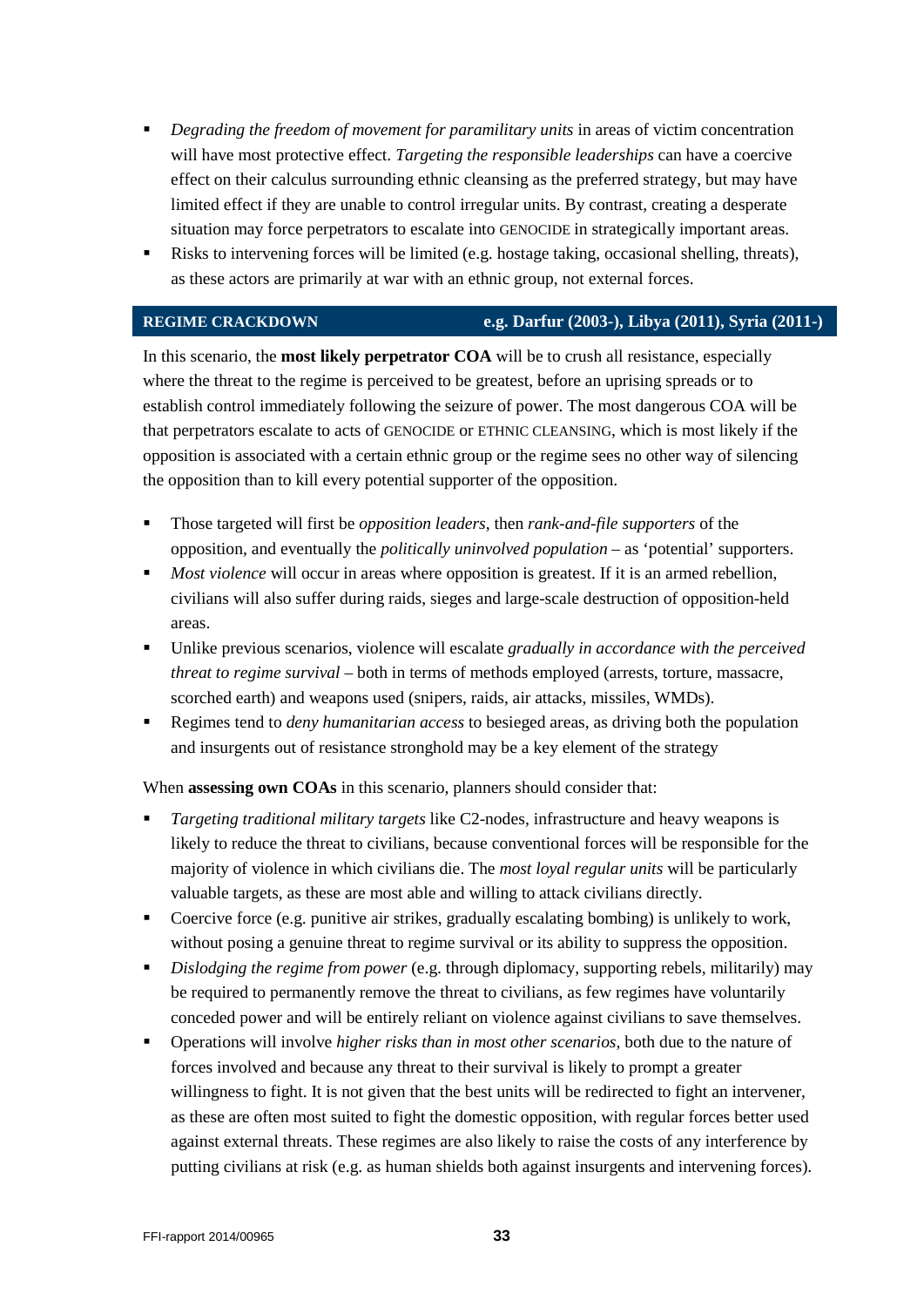#### **POST-CONFLICT REVENGE e.g. Kosovo (post 1999), Iraq (post 2003), Libya (post 2011)**

In this scenario, the **most likely COA** for individuals and mobs out to settle personal scores will be to attack when opportunities arise. The most dangerous COA will be that perpetrators completely destroy any prospects of continued presence for the victims, or that other more organised groups succeed with escalating violence into one of the other, more strategic scenarios.

- Most acts of *violence will be criminal in nature* (murder, arson, kidnapping) aimed at individuals associated with former perpetrators. This violence will probably continue for months and then subside once revenge has been taken and the motivation disappears.
- Acts of violence will also usually be *proportionate to the original crime* ('an eye for an eye') and not intended to send a message to others beyond the immediate victim (kept secret).
- Most attacks will occur *in areas where past crimes were gravest*. If a certain group of people is associated with former perpetrators, that group is likely to be disproportionately targeted.

#### When **assessing own COAs** in this scenario, planners should consider that:

- *Pre-emptively targeting* these particular actors will be next to impossible.
- Protection will require *physical presence amongst prospective victims* until the situation has been stabilised (e.g. at 'safe sites', housing complexes, villages, religious buildings).
- Sporadic score-settling can be minimised by facilitating *orderly return of returning refugees*.
- In general, protection will require more *policing* than military action. A permanent reduction in threat will only occur when revenge has been settled or order restored.
- *Risks to own forces will be limited*. Excessive emphasis on force protection is likely to limit the ability to protect civilians, which requires a more dispersed presence. Main threats may come from other actors (e.g. criminals) or the environment itself (e.g. landmines, pollution).

#### **COMMUNAL CONFLICT e.g. Ituri in DRC (1999-2003), Jonglei in South Sudan (2009-)**

In this scenario, the **most likely COA for both communities** will be to attack in response to a previous act of violence. Communities are unlikely to possess the means to escalate violence (e.g. GENOCIDE, ETHNIC CLEANSING), but an attempt to do so will represent the most dangerous COA.

- In rural, tribal societies, the most deadly tactics will be *raids against enemy villages*. Killing or abducting women and children, plundering wealth, food and livestock, destroying villages, fields and means of production are very common and have a particularly destructive effect.
- In mixed societies, *explosive attacks in areas where members of that community congregate* (markets, churches) are likely to be very deadly. This may lead to a gradual homogenization of the populations in these areas, driven by fear of retaliation and outright threats.
- In reaction to outside involvement, communities may simply *postpone the next cycle of retaliation* until success is more likely, e.g. after the departure of an outside force.

#### When **assessing own COAs** in this scenario, planners should consider that:

 Providing *safe passage* out of the area may be a viable, short-term alternative. Tribal communities are unlikely to occupy areas they attack, meaning that the threat will subside.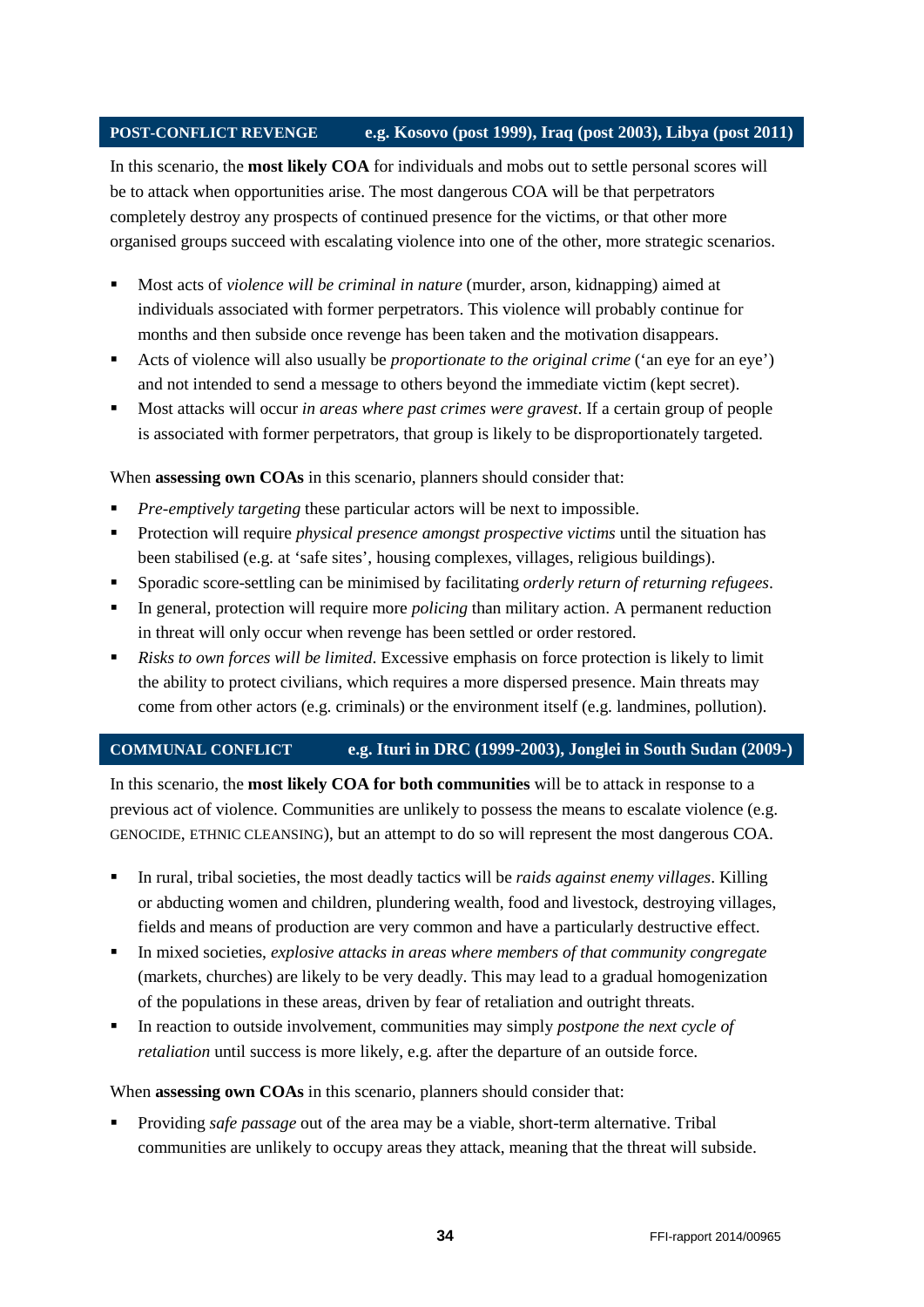However, there might not be any village to return to. *Defending population centres* will save those who seek refuge, but those outside the perimeter are equally likely to be attacked.

- Pre-emptive deployments can *deter or prevent militias from reaching their targets*. This can work if communities are separated, but will require situational awareness and mobility. In mixed areas, *physical separation* may be the only viable option until both sides are disarmed.
- *Risks to own forces will be limited*, since communities generally have limited military capabilities and have little interest in fighting an intervening force. International forces may be more trusted than local forces to conduct disarmament, since the latter may be associated with a particular community. However, if perceived as biased or threatening their survival, forces will be opposed.

#### **PREDATORY VIOLENCE e.g. the RUF (1991-2002), the LRA (1994-)**

In this scenario, the **most likely perpetrator COA** will be to attack a civilian population at large, normally in areas where resistance is minimal, at times of their choosing or when supplies are running low. The most dangerous COA in this scenario will be that perpetrators in periods escalate into mass killings or widespread destruction, either to punish the population for perceived collaboration with the enemy or out of desperation.

- Attacks will be *aimed at civilians* rather than armed forces, as it is more profitable and less risky. Women and children are especially vulnerable and 'easy' targets. Many will be abducted as transporters, soldiers, or sex slaves. Humanitarian actors are also likely targets.
- Any resistance is likely to be met with *severe brutality* (e.g. mutilation, amputation, torture).
- Larger operations will be aimed at securing *control over resources* rather than the population.
- In reaction to outside intervention, these perpetrators will *avoid pitched battles or encounters*, but may escalate violence against civilians as punishment or due to fewer supplies.

When **assessing own COAs** in this scenario, planners should consider that:

- *Military presence is likely to deter attacks* (e.g. patrolling rivers where women wash clothes, on their way to collect water, or in crops), but rebels can largely choose the time and place of their attacks, simply by moving on to the next undefended village if resistance is expected.
- A permanent reduction of threat is likely to require *offensive operations* that coerce rebels to disarm and demobilise or defeating them altogether. Here, *traditional counterinsurgency tactics* (e.g. interdiction campaigns to cut external supplies, gradual spread of government control, and framework patrols to neutralise insurgents) will also be useful from a protectionperspective – as the very presence of these actors poses a continued threat to civilians.
- *Strategic communication* making fighters defect can have a powerful protective effect.
- Vulnerabilities that can be exploited include *cutting supply lines from external sponsors* or *expelling the rebels from resource-rich areas* upon which they depend, as these perpetrators will threaten civilians as long as they are able to operate and offer rewards to their members.
- The expected effect of *targeting the rebel leadership* is highly context-specific. In the past, it has led to complete surrender, retribution against the civilian population, or had little effect at all. However, failed attempts to capture or kill these groups are likely to backfire against the civilian population rather than own forces.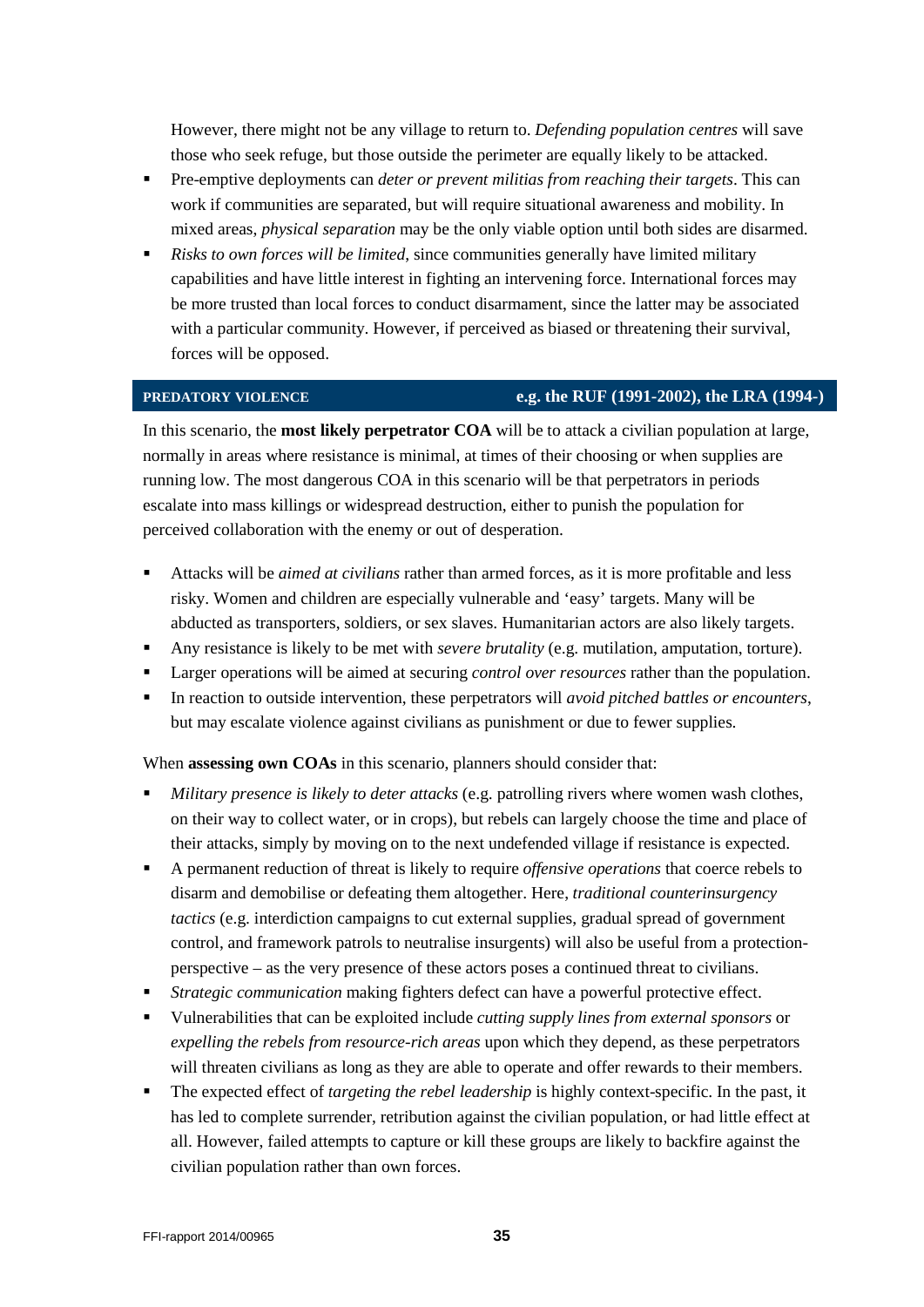#### **INSURGENCY e.g. Taliban (2006-), al-Shabaab (2006-)**

In this scenario, the **most likely COA** will be that insurgents target civilians for purposes of population control to gain supplies and information in their own areas, whilst attacking civilians more indiscriminately to destabilise enemy-held areas. The most dangerous COA will be that they abandon their limitations on violence (resorting to PREDATORY VIOLENCE), or rely on violence alone to maintain control or impose a certain regime on civilians (REGIME CRACKDOWN).

- Civilians will be attacked *selectively* to maintain control and deter cooperation with the enemy (abduction, targeted killings), and *indiscriminately* during attacks on government targets (suicide attacks, IEDs and complex attacks). Large-scale indiscriminate attacks are most likely to occur in areas where rivals are in dominant, but not complete control.
- Deliberate targeting of civilians is least likely in areas where no one is in control. However, civilians are often killed by crossfire, as human shields, or explosive weapons (e.g. mortars).

When **assessing own COAs** in this scenario, planners should consider that:

- Military operations should primarily focus on *protecting populated areas* from indiscriminate violence, which is likely to be the main cause of death in government-held areas.
- In insurgent-held areas, *the principal threat is retribution against civilians for perceived collaboration*. Thus, killing local leaders, temporary military presences and provoking firefights to flush out and eliminate insurgents are likely to increase rather than decrease the threat to civilians. Planners should also consider the risks of *retribution against civilians by host-nation government forces* that the intervening force may be there to support.
- From a protection-perspective, the best course of action is to *fight insurgents only when necessary and confronted* rather than actively seek battles with insurgents (e.g. the Dutch approach in Afghanistan). One way of reconciling protection with defeating insurgents is to focus first on areas already contested by insurgents (where insurgents have greater incentives to target civilians) instead of going after insurgent strongholds. Doing so will only raise the threat of retaliation and indiscriminate attacks beyond the status quo.
- Insurgent groups are *likely to oppose any intervening force* that support government or rival forces. Large, complex attacks against intervening forces are possible.

### <span id="page-37-0"></span>2.3.4 War-gaming

War-gaming is often used to assess the potential of one's own COA against the different opposing COAs (at minimum, the 'most likely' and 'most dangerous' enemy COA). The purpose is to identify and correct possible deficiencies – and to anticipate possible significant events. Critical events that planners should consider to avoid critical 'protection failures' include:

- The amassing of civilians outside camps or bases (highly likely in all scenarios, except INSURGENCY), or whole communities that flee in sudden flows and massive numbers in anticipation or resulting from physical attacks (especially during COMMUNAL CONFLICT).
- Escalation into a more violent scenario in certain areas or in the operational theatre as a whole (based on the most dangerous perpetrator COA against civilians).
- Finally, planners should assess the likely outcome of taking no action at all.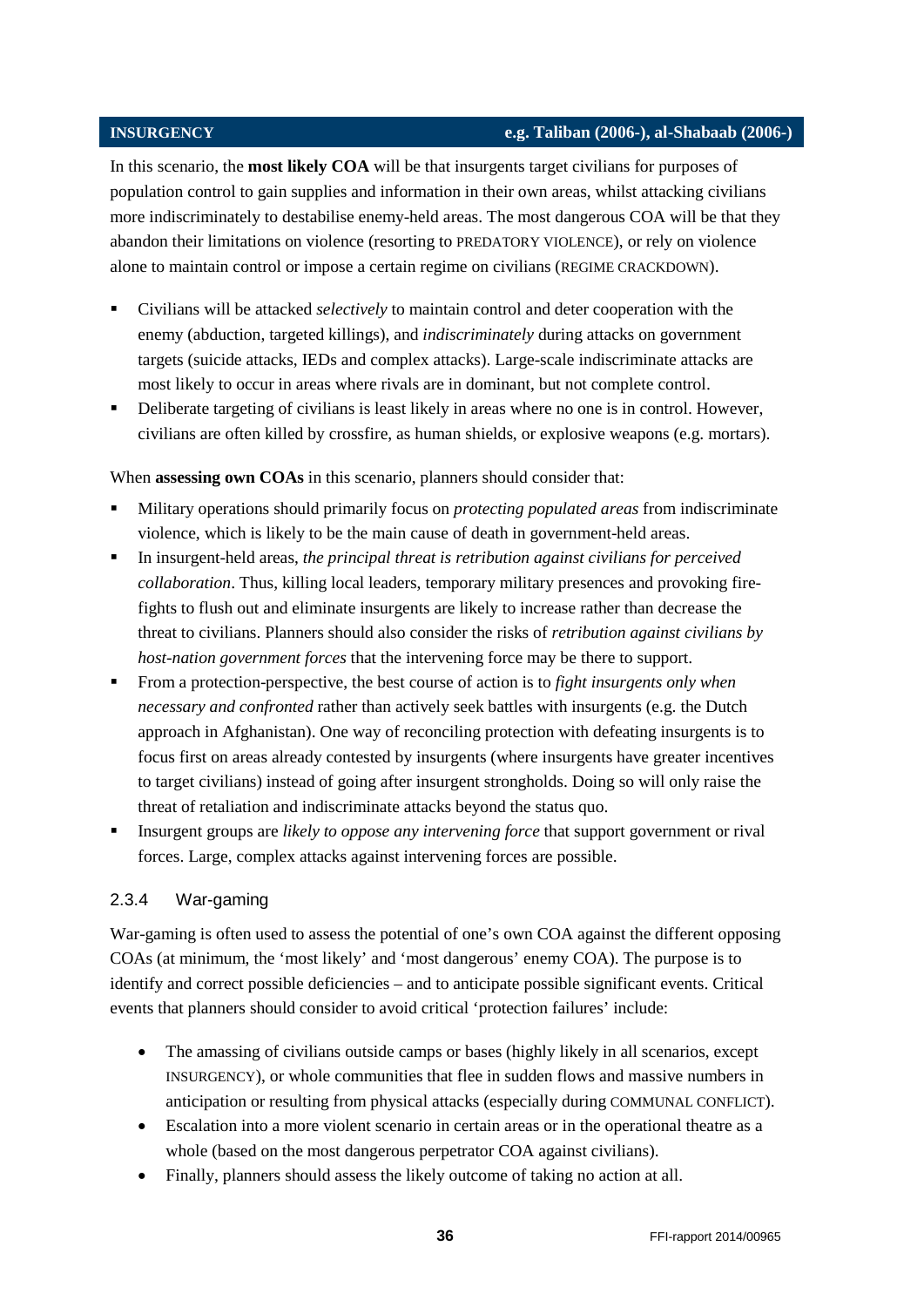# <span id="page-38-0"></span>**3 Operations assessment**

The purpose of this chapter is to provide guidance and advice on **how protection of civilians can be assessed** in the context of a military operation. Operations assessment is 'the activity that enables the measurement of progress and results of operations in a military context, and the subsequent development of conclusions and recommendations that support decision making'.<sup>[14](#page-38-2)</sup> This requires both an understanding of what constitutes progress and how it can be measured.

If protection of civilians is an objective or a potential risk to the mission, the degree to which civilians are being protected must be measured. This section explains how protection of civilians can be monitored, and what may be relevant measures of effectiveness (MOEs). It is most useful for military staffs involved in the planning, execution or assessment of operations. In particular, the intended audiences are the Joint Assessment Working Group (JAWG) at the operational level in NATO or the equivalent in UN missions, regional organisations, or national headquarters.

### <span id="page-38-1"></span>**3.1 Measuring protection of civilians**

Protection of civilians has traditionally been understood as adhering to the law of armed conflict and reducing the number of civilian casualties caused by own forces. In recent years, significant progress has been made to limit collateral damage, e.g. through precision-guided munitions, tracking civilian casualties, and restricting the use of close air-support. However, the main threat to civilians comes from perpetrators who deliberately attack them. Thus, excessive focus on how to avoid killings civilians oneself may undermine efforts to protect against the biggest threats to civilians – and distort the assessment of success (see the example of Afghanistan below).

To be relevant, assessment of protection of civilians must be conducted more broadly. There are at least six criteria that can be used to measure the degree to which civilians are being protected:<sup>[15](#page-38-3)</sup>

- 1) **Access to humanitarian assistance**, which does not represent a physical threat to civilians, but is essential to survive and may be denied by perpetrators through force (e.g. sieges, destroying crops, raiding livestock, using starvation as a weapon of war);
- 2) **Causalty figures** in terms of killed, displaced or harmed in other ways (e.g. arrested, abducted, tortured), which tracks the level and type of violence civilians are subjected to;
- 3) **Civilian behaviour** in terms of whether civilians coexist, flee, or fight the perpetrators;
- 4) **Perception of security**, which can be measured through surveys and may be a better indicator of how protected civilians feel, regardless of the number of attacks occurring;
- 5) **Shifts in territorial control**, which is often a significant indicator of the frequency with which civilians are targeted for purposes of population control, retribution, or otherwise;
- 6) **Perpetrator capabilities**, which measures factors directly affecting the actual or possible use of violence against civilians, such as the number of airplanes available to bomb civilian centres or irregular forces that can be used to ethnically cleanse.

j

<span id="page-38-3"></span><span id="page-38-2"></span><sup>&</sup>lt;sup>14</sup> NATO Operations Assessment Handbook (NOAH), v.2.0, 15 December 2012, p. 2-1.<br><sup>15</sup> Våge, Anders Skeibrok (forthcoming 2014), 'Operations assessment for the protection of civilians', *FFIrapport 2014/00966* (Kieller: Norwegian Defence Research Establishment).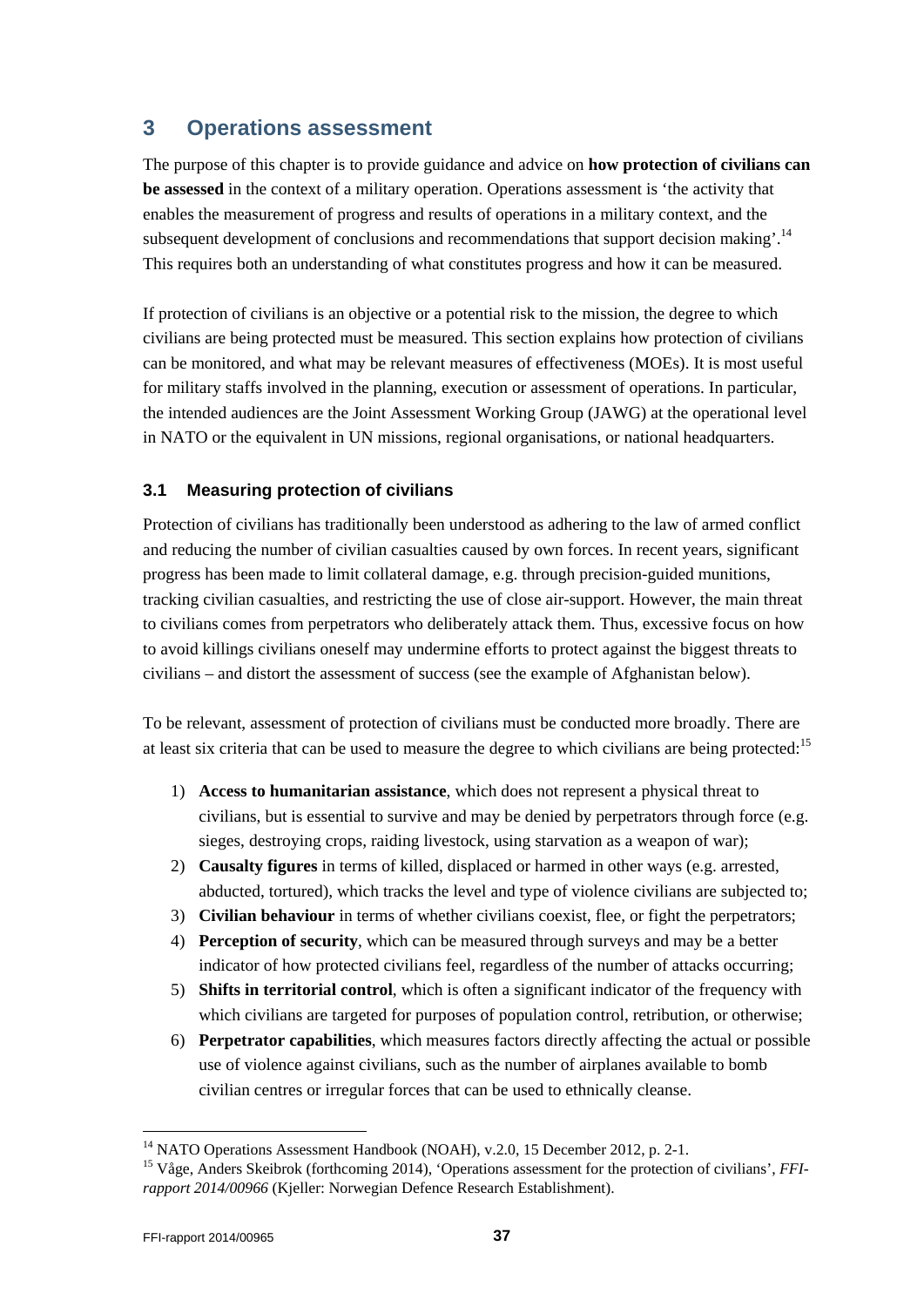#### **Protection of civilians in Afghanistan – success or not?**

From 2009, protecting the population became a top priority for the International Security Assistance Force (ISAF) in Afghanistan. However, both the measures taken to protect civilians since – such as the Civilian Casualty (CIVCAS) Tracking Cell, tactical directives restricting the use of close air-support, night raids and hazardous driving – and the measurements of progress reflect a failure to understand the real nature of the threat facing civilians.

On the one hand, ISAF and Afghan pro-government forces successfully reduced the number of civilian casualties caused by own actions from 41% in 2007 to 17% in 2011, which has left anti-government forces (primarily the Taliban) responsible for the vast majority of deaths. Yet, although these developments have frequently been cited by ISAF as successful protection, the total number of civilians killed *doubled* in the same period (from 1,523 to 3,021 in 2011). Since then, the number of civilian deaths has remained steady at around 3,000, which means that civilians are nonetheless at more risk today than in 2007 – regardless of the fact that the proportion of civilian casualties

| Year | Pro-gov. | Anti-gov. | <b>Total</b> |
|------|----------|-----------|--------------|
| 2007 | 41 $\%$  | $46\%$    | 1,523        |
| 2008 | 39 %     | 55 %      | 2,118        |
| 2009 | 25 %     | 67 %      | 2,412        |
| 2010 | 15 %     | 75 %      | 2,790        |
| 2011 | $17\%$   | $77\%$    | 3,021        |
| 2012 | 11 %     | 80 %      | 2,768        |
| 2013 | 11 %     | 78 %      | 2,959        |

*Table 3.1 Civilian deaths in Afghanistan*[16](#page-39-3)

caused by pro-government forces has remained low (see Table 3.1).

This is because the biggest threat to civilians in Afghanistan does not come from pro-government forces, but insurgents who deliberately target them. The problem for counterinsurgents in INSURGENCIES such as Afghanistan, where both parties are fighting for control over the population, is that people see the presence of violence rather than the presence of a particular actor as the principal source of insecurity. In Afghanistan, 45% claim that insecurity (including attacks, violence and terrorism) is the primary reason for pessimism – whilst only 7% blame the presence of the Taliban.<sup>[17](#page-39-0)</sup> This becomes a strategic issue when studies show that people who fear for their lives tend to support whoever can provide a basic form of security, regardless of ideological conviction.<sup>[18](#page-39-1)</sup> Despite the fact that insurgents are responsible for the vast majority of casualties, twice as many Afghans feel victimized by foreign force actions  $(8\%)$  than militant/insurgents actions  $(4\%)$ .<sup>[19](#page-39-2)</sup>

This illustrates how military operations in INSURGENCIES face a problem when they fail to protect civilians in general – regardless of *who* actually kills them. This needs to be reflected in the measures taken to increase protection and how progress is assessed. Understanding the threat posed by perpetrators holds the key to identifying relevant MOEs for the protection of civilians.

<span id="page-39-3"></span><sup>&</sup>lt;sup>16</sup> These numbers are based on the United Nations Assistance Mission in Afghanistan (UNAMA)'s annual reports from 2009 and 2012, available at [http://unama.unmissions.org.](http://unama.unmissions.org/) Figures from 2011 to 2013 are from the latest report published in 2014, where the figures for preceding years are minimally adjusted upwards.

<span id="page-39-0"></span><sup>&</sup>lt;sup>17</sup> Asia Foundation's 2011-survey, p. 21. Their annual surveys are available at [http://asiafoundation.org.](http://asiafoundation.org/) <sup>18</sup> See Kalyvas, S. (2006), *The Logic of Violence in Civil War* (Cambridge: Cambridge University Press).

<span id="page-39-2"></span><span id="page-39-1"></span><sup>&</sup>lt;sup>19</sup> Asia Foundation's 2011-survey, pp. 29-31.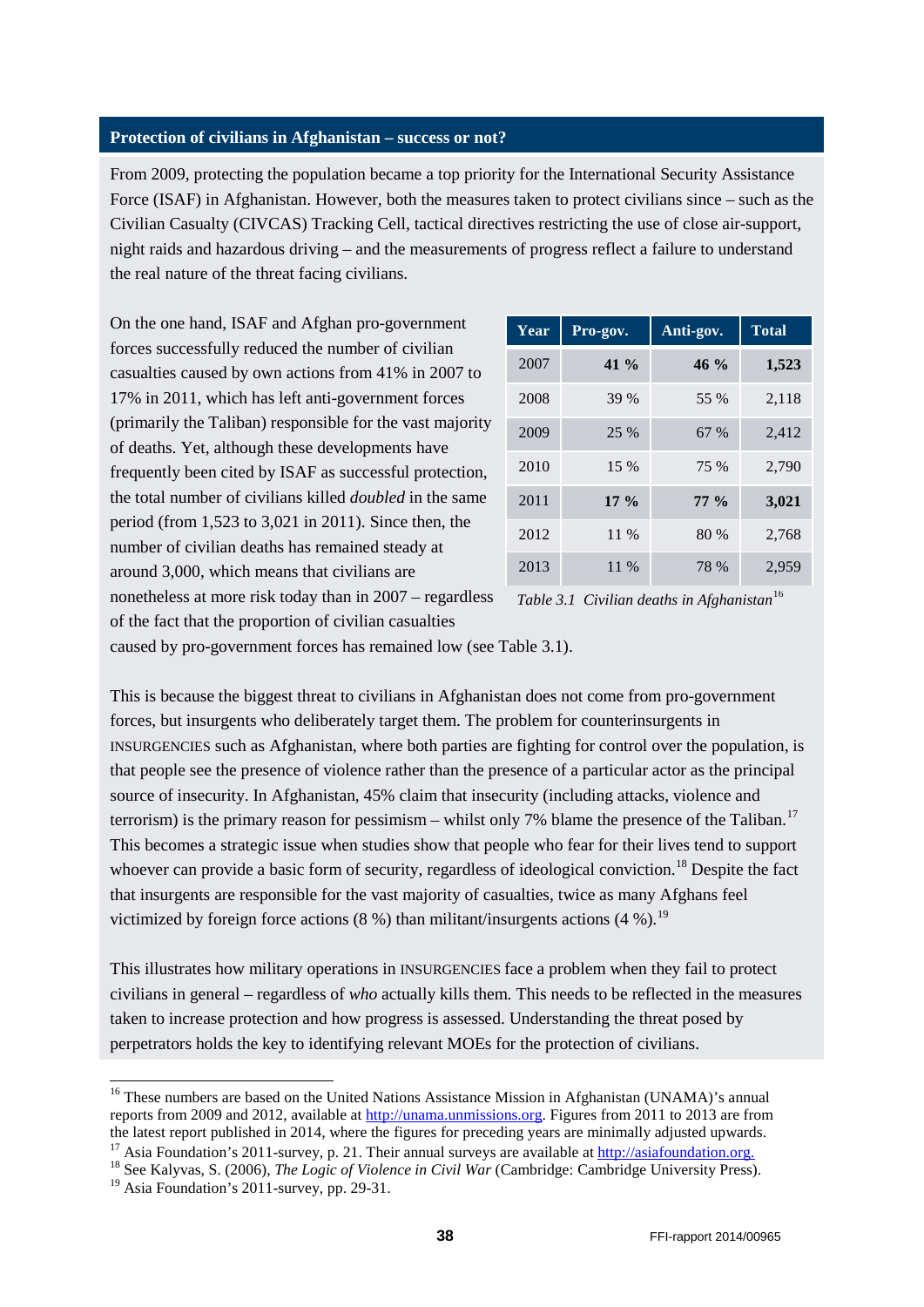### <span id="page-40-0"></span>**3.2 Effects and Measures of Effectiveness (MOEs)**

When conducted properly, operations assessment is an invaluable tool for military commanders to measure operational progress and adjust the planning process to reflect developments on the ground. The fundamental purpose of operations assessment is to provide practical input to the decision-makers on the progress of, or need for adjustments to, the current plan of operations. Doing so requires an understanding of what is relevant to measure in which situations, especially in protecting civilians.

Effects are sometimes used by military planners to bridge the gap between objectives and actions, by describing what changes are required to achieve one's objectives, including the capabilities, behaviour or opinions of actors within the operations environment. Effects can be both desired and undesired. Desired effects are 'those effects that a positive impact on the achievement of objectives', whilst undesired effects are 'those effects that disrupt or jeopardize the achievement of objectives'.[20](#page-40-1)

The criterion for success in protecting civilians is that the current threat to civilians is reduced, without causing more harm than otherwise would have occurred. The desired effect will therefore always be a reduction in the current level of threat, whilst undesired effects will be that the threat is replaced by a different, perhaps more serious one, or that the use of force harms more civilians than otherwise would have suffered. A measure of effectiveness (MOE) is a metric used to measure a current system state and determine whether or not results are being achieved. This requires prior knowledge of what is likely to happen to civilians in different situations. Relevant MOEs can be identified on basis of the qualitative and quantitative descriptions of the expected civilian suffering when protection fails in different scenarios.

Based on the expected outcomes in each scenario, Table 3.2 lists the **desired and undesired effects** that will be most relevant to measure protection of civilians in each of the scenarios – as well as **examples of MOEs**, based on the broader criteria for assessing protection listed above. All of these effects and MOEs will naturally have to be adjusted to the context of a particular conflict, but they provide a starting point for understanding which aspects are relevant to measure and 'how'.

<span id="page-40-1"></span><sup>&</sup>lt;sup>20</sup> See COPD (2013), pp. 1-11-1-12.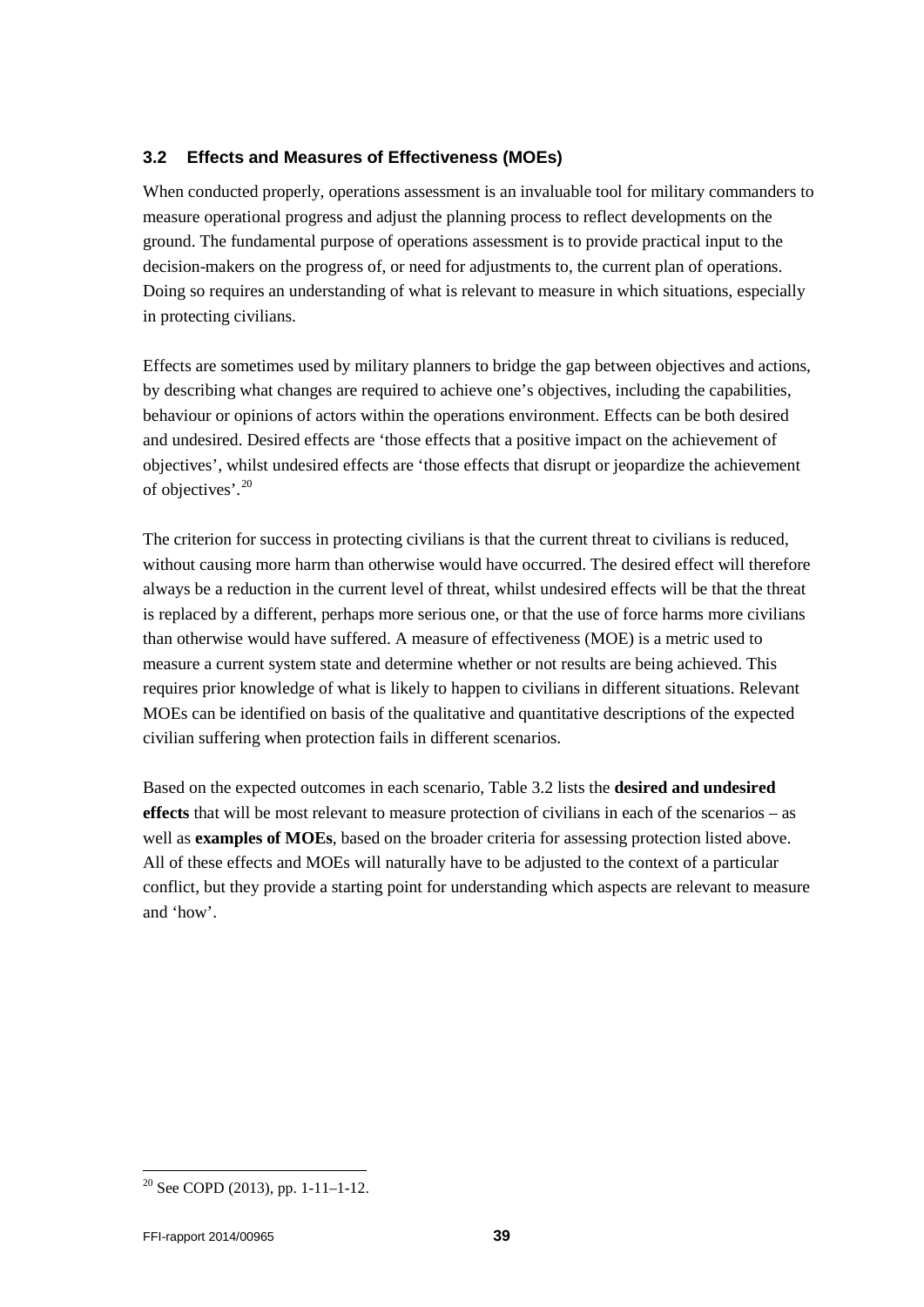| <b>Scenarios</b>                           | <b>Expected outcome</b>                                                                                                                                                                                                                      | <b>Desired/undesired effects</b>                                                                                                                                                                                                                                                                                       | <b>Examples of relevant MOEs</b>                                                                                                                                                                                                                                                           |
|--------------------------------------------|----------------------------------------------------------------------------------------------------------------------------------------------------------------------------------------------------------------------------------------------|------------------------------------------------------------------------------------------------------------------------------------------------------------------------------------------------------------------------------------------------------------------------------------------------------------------------|--------------------------------------------------------------------------------------------------------------------------------------------------------------------------------------------------------------------------------------------------------------------------------------------|
| <b>GENOCIDE</b>                            | Majority of targeted<br>civilians killed $(50+%)$ , in<br>relatively short time                                                                                                                                                              | The threat of extermination must<br>be reduced, but not be replaced<br>by increased threat of expulsion                                                                                                                                                                                                                | Number of large massacres (500+)<br>Deaths reported per week<br>Number of weapons easily accessible<br>Popular tolerance for violence                                                                                                                                                      |
| <b>ETHNIC</b><br><b>CLEANSING</b>          | Only a few per cent killed,<br>but vast majority of victims<br>expelled $(\sim90\%)$ ;<br>destruction of victim homes<br>and cultural buildings                                                                                              | The threat of expulsion and<br>destruction of property must be<br>reduced, but not replaced by<br>extermination instead                                                                                                                                                                                                | Number of refugees or IDPs from a<br>specific ethnic group<br>Number of ethnic villages destroyed<br>Number of reported paramilitary<br>units operating in victim areas                                                                                                                    |
| <b>REGIME</b><br><b>CRACKDOWN</b>          | Mostly combatant deaths,<br>gradual increase in civilian<br>deaths due to heavy<br>weapons and in accordance<br>with intensity of fighting,<br>large-scale displacement,<br>widespread destruction of<br>population centres                  | The threat of indiscriminate<br>violence from heavy weapons<br>and government offensives must<br>be reduced, whilst increased<br>threat of expulsion or<br>extermination by the government<br>must be avoided (as well as the<br>rise of other scenarios in parallel)                                                  | Number of arrests or disappearances<br>Number of civilian deaths per attack<br>Number of conventional armed units<br>deployed in restive areas<br>Number of new refugees fleeing due<br>to violence per month<br>Number of areas denied access to aid                                      |
| POST-<br><b>CONFLICT</b><br><b>REVENGE</b> | Only a few killed (dozens,<br>hundreds), but groups<br>associated with perpetrator<br>may flee following<br>relatively little violence                                                                                                       | The threat from and opportunities<br>for individual score-settling must<br>be reduced, whilst it must not be<br>replaced by more severe strategic<br>motivations like expulsion                                                                                                                                        | Criminal rates of murder,<br>kidnapping, arson, and looting<br>Number of religious/cultural<br>buildings destroyed<br>Number of attacks motivated by<br>other, more strategic reasons                                                                                                      |
| <b>COMMUNAL</b><br><b>CONFLICT</b>         | Relatively high number of<br>people killed and abducted,<br>especially women and<br>children; livelihoods stolen<br>or killed; temporary<br>displacement in<br>homogenous areas, more<br>gradual withdrawal to 'their<br>own' in mixed areas | The perceived and actual threat<br>of attacks against population<br>centres and livestock must be<br>reduced, whilst either side<br>acquiring the ability to expel or<br>exterminate the other must be<br>avoided                                                                                                      | Number of civilians from a certain<br>community on the run<br>Number of mass-fleeing incidents<br>Number of marketplace bombings<br>Number of cattle raids per month<br>Number of women and children<br>killed or abducted<br>Perception of existential threat in<br>each community        |
| <b>PREDATORY</b><br><b>VIOLENCE</b>        | Temporary, but large-scale<br>displacement in affected<br>areas and disproportionately<br>many relative to the number<br>of people actually attacked;<br>many abductions, especially<br>of young adolescents                                 | Threat of random attacks against<br>civilians must be reduced,<br>without prompting rebels to<br>increase violence out of<br>desperation or retaliation                                                                                                                                                                | Number of civilians on the run in the<br>affected area<br>Perception of physical insecurity<br>Number of villages attacked<br>Number of particularly brutal acts<br>Number of children abducted                                                                                            |
| <b>INSURGENCY</b>                          | Fewer killed and injured<br>due to indiscriminate<br>weapons; gradual<br>displacement from areas of<br>heavy fighting                                                                                                                        | The perceived and actual threat<br>than in other scenarios, most of indiscriminate attacks and<br>selective violence by insurgents<br>must be reduced, whilst avoiding<br>an increase in the deadliness of<br>rebel attacks and civilians killed<br>during cross-fire or in retaliation<br>by allied government forces | Number of civilian deaths in total<br>Number of civilians killed by tactic<br>(suicide attacks, IEDs, targeted<br>killings, night raids, close air-<br>support, mortar attacks, cross-fire)<br>Perception of security threat versus<br>other concerns<br>Number of villages changing hands |

*Table 3.2 Desired and undesired effects, and proposed MOEs for the protection of civilians*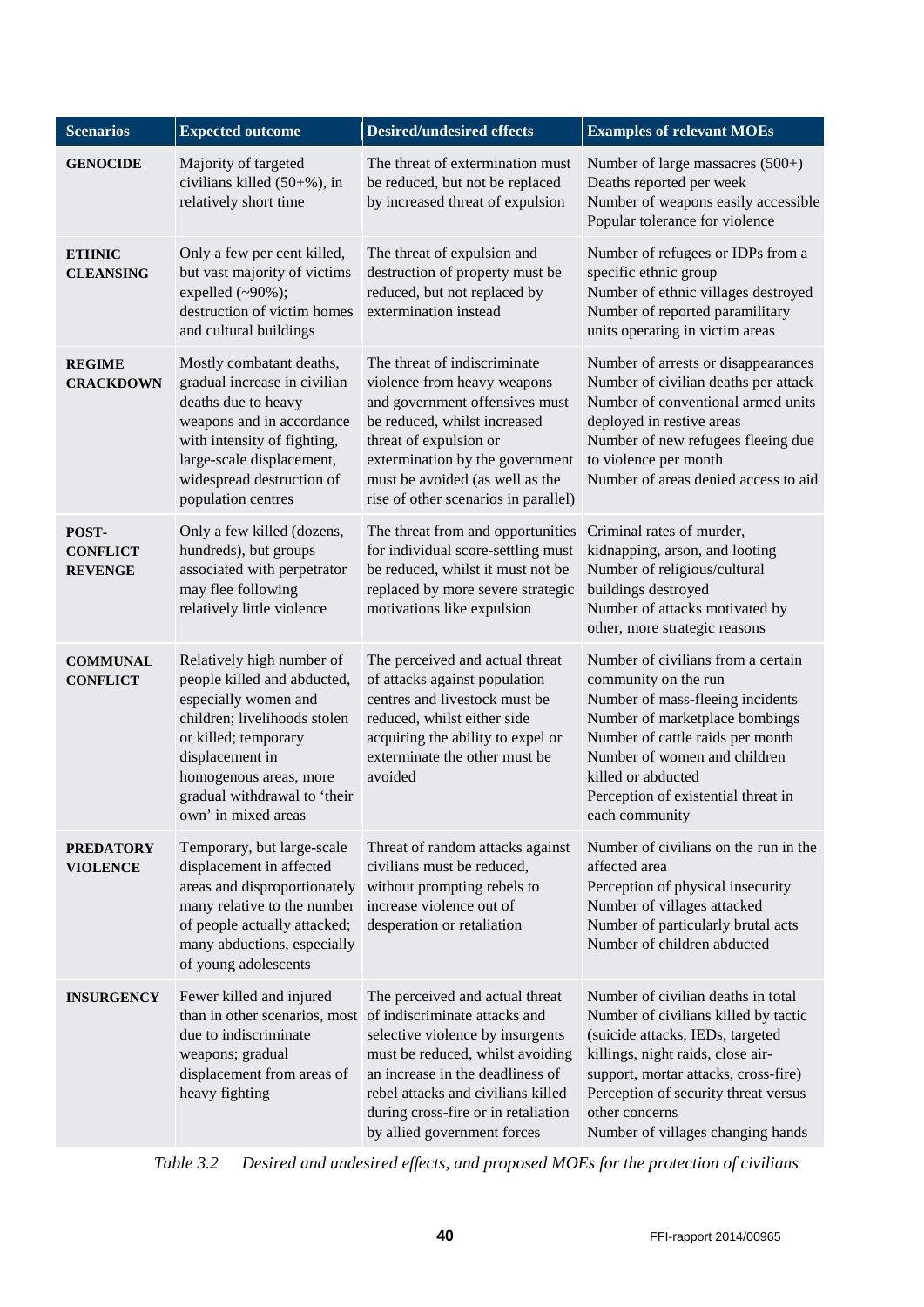# <span id="page-42-0"></span>**4 Conclusion**

This guide describes how protection of civilians may be considered during the regular planning and assessment of operations. Five broad recommendations will be relevant to all military staff:

- Throughout the entire operations process, there is **a need for greater understanding of the perpetrators of violence** in terms of why and how they target civilians, and which military capabilities they require to do so. Only such an analysis will enable military staff to determine which military responses may be useful in different situations, based on the type of threat civilians are faced with (such as the scenarios outlined here).
- Protection of civilians is likely to be important in any of today's military operations, but it is never going to be the *only* objective, factor or potential risk of failure. Thus, **protection of civilians will always have to be balanced against other objectives and considerations**. Doing so requires prior knowledge of 'how' the military component can be used to protect civilians most effectively, which is currently not found in doctrines intended for other types of objectives. The advice outlined in this guide should therefore be read in conjunction with operation-specific doctrines (e.g. counterinsurgency).
- The ability of military force to protect civilians will also depend on the specific organisational framework of a particular operation (e.g. the UN, NATO, EU, or AU). The advice provided here will therefore have to be **tailored to the particular operational framework of the relevant organisations**, based on their legal, institutional and resource limitations. However, there is a danger of determining military actions solely on basis an organisation's existing approach or institutional limitations, without properly assessing the responses required to protect civilians. In previous operations, practises have often been replicated from one theatre to another, without assessing the suitability of those actions to protect civilians on the ground.
- As outlined in this guide, there are **many possible ways in which military forces can be used to protect civilians in similar situations**, also within the boundaries of a particular operational framework. Military staff should seek to explore alternative ways of using military force to protect civilians, based on each response's ability to reduce the actual threat to civilians, how operations may best be designed to do so, and possible risks – not merely to own forces, but also to civilians (such as outlined in the COAs).
- In the future, **protection of civilians cannot be assessed solely on basis of the number of civilians killed by own forces**. Protection of civilians must be measured more broadly – above all against the increase or decrease in the level of threat posed by perpetrators. An important take-away for operational analysts is the vast variation in terms of the expected outcomes, which provides different baselines against which to measure success.